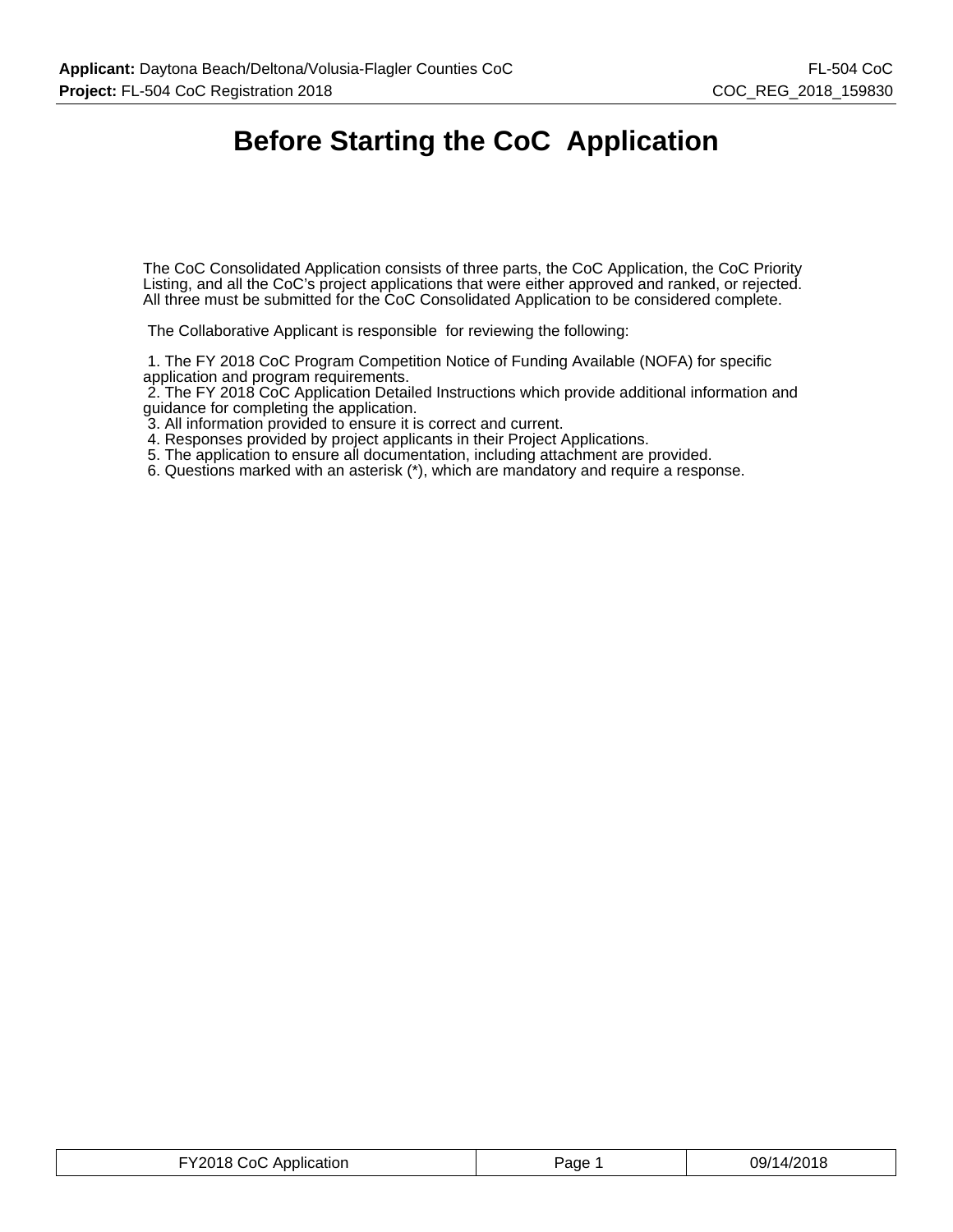# **1A. Continuum of Care (CoC) Identification**

## **Instructions:**

For guidance on completing this application, please reference the FY 2018 CoC Application Detailed Instructions and the FY 2018 CoC Program Competition NOFA. Please submit technical questions to the HUD Exchange Ask A Question.

| <b>1A-1. CoC Name and Number:</b> FL-504 - Daytona Beach, Daytona/Volusia, | <b>Flagler Counties CoC</b> |
|----------------------------------------------------------------------------|-----------------------------|
|----------------------------------------------------------------------------|-----------------------------|

| 1A-2. Collaborative Applicant Name: Volusia/Flagler County Coalition for the<br>Homeless |
|------------------------------------------------------------------------------------------|
|                                                                                          |
|                                                                                          |

**1A-3. CoC Designation:** CA

| <b>1A-4. HMIS Lead:</b> Volusia/Flagler County Coalition for the |
|------------------------------------------------------------------|
| <b>Homeless</b>                                                  |

| FY2018 CoC Application | Page 2 | 09/14/2018 |
|------------------------|--------|------------|
|------------------------|--------|------------|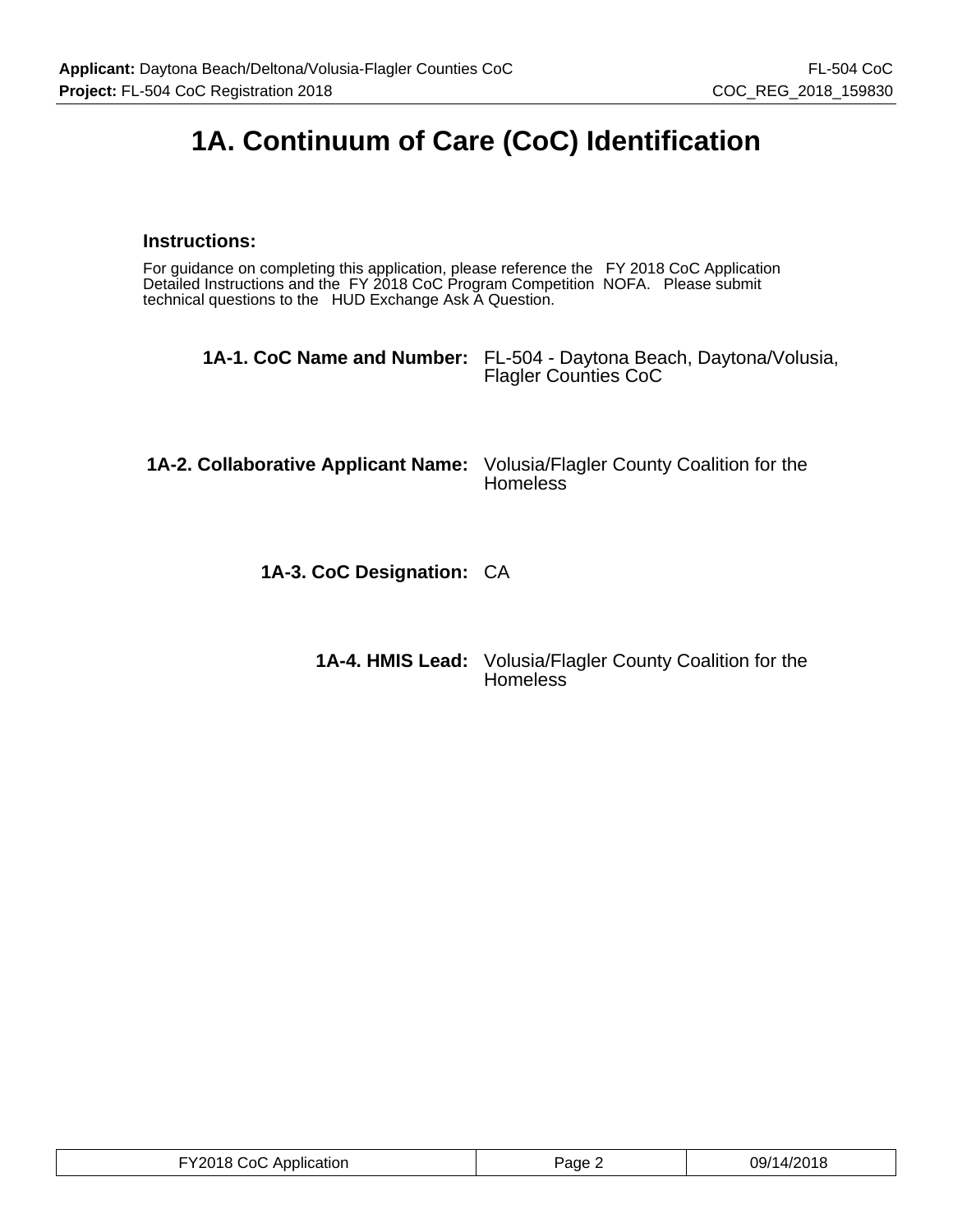# **1B. Continuum of Care (CoC) Engagement**

#### **Instructions:**

For guidance on completing this application, please reference the FY 2018 CoC Application Detailed Instructions and the FY 2018 CoC Program Competition NOFA. Please submit technical questions to the HUD Exchange Ask A Question.

**1B-1. CoC Meeting Participants. For the period from May 1, 2017 to April 30, 2018, using the list below, applicant must: (1) select organizations and persons that participate in CoC meetings; and (2) indicate whether the organizations and persons vote, including selecting CoC Board members.**

| <b>Organization/Person</b><br><b>Categories</b>      |        | <b>Participates</b><br>in CoC<br><b>Meetings</b> | Votes, including<br>selecting CoC<br><b>Board Members</b> |
|------------------------------------------------------|--------|--------------------------------------------------|-----------------------------------------------------------|
| <b>Local Government Staff/Officials</b>              |        | Yes                                              | Yes                                                       |
| <b>CDBG/HOME/ESG Entitlement Jurisdiction</b>        |        | Yes                                              | Yes                                                       |
| <b>Law Enforcement</b>                               |        | Yes                                              | Yes                                                       |
| Local Jail(s)                                        |        | Yes                                              | No                                                        |
| Hospital(s)                                          |        | Yes                                              | Yes                                                       |
| <b>EMS/Crisis Response Team(s)</b>                   |        | Yes                                              | <b>No</b>                                                 |
| <b>Mental Health Service Organizations</b>           |        | Yes                                              | Yes                                                       |
| <b>Substance Abuse Service Organizations</b>         |        | Yes                                              | Yes                                                       |
| <b>Affordable Housing Developer(s)</b>               |        | Yes                                              | Yes                                                       |
| <b>Disability Service Organizations</b>              |        | No                                               | No                                                        |
| <b>Disability Advocates</b>                          |        | Yes                                              | <b>No</b>                                                 |
| <b>Public Housing Authorities</b>                    |        | Yes                                              | Yes                                                       |
| <b>CoC Funded Youth Homeless Organizations</b>       |        | Yes                                              | Yes                                                       |
| <b>Non-CoC Funded Youth Homeless Organizations</b>   |        | Yes                                              | No                                                        |
| <b>Youth Advocates</b>                               |        | Yes                                              | Yes                                                       |
| <b>School Administrators/Homeless Liaisons</b>       |        | Yes                                              | No                                                        |
| <b>CoC Funded Victim Service Providers</b>           |        | Yes                                              | Yes                                                       |
| <b>Non-CoC Funded Victim Service Providers</b>       |        | Yes                                              | No                                                        |
| <b>Domestic Violence Advocates</b>                   |        | Yes                                              | Yes                                                       |
| <b>Street Outreach Team(s)</b>                       |        | Yes                                              | Yes                                                       |
| Lesbian, Gay, Bisexual, Transgender (LGBT) Advocates |        | Yes                                              | <b>No</b>                                                 |
| <b>LGBT Service Organizations</b>                    |        | No                                               | No                                                        |
| Agencies that serve survivors of human trafficking   |        | Yes                                              | Yes                                                       |
| Other homeless subpopulation advocates               |        | Yes                                              | Yes                                                       |
| <b>Homeless or Formerly Homeless Persons</b>         |        | Yes                                              | Yes                                                       |
| <b>Mental Illness Advocates</b>                      |        | Yes                                              | Yes                                                       |
| <b>Substance Abuse Advocates</b>                     |        | Yes                                              | Yes                                                       |
| FY2018 CoC Application                               | Page 3 |                                                  | 09/14/2018                                                |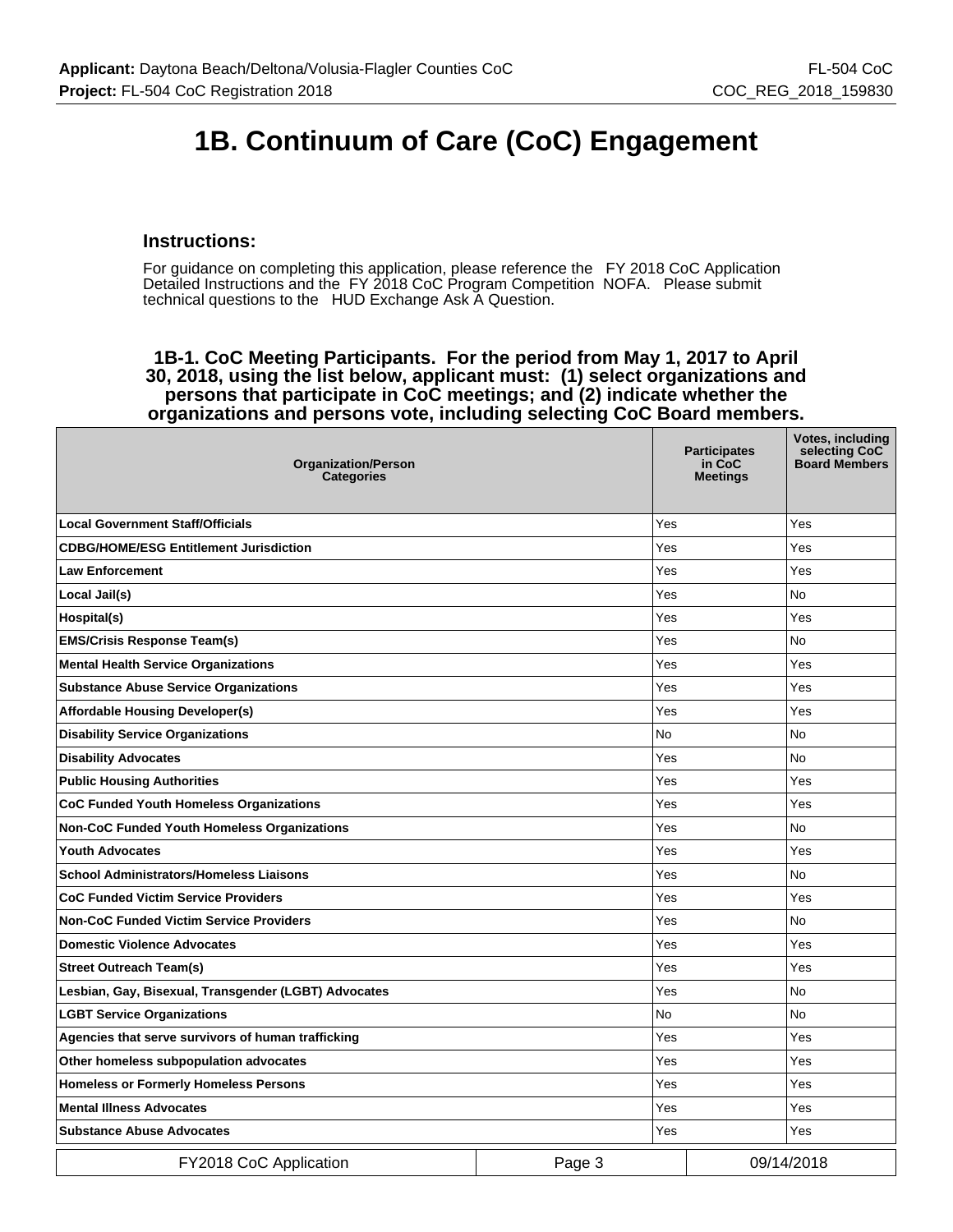| Other: (limit 50 characters) |       |     |
|------------------------------|-------|-----|
| ACLU advocates               | l Yes | Yes |
|                              |       |     |
|                              |       |     |

#### **1B-1a. Applicants must describe the specific strategy the CoC uses to solicit and consider opinions from organizations and/or persons that have an interest in preventing or ending homelessness. (limit 2,000 characters)**

1.The CoC conducts monthly outreach and educational meetings and periodic workshops to interested groups across the sector to include but not limited to, DV shelters, Hospitals, financial institutions, PHA's, Behavioral Health, law enforcement, crisis response, schools, State, County & City officials, faith based & homeless advocates to actively engage in the CoC process.

2.The CoC communicates via website/webinars, email, presentations, survey polls, press releases, radio to include an open invitation to all stakeholders to come to the monthly Board/ Steering committee meetings and present about their organization and ability to coordinate services with the CoC. The CoC provides an open forum for all of its meetings & encourages participation and public comments. The CoC also encourages its Board members to reach out to other stakeholders and present at outside meetings in an effort to solicit new and innovative ideas.

3.The CoC conducts bi-monthly planning meetings, and posts all meetings, minutes and results on its website and encourages public comment. The CoC utilizes information obtained from new sources to infuse its Information obtained over the last 2 years was used in the development and updates to the 2017- 2022 CoC 5 Year Strategic Plan, in alignment with HUDs "Opening Doors" strategic plan.

**1B-2.Open Invitation for New Members. Applicants must describe: (1) the invitation process;**

 **(2) how the CoC communicates the invitation process to solicit new members;**

**(3) how often the CoC solicits new members; and**

**(4) any special outreach the CoC conducted to ensure persons experiencing homelessness or formerly homeless persons are encouraged to join the CoC. (limit 2,000 characters)**

1.The CoC's posts notifications via the website which encourages individuals and interested parties to become members on an ongoing basis throughout the year. The CoC (Collaborative Applicant and CoC Board Members) conduct outreach meetings to stakeholders soliciting new agencies at all levels of the community in order educate and enlist interested parties in joining the CoC. 2.The CoC is continually updating its website to include an open invitation to join the CoC as well as schedules outreach workshops or educational presentations to new stakeholders. All media communication (radio and newspapers) includes the importance of supporting the CoC. 3.The CoC conducts (at a minimum) monthly workshops &/or educational

| FY2018 CoC Application | Page. | 09/14/2018 |
|------------------------|-------|------------|
|------------------------|-------|------------|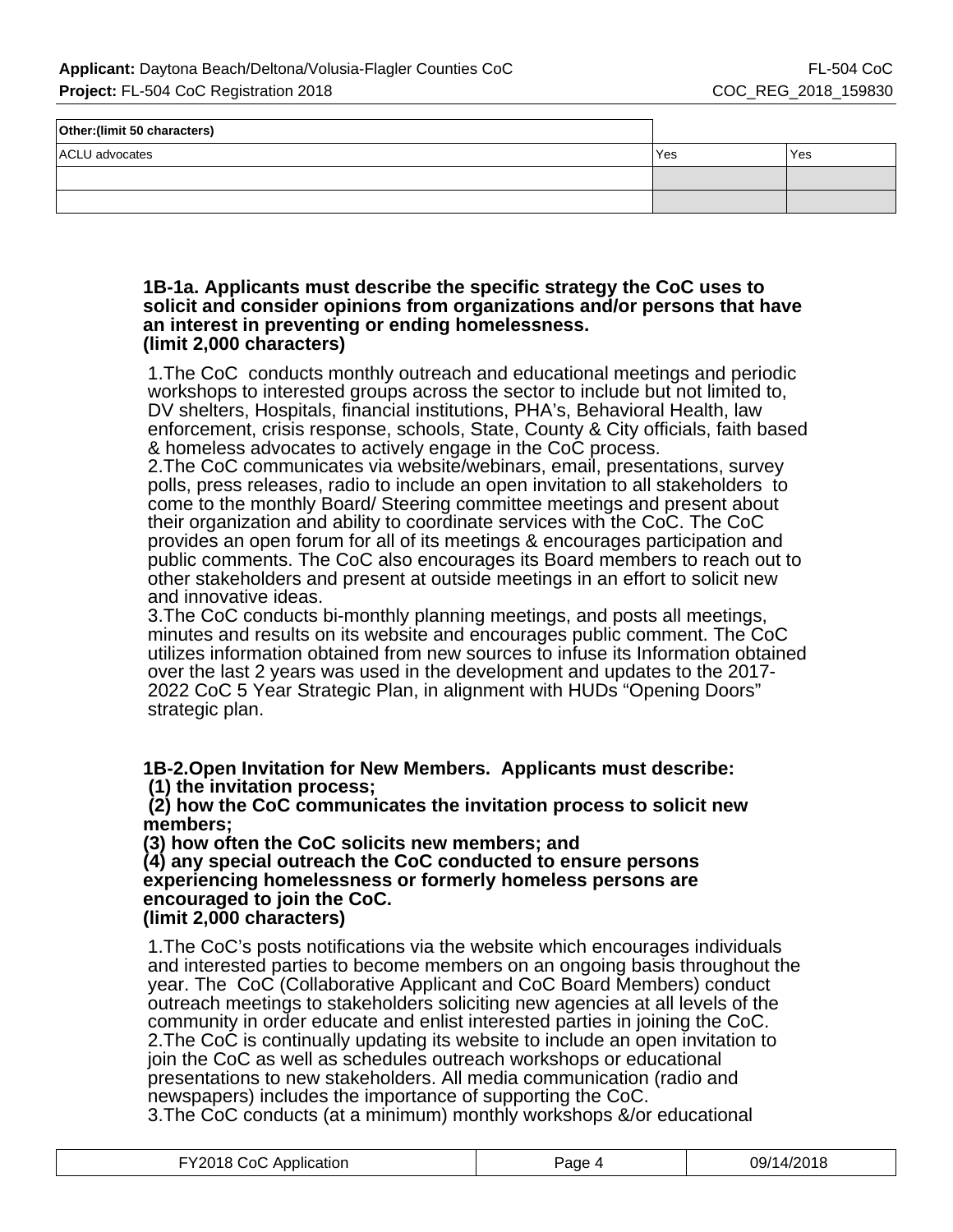presentations informing of the CoC and importance of participation from the community. In addition, the CoC invites interested entities to come to the monthly BOD/ Steering committee meetings & other committee meetings to present about their organizations in order to promote collaboration, growth and expansion of CoC membership on an ongoing basis.

4.The CoC attends the quarterly "One Voice for Volusia" and "Flagler Cares" Community meetings and solicits new members during the open forum. The CoC uses its website to display and announce openings for all committees so that a full array of experience can be harnessed. The CoC reaches out to the homeless participants who have received services through the CoC for feedback, suggestions and interest is in becoming members of the CoC.

**1B-3.Public Notification for Proposals from Organizations Not Previously Funded. Applicants must describe how the CoC notified the public that it will accept and consider proposals from organizations that have not previously received CoC Program funding, even if the CoC is not applying for new projects in FY 2018, and the response must include the date(s) the CoC publicly announced it was open to proposals. (limit 2,000 characters)**

1.The CoC sent out emails to the CoC membership and community at large and posted NOTICE on the CoC website on June 13, 2018 that the local CoC competition is getting underway and the CoC is accepting Letters of Intent (LOI) for the upcoming competition. The CoC additionally posted the CoC Scoring and Reallocation Policies and Procedures on June 13, 2018 which is also open to the public for review. The CoC facilitated a pre NOFA workshop June 20, 2018, to solicit/encourage new applicants to participate as well as provide information about the CoC application, scoring and process for submitting applications through the local communityforce website. The CoC posted Notice on June 21, 2018 of the release of the 2018 COC NOFA, associated local competition timeline, local application (subject to revision) and scoring criteria.

2.The CoC facilitated a Pre-NOFA workshop on June 20, 2018 and a 2018 CoC NOFA workshop on July 31, 2018 to educate and clarify the 2018 CoC NOFA process, to include: funding availabilities, esnaps process, reallocation, possible bonus funding, threshold criteria, performance scoring, review and ranking process and appeal procedures. The CoC instructed applicants on the importance of ranking projects based on performance.

3.The CoC posted NOTICE of the 2018 CoC NOFA being released and CoC local applications for availability of new funding and scoring criteria on its webpage, the local "Community Connector" and emailed all materials to the CoC membership on June 21, 2018.

| FY2018 CoC Application | Page 5 | 09/14/2018 |
|------------------------|--------|------------|
|------------------------|--------|------------|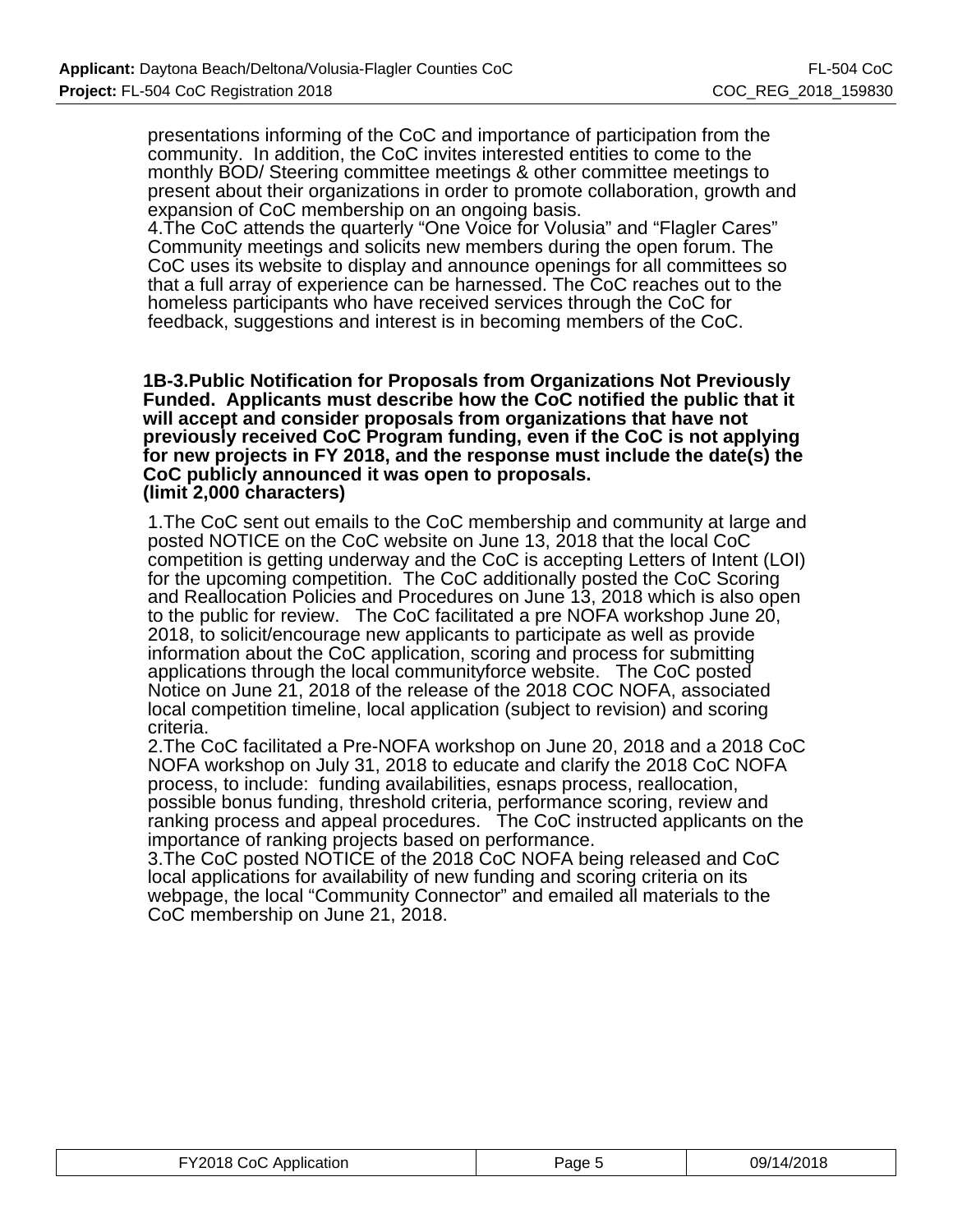# **1C. Continuum of Care (CoC) Coordination**

#### **Instructions:**

For guidance on completing this application, please reference the FY 2018 CoC Application Detailed Instructions and the FY 2018 CoC Program Competition NOFA. Please submit technical questions to the HUD Exchange Ask A Question.

**1C-1. CoCs Coordination, Planning, and Operation of Projects. Applicants must use the chart below to identify the federal, state, local, private, and other organizations that serve individuals, families, unaccompanied youth, persons who are fleeing domestic violence who are experiencing homelessness, or those at risk of homelessness that are included in the CoCs coordination, planning, and operation of projects.**

| Entities or Organizations the CoC coordinates planning and operation of projects                                                | <b>Coordinates with Planning</b><br>and Operation of Projects |
|---------------------------------------------------------------------------------------------------------------------------------|---------------------------------------------------------------|
| Housing Opportunities for Persons with AIDS (HOPWA)                                                                             | Yes                                                           |
| <b>Temporary Assistance for Needy Families (TANF)</b>                                                                           | Yes                                                           |
| <b>Runaway and Homeless Youth (RHY)</b>                                                                                         | Yes                                                           |
| <b>Head Start Program</b>                                                                                                       | No                                                            |
| <b>Funding Collaboratives</b>                                                                                                   | Yes                                                           |
| <b>Private Foundations</b>                                                                                                      | Yes                                                           |
| Housing and services programs funded through U.S. Department of Justice (DOJ) Funded Housing and<br><b>Service Programs</b>     | Yes                                                           |
| Housing and services programs funded through U.S. Health and Human Services (HHS) Funded Housing and<br><b>Service Programs</b> | Yes                                                           |
| Housing and service programs funded through other Federal resources                                                             | Yes                                                           |
| Housing and services programs funded through State Government                                                                   | Yes                                                           |
| Housing and services programs funded through Local Government                                                                   | Yes                                                           |
| Housing and service programs funded through private entities, including foundations                                             | Yes                                                           |
| Other: (limit 50 characters)                                                                                                    |                                                               |
|                                                                                                                                 | Not Applicable                                                |
|                                                                                                                                 | Not Applicable                                                |

**1C-2. CoC Consultation with ESG Program Recipients. Applicants must describe how the CoC:**

 **(1) consulted with ESG Program recipients in planning and allocating ESG funds; and**

 **(2) participated in the evaluating and reporting performance of ESG Program recipients and subrecipients. (limit 2,000 characters)**

1.The CoC confers with Volusia County monthly and the Local Municipalities on a Bi annual basis to provide assistance with their Con Plan and ESG written Standards. The County and cities are represented and participated in the strategic planning process via CoC BOD, Steering Committee meetings s which

| Y2018 CoC Application | Page | 09/14/2018 |
|-----------------------|------|------------|
|-----------------------|------|------------|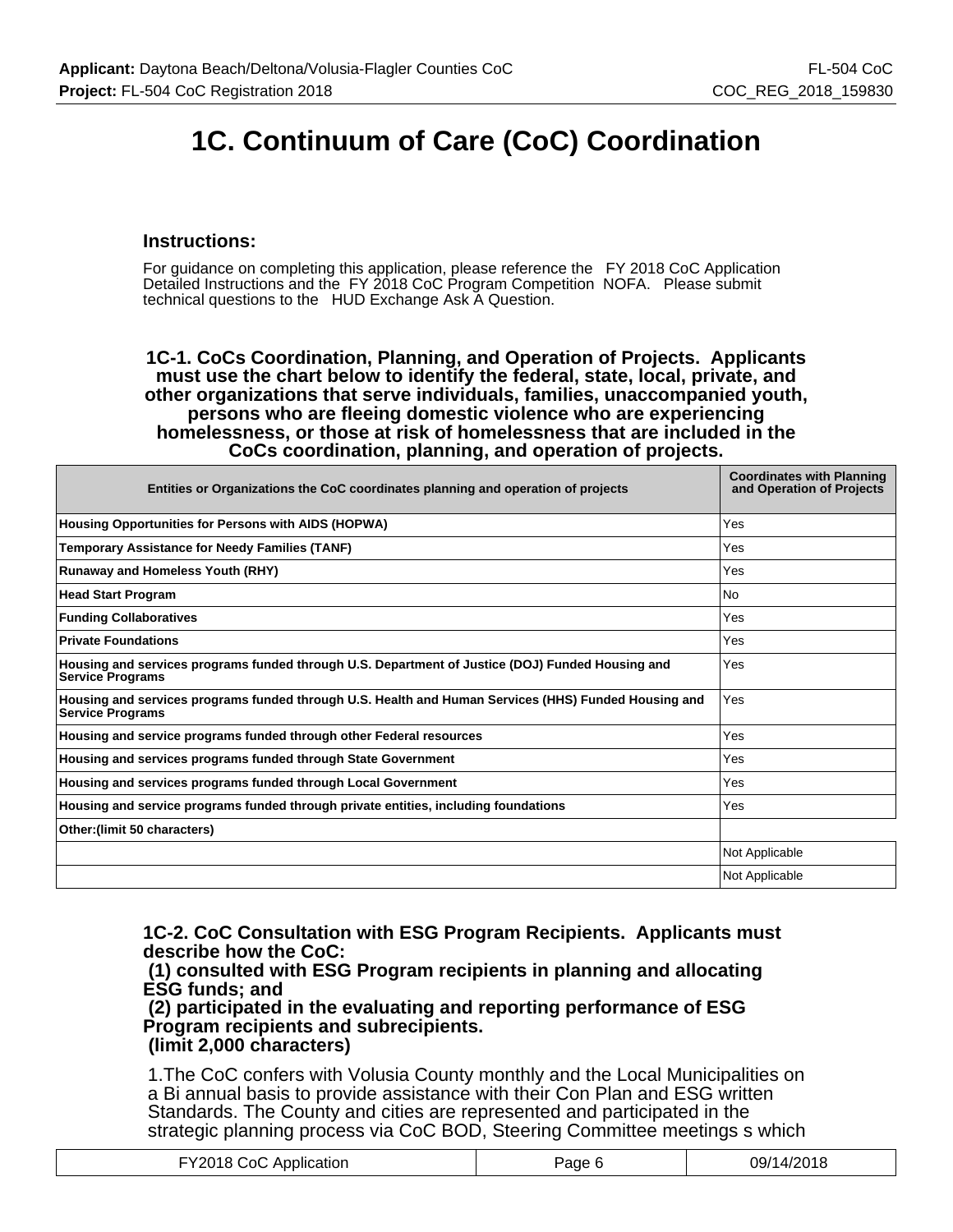are scheduled on alternating months. The CoC also attended Volusia County's 6/14/18 Annual Con Plan public forum. The CoC Application Committee oversees the local application processes for the State Entitlement (Volusia County) ESG and non- Entitlement ESG funding from the State of Florida and allocates the funding according to the strategic plan, identified areas of need and gaps analysis and the participating agencies' performance and capacity. 2.The CoC provides the County of Volusia & the State Office On Homelessness for non-entitlement ESG jurisdictions (to include the Cities of Port Orange, Deltona, Daytona Beach, Palm Coast & Flagler Co.) reports including PIT, HIC, Gaps analysis and evidenced driven data from HMIS/ CAPER /APR Reports and system performance measures that could impact ESG funding priorities. The CoC attends State quarterly conference calls & monthly State CoC calls to provide input/feedback to the State on issues or developments related to ESG or other funding.

**1C-2a. Providing PIT and HIC Data to** Yes to both **Consolidated Plan Jurisdictions. Did the CoC provide Point-in-Time (PIT) and Housing Inventory Count (HIC) data to the Consolidated Plan jurisdictions within its geographic area?**

**1C-2b. Providing Other Data to Consolidated** Yes **Plan Jurisdictions. Did the CoC provide local homelessness information other than PIT and HIC data to the jurisdiction(s) Consolidated Plan(s)?**

> **1C-3. Addressing the Safety Needs of Domestic Violence, Dating Violence, Sexual Assault, and Stalking Survivors. Applicants must describe:**

 **(1) the CoC's protocols, including the existence of the CoC's emergency transfer plan, that prioritizes safety and trauma-informed, victim-centered services to prioritize safety; and**

 **(2) how the CoC maximizes client choice for housing and services while ensuring safety and confidentiality. (limit 2,000 characters)**

1.The CoC has implemented an Emergency Transfer Plan (ETP) for all 2017 grants being implemented in 2018, which allows for survivors to move to another safe and available unit if they fear for their life and safety. The CoC ETP has been incorporated into its CoC/ESG Written Standards and Coordinated Entry Policies and Procedures. The ETP requires that every agency that receives Federal, State of Local funding through the CoC has an agency specific ETP based on the Model Emergency Transfer Plan provided in HUD Form 5381. The CoC ETP and CoC/ESG Written Standards include Provisions for Survivor Driven Practices: Trauma Informed Care and Victim Centered approaches that are implemented in order to provide the safety, time, space, support, that are necessary for survivors to adjust & reintegrate into the community. All Agencies who receive CoC and ESG funding are trained in Trauma Informed Care and client centered approaches for all clients to include

|  | FY2018 CoC Application | Page | 09/14/2018 |
|--|------------------------|------|------------|
|--|------------------------|------|------------|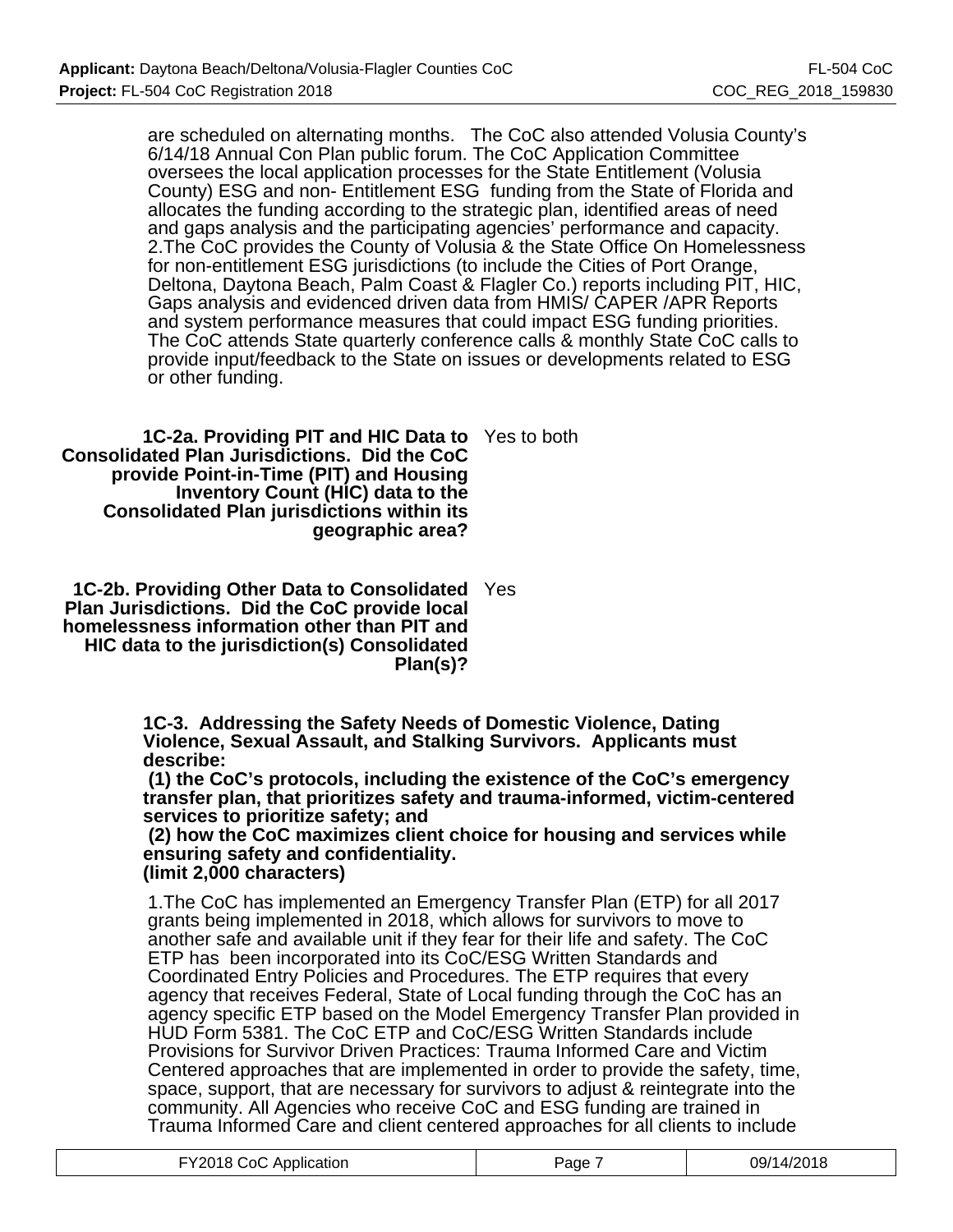victim of domestic violence, dating violence, sexual assault, and stalking, or for being affiliated with a victim.

2.The CoC ETP requires that agencies keep the safety and confidentiality of the client at the forefront of the process: first working internally to find housing availabilities, then working confidentially through Coordinated Entry to find solutions outside of an agencies inventory when there are no available units, while working with the survivor to identify the need for a safe haven /24 hour emergency DV shelter as a stop gap measure. The CoC ETP also required that agencies utilize Survivor driven practices that are based on client choice and has included adherence to the ETP as part of its monitoring process.

#### **1C-3a. Applicants must describe how the CoC coordinates with victim services providers to provide annual training to CoC area projects and Coordinated Entry staff that addresses best practices in serving survivors of domestic violence, dating violence, sexual assault, and stalking. (limit 2,000 characters)**

1.The CoC provides for annual (at a minimum) trainings in partnership with the local Domestic Abuse Providers and Victims of Sex/Trafficking providers (Family Life Center and Freedom 7 Trafficking task force) which address the needs of Domestic Violence, those fleeing DV, sexual assault and those Human Trafficking survivors. The CoC also partners with other licensed providers for Bi-annual Trauma Informed Care, Human Trafficking 101, Sexual Assault, Mental Health First Aid and Motivational Interviewing Trainings. Bi-monthly Coordinated Entry trainings provided to the CoC membership including provisions for engagement, safe and confidential referrals of DV clients outside of coordinated entry.

2.The CoC Coordinated Entry Staff is mandated to attend annual trainings to include Human Trafficking, Domestic Abuse Trauma Informed Care, Trauma informed care as related to the homeless population, HIPAA, Motivational Interviewing, Housing Case Management and Housing First. According to the National Research Center on Domestic Violence, Housing First which provides a low-barrier voluntary services model found very positive results for both staff and DV survivors. The Coordinated Entry System Navigator is also finishing up her master's degree in social services and has been trained in Cultural Diversity and Evidenced Based Theories to include "Mobile Advocacy," which involves support that is provided within a survivor-driven framework where the survivor, not the advocate, decided what they would work on and how they would achieve their goals. This has been considered a critical component in order to initially engage survivors into Coordinated Entry as well as to ensure that changes made in the lives of survivors are meaningful and sustainable.

#### **1C-3b. Applicants must describe the data the CoC uses to assess the scope of community needs related to domestic violence, dating violence, sexual assault, and stalking, including data from a comparable database. (limit 2,000 characters)**

The CoC looks at the number of calls for assistance which come into the two DV hotlines for Volusia and Flagler counties and tracks the trends for the last several years to gauge the direction that domestic violence is heading in our

|  | FY2018 CoC Application | Page P | 09/14/2018 |
|--|------------------------|--------|------------|
|--|------------------------|--------|------------|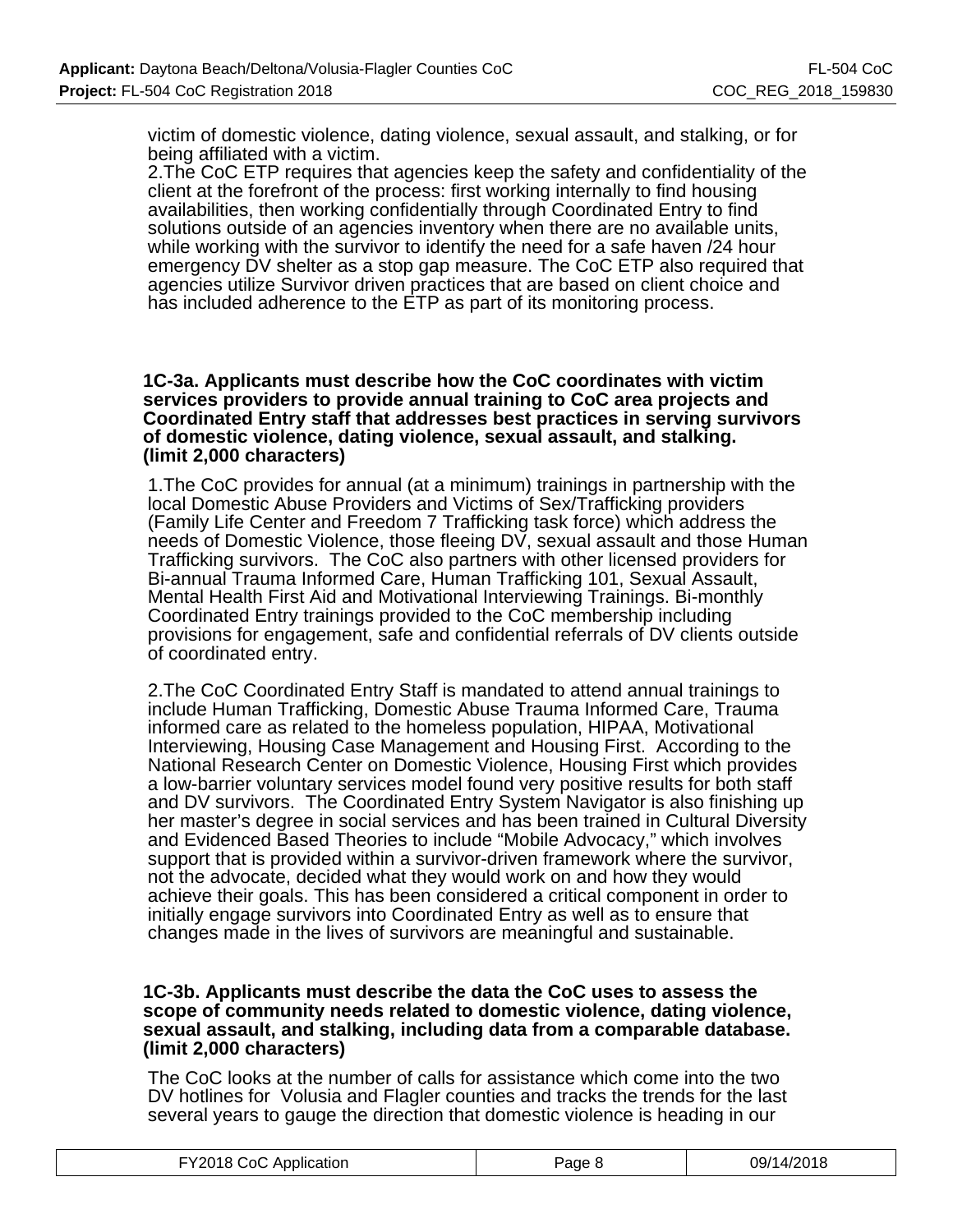community as compared to all calls reported Statewide. The CoC collaborates with the two DV shelters to access aggregate data from their "ALICE" data base for the PIT count as well as at different intervals throughout the year in order to develop a gaps analysis related to survivors. The ALICE data base contains demographic information comparable to HMIS Universal Data Elements and discharges to various housing destinations which are analogous to HMIS exits to permanent housing destinations. The CoC utilizes aggregate data from HMIS and Coordinated Entry (C.E.) to track the number of DV survivors referred into C.E. and maintains a separate data base for those survivors referred outside of the system that are referred via the CE system into housing. The CoC also utilizes project APRs to accumulate aggregate data on participants who reported a history of DV issues as a part of their universal data elements. The CoC figures in the PIT count and looks at trends over the last several years in order to monitor the direction of Domestic violence as reported by those survivors who are literally homeless. The CoC utilizes HMIS client served reports to identify aggregate data about the total number of homeless individuals who reported a history of domestic violence issues when being assessed for services throughout the year.

## **1C-4. DV Bonus Projects. Is your CoC** Yes **applying for DV Bonus Projects?**

#### **1C-4a. From the list, applicants must indicate the type(s) of DV Bonus project(s) that project applicants are applying for which the CoC is including in its Priority Listing.**

| <b>SSO Coordinated Entry</b> | $\lambda$ |
|------------------------------|-----------|
| RRH                          |           |
| Joint TH/RRH                 |           |

**1C-4b. Applicants must describe:**

 **(1) how many domestic violence survivors the CoC is currently serving in the CoC's geographic area;**

**(2) the data source the CoC used for the calculations; and**

**(3) how the CoC collected the data.**

 **(limit 2,000 characters)**

1.The two DV shelters for the CoC report a combined total of 4,801 call ins to their respective DV hotlines in 2017 from victims that potentially qualify under Category #4 of HUD's Homeless Definitions: fleeing or attempting to flee domestic violence and could benefit from immediate linkage to the coordinated Entry system for housing solutions. The Volusia Flagler CoC's two DV Shelters report that they run at capacity for serving 78 individuals at any given Point In Time. The Shelters combined total of survivors served for the 2016-17 reporting year was 565 persons. Aggregate Data collected from the 2016-17 APR's for all housing and homeless assistance programs reported that there were 285 (12%) adult head of households (534 persons) served who had reported a history Domestic Violence upon intake. Coordinated Entry tracked 20 Households that had reported "fleeing domestic violence" as their homeless

| <b>FY2018 CoC A</b><br>CoC Application<br>Page | 09/14/2018 |
|------------------------------------------------|------------|
|------------------------------------------------|------------|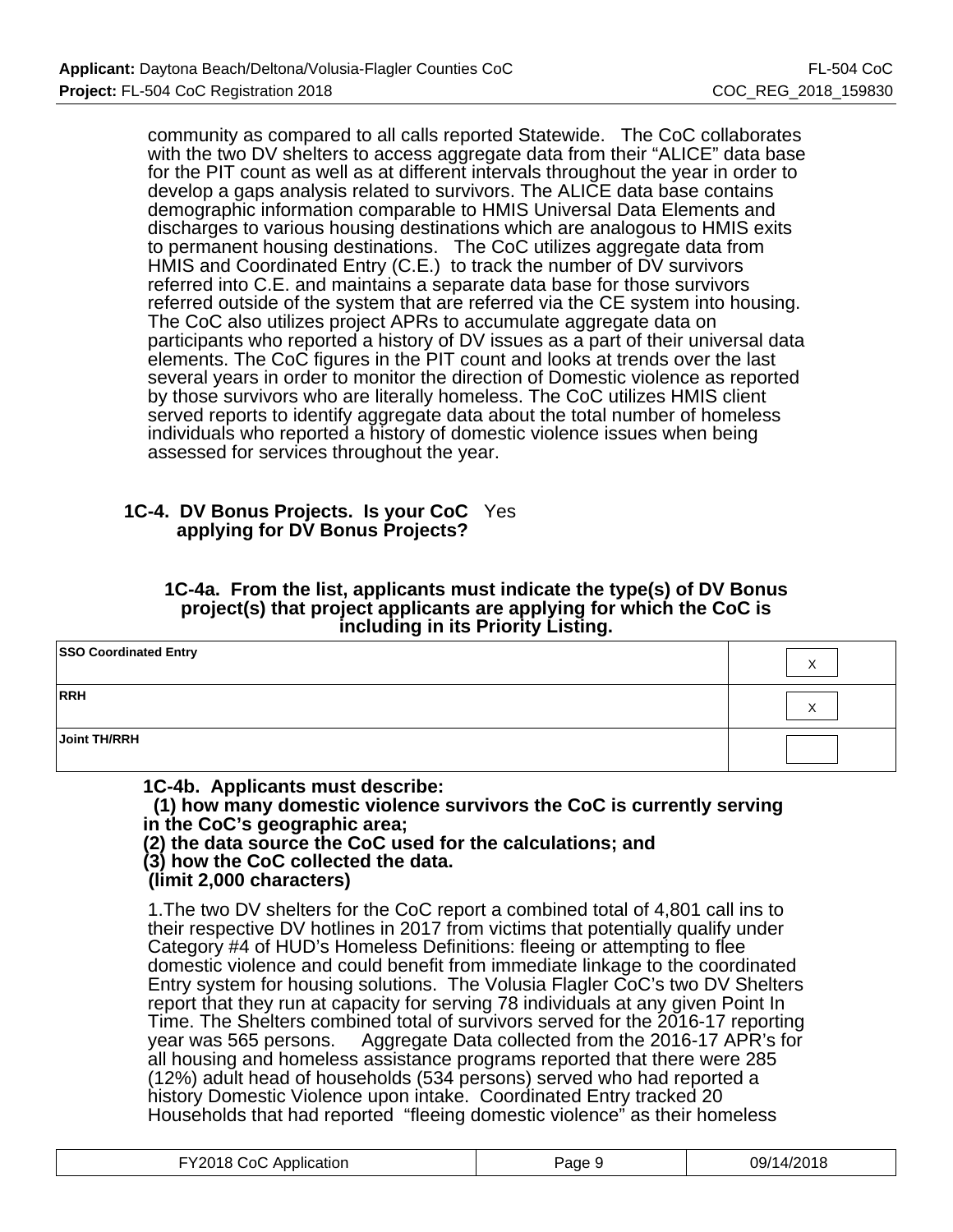status in the reporting year.

2.The CoC used the following data sources to identify the numbers: •Family Life Center and The Domestic Abuse Council "ALICE" Reports": aggregate year end data reports for 2016-17.

•Family Life Center and The Domestic Abuse Council/State Call In Center tracking numbers.

•HUD CoC APR (aggregate data) reports, Client Serviced Reports (aggregate data) and Coordinated Entry APR report (aggregate data) for all homeless and housing services for 2016-17.

•The Florida Department of Children and families Domestic Violence Center Service statistics

3.All data used is collected in compliance with HIPAA. The CoC collaborated with the local DV shelters to access aggregate data from their "ALICE" reports which are comparable to HMIS and their call in centers. The CoC also Utilized HMIS aggregate data from all programs that provide homeless or housing services. The CoC utilized the Florida Department of Children and Families (DCF) website for reports related to the state of Florida and the two county area.

**1C-4c. Applicants must describe:**

 **(1) how many domestic violence survivors need housing or services in the CoC's geographic area;**

 **(2) data source the CoC used for the calculations; and (3) how the CoC collected the data.**

 **(limit 2,000 characters)**

1.There were 4,801 calls into the DV call in centers in Volusia and Flagler counties in 2017, (compared to 84.543 statewide), that meet the Category 4 Definition of homelessness and are in need of immediate and prioritized housing. At capacity, the DV shelters could only accommodate 565 survivors or 11% of the total number of DV victims seeking assistance/call ins annually. Aggregate data obtained from the DV providers indicated that only 43% of these survivors that were assisted with shelter exited to permanent housing of their own which means that 57% or 322 returned to homelessness. An additional 285 who had reported a history of DV presented for housing and/or homeless services at participating agencies /Coordinated Entry Points of Entry.

2.The CoC used the following data sources to identify the numbers:

•Family Life Center and The Domestic Abuse Council "ALICE Reports": aggregate year end data reports for 2016-17.

•Family Life Center and The Domestic Abuse Council Call In Center tracking numbers.

•HUD CoC APR (aggregate data) reports, Client Serviced Reports (aggregate data) and Coordinated Entry APR report (aggregate data) for all homeless and housing services for 2016-17.

•The Florida Department of Children and families Domestic Violence Center Service statistics

3.All data used is collected in compliance with HIPAA. The CoC collaborated with the local DV shelters to access aggregate data from their "ALICE" reports which are comparable to HMIS and the aggregate information for the call in center. The CoC also Utilized HMIS aggregate data from all programs that provide homeless or housing services. The coC utilized the Florida Department of Children and Families (DCF) website for reports related to the

| FY2018 CoC Application | Page 10 | 09/14/2018 |
|------------------------|---------|------------|
|------------------------|---------|------------|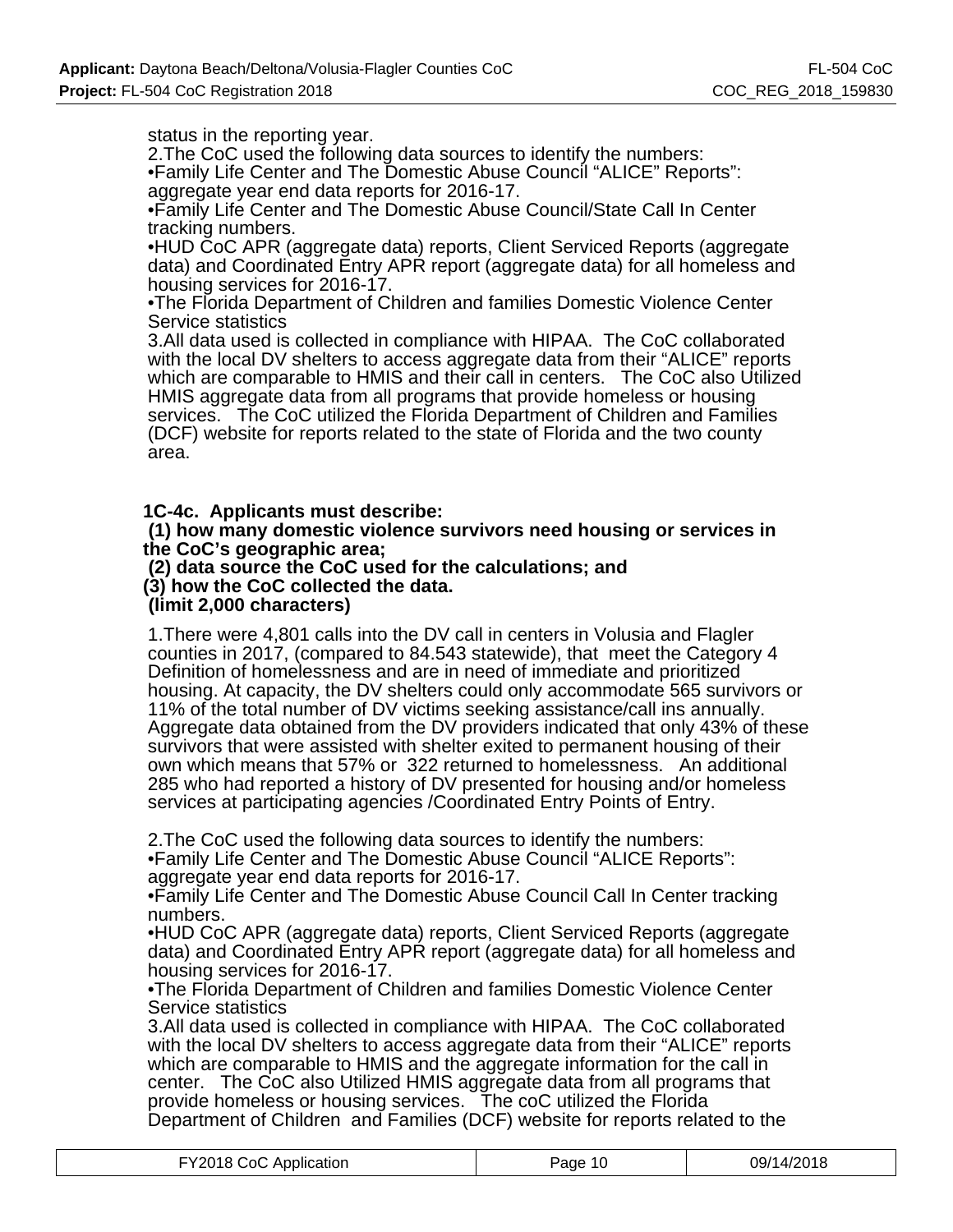state of Florida and the two county area.

**1C-4d. Based on questions 1C-4b. and 1C-4c., applicant must: (1) describe the unmet need for housing and services for DV survivors, or if the CoC is applying for an SSO-CE project, describe how the current Coordinated Entry is inadequate to address the needs of DV survivors;**

 **(2) quantify the unmet need for housing and services for DV survivors; (3) describe the data source the CoC used to quantify the unmet need for housing and services for DV survivors; and**

## **(4) describe how the CoC determined the unmet need for housing and services for DV survivors.**

#### **(limit 3,000 characters)**

1. Domestic Violence (DV) providers are bound to confidentiality by law and therefore cannot directly participate in the Homeless Management Information System (HMIS) and Coordinated Entry process to link their clients to affordable housing solutions. DV providers have been reluctant to pursue housing options utilizing the Coordinated Entry system due not fully understanding the process, being guarded of the survivors confidentiality and safety, and survivor's reservations about being referred into the system. The availability of affordable housing options for survivors is dependent on DV case managers who lack knowledge and expertise in the area of PSH, RRH of affordable housing. The Coordinated Entry System Navigator works with DV providers/victims as referrals come in outside of the system which is extremely time consuming given the scope and nature of her overseeing the entire C.E system. This puts the burden on the DV survivor to follow up. There is also a lack of PSH, RRH and affordable housing to meet the total need of the CoC not including survivors who are referred into the system. Increasing PH through RRH is a strategy that our CoC is pursuing however attention needs to be given specifically to DV survivors as they have complex issues which historically have alienated landlords form renting to them.

2.Considering the data provided from the two local DV shelters it appears that 57% or 322 individuals /107 Households) who left the shelters during the course of the reporting year returned to homelessness, returned to their prior unsafe housing of left to unknown destinations. This is 322 individuals at a minimum who should have benefited from Coordinated 'Entry, RRH and PSH opportunities. Additionally, there were 4801 calls for assistance into the DV shelter hotline with only 565 being by the DV shelters annually. This leave 4236 (keeping in mind these are not de- duplicated calls) whose needs were unmet at the time of crisis.

3.The CoC used the following data sources to identify the numbers: •Family Life Center and The Domestic Abuse Council "ALICE Reports": aggregate year end data reports for 2016-17.

•Family Life Center and The Domestic Abuse Council Call In Center tracking numbers.

•The Florida Department of Children and families Domestic Violence Center Service statistics

4.The CoC looked at the trends for DV calls and admits to shelters over the last four years and noticed a steady but slight increase in the # of calls and DV admissions. The CoC felt confident in utilizing the data from the most recent

| FY2018 CoC Application | Page 11 | 09/14/2018 |
|------------------------|---------|------------|
|------------------------|---------|------------|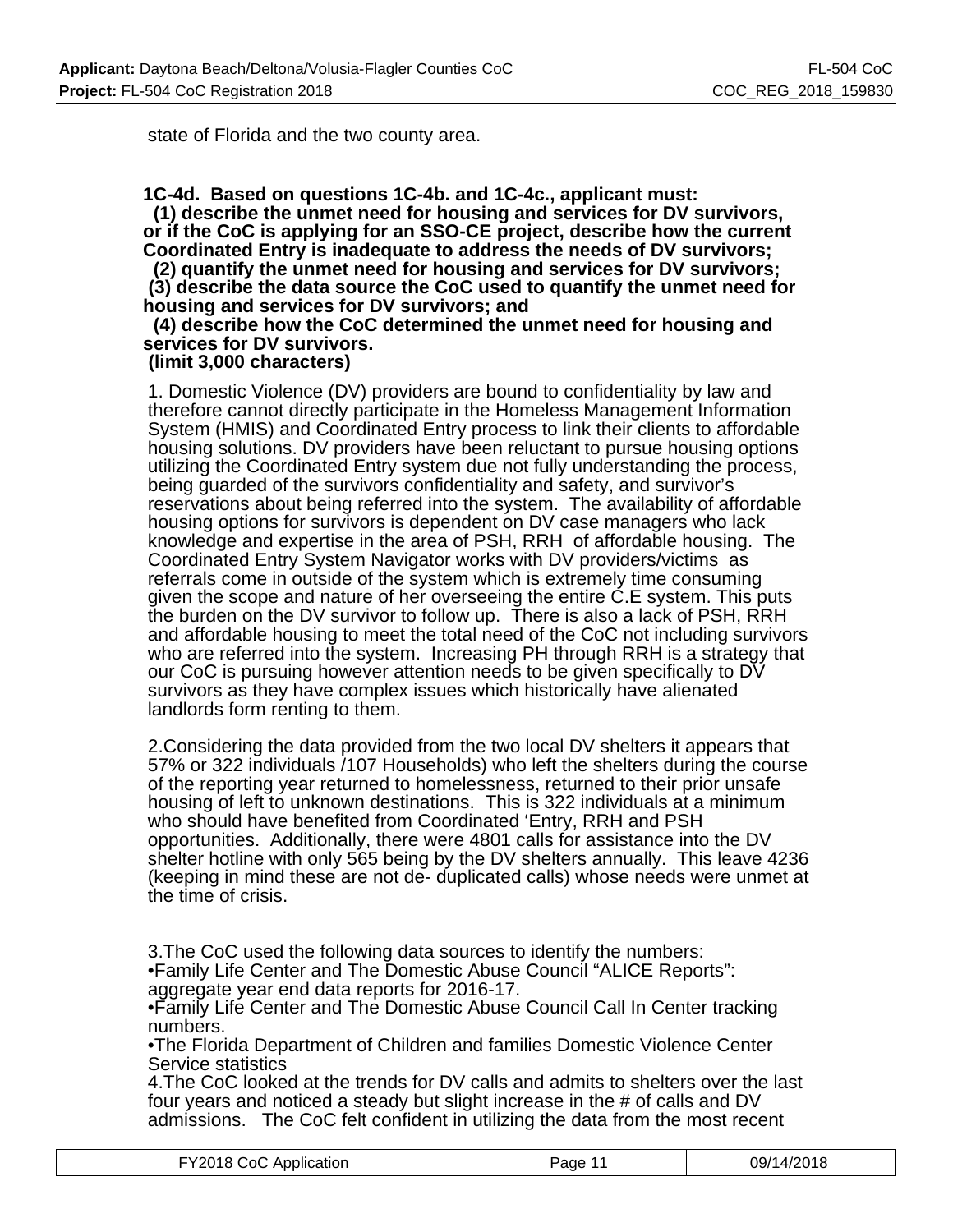year to estimate the minimum number of survivors who's housing needs were unmet. The CoC utilized the aggregate data from October 2016-2017 from the Domestic Violence Shelters for total clients served, total households served and exit data comparable to that of HMIS to capture exits to permanent housing and other destinations.

#### **1C-4e. Applicants must describe how the DV Bonus project(s) being applied for will address the unmet needs of domestic violence survivors. (limit 2,000 characters)**

The proposed SSO DV Housing Navigator will provide outreach in order to identify and prioritize Victims of DV utilizing the Service Prioritization Decision Assistance Tool (SPDAT) for confidential referral into permanent and affordable housing options. The DV Housing Navigator will maintain a separate and confidential By Name List of the most vulnerable survivors, track demographic information outside of HMIS, integrate survivors into Coordinated Entry (based on client choice) and work with the CoC's Coordinated Entry System to confidentially link survivors to the most immediate housing available based on prioritization. Integral in this position is the DV Housing Navigator's ability to conduct outreach, locate available housing units with low barriers to entry, provide counseling & case management to include risk assessment and safety planning and act as an advocate and mediator with landlords. The DV Housing Navigator will assist identified participants with linkage to housing within 30 days of identification, application fees, utility deposits, emergency food assistance, moving costs, transportation, while maintaining a confidential profile to overcome barriers to entry and providing a warm handoff to the housing case managers for continued engagement.

The Neighborhood Center (NHC) will implement a RRH project to assist with housing the most vulnerable of the DV survivors identified by Coordinated Entry or self- referral based on prioritization and acuity of need. The addition of RRH units specific for Survivors, given the unique set of circumstances that often accompany survivors, will enhance the CoC's ability to quickly rehouse survivors into low barrier units within 30 day of being identified. The NHC will provide a dedicated DV case manager to assist the survivors with a smooth transition into permanent housing, implementation of a safety plan and overcoming barriers which present prior to and during the survivor's tenancy.

#### **1C-4f. Applicants must address the capacity of each project applicant applying for DV bonus projects to implement a DV Bonus project by describing:**

 **(1) rate of housing placement of DV survivors;**

**(2) rate of housing retention of DV survivors;**

**(3) improvements in safety of DV survivors; and**

## **(4) how the project applicant addresses multiple barriers faced by DV survivors.**

## **(limit 4,000 characters)**

1.Coordinated Entry/SSO: The Volusia Flagler County Coalition for the Homeless (VFCCH) is the Collaborative Applicant, HMIS Lead and facilitates the Coordinated Entry (CE) system for the CoC though HUD funding for the two county area. Referrals for Survivors are currently facilitated outside of the CE system/HMIS and are done by word of mouth or self-referral by the survivor,

| FY2018 CoC Application | Page 12 | 09/14/2018 |
|------------------------|---------|------------|
|------------------------|---------|------------|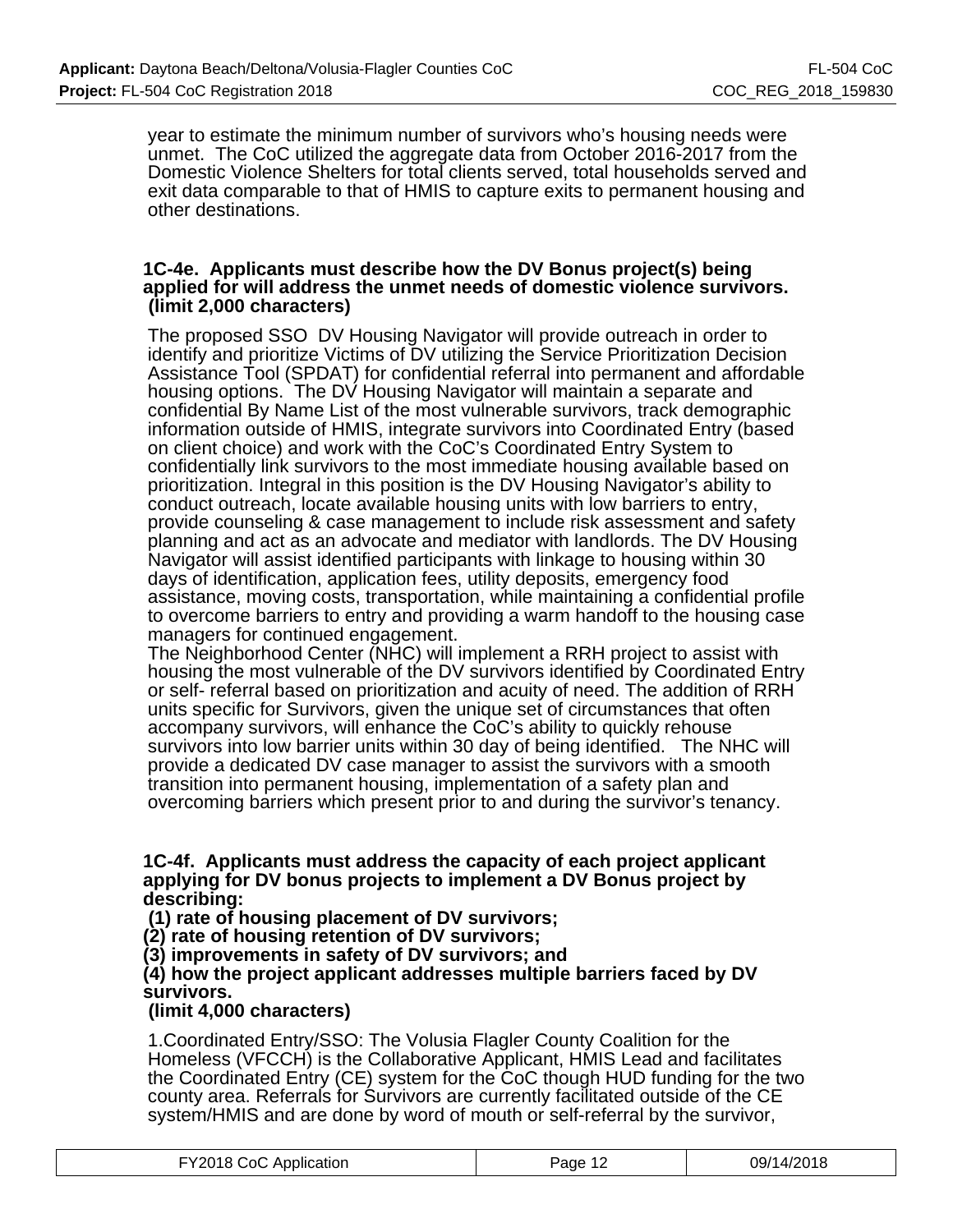which puts the burden on the survivor. The addition of a DV Housing Navigator will be an expansion of the CE system and provide for economies of scale. streamline identification and confidential referrals of survivors into CE and placement into permanent housing within 30 days of identification.

2.The addition of a DV Housing Navigator will allow for tracking outside of HMIS and a more accurate reflection of the retention of DV survivors in housing or transitions to permanent housing of their own. VFCCH also monitors agency for compliance with the Emergency Transfer Plan and therefore provide technical assistance to agencies to retain survivors where DV issues may re-occur. 3. The addition of a DV Housing Navigator will assist with maintaining confidentiality, moving survivors into housing at an increased rate, mobile advocacy and DV trauma informed care so that survivors are more engaged and less likely to return to their abusers.

4.The DV Housing Navigator will identify landlords throughout the entire two county regions who are willing to employ low barriers to entry, linkage to housing within 30 days of identification, provide assistance for application fees, utility deposits, emergency food assistance, moving costs, transportation as well as linkage to resources for employment and other identified issues.

1.DV-RRH: . The Neighborhood Center (NHC) will work with the Coordinated Entry System, DV Shelters and self- referrals in order to identify and prioritize DV survivors into the DV RRH Program (if funded) within 30 days of identification. NHC currently facilitates housing, including Emergency Shelter, Family Emergency Shelter, Transitional Housing and Permanent Housing to include RRH for approximately 170 individuals. Of those 170 individuals, approximately 65% have reported a history of Domestic Violence (DV). Approximately 75% of those residing in the PSH units provided by the NHC have been affected by one or more of the various forms of DV.

2.DV-RRH: Retention in NHC's Permanent Housing and Permanent Supportive Housing Programs is nearly 90% regarding those who have been affected by DV, which includes tracking those who have exited into housing outside the NHC Housing Programs.

3.DV-RRH: The NHC is dedicated to the safety of all clients, particularly those affected by DV. The NHC is staffed 24-7-365 and has an immediate availability to respond to emergency situations in their housing programs, many of which are scattered site units. The NHC case managers are trained in Trauma Informed Care, Motivational Interviewing and safety planning. As a part of the intake process, the case manager works with the client to develop a safety plan regarding DV and identification. The Neighborhood Center has implemented the Emergency Transfer Plan in accordance with the VAWA Act should there be a re-occurrence of DV while in NHC Permanent Housing units.

4.DV-RRH: The NHC strives to reduce all barriers for PSH participants by the way of financial assistance and minimization of any past history of DV, or other engagements with law enforcement that would be deemed excessive by a local landlord. The NHC takes on sole responsibility with landlords for all liability regarding the placement of program participants, damages to the property and interventions with participants when problems arise thus ensuring the reduction of barriers to placement in PSH units.

#### **1C-5. PHAs within CoC. Applicants must use the chart to provide information about each Public Housing Agency (PHA) in the CoC's**

| FY2018 CoC Application<br>09/14/2018<br>Page $1^\circ$<br>∣◡ |
|--------------------------------------------------------------|
|--------------------------------------------------------------|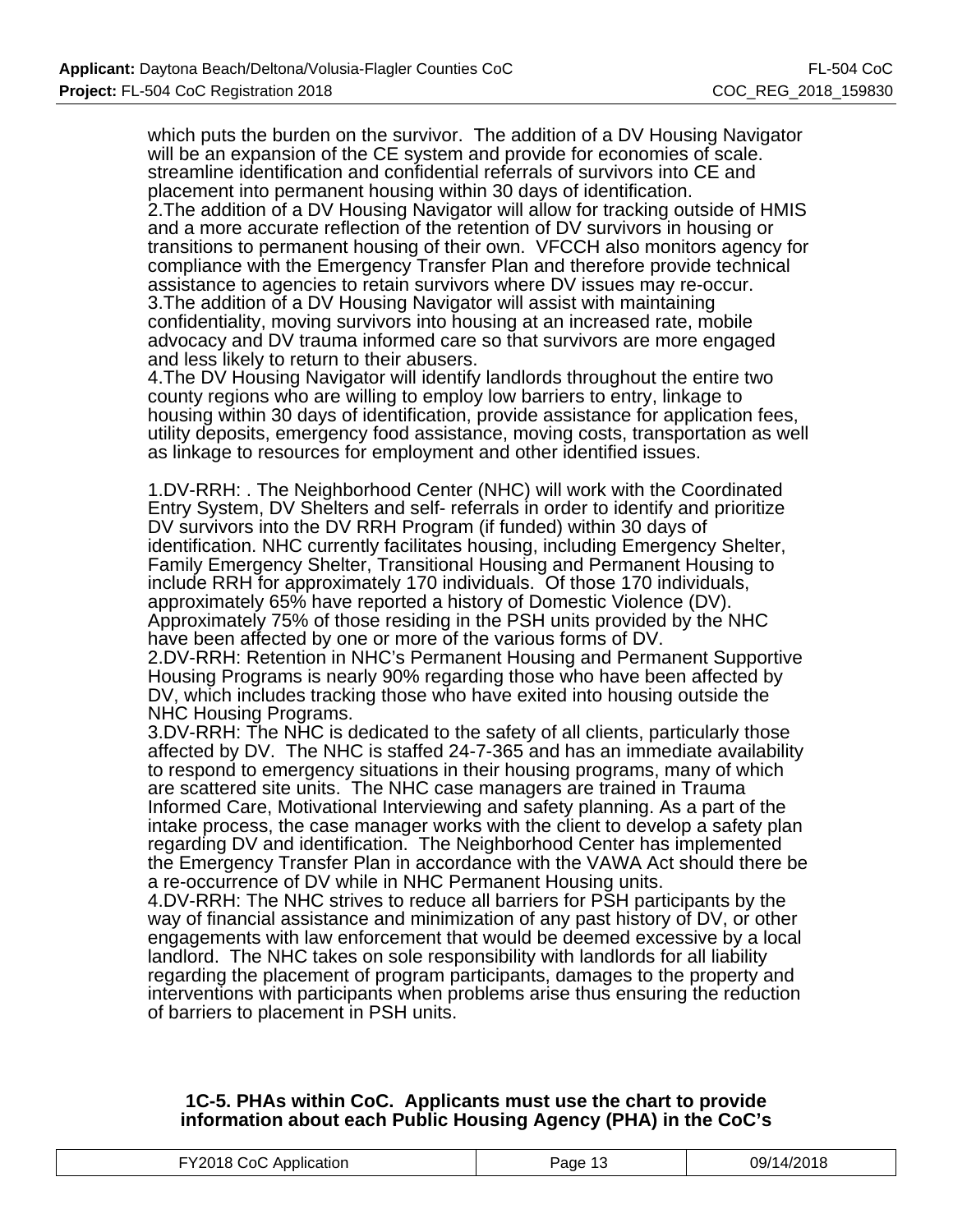#### **geographic areas: (1) Identify the percentage of new admissions to the Public Housing or Housing Choice Voucher (HCV) Programs in the PHA who were experiencing homelessness at the time of admission; (2) Indicate whether the PHA has a homeless admission preference in its Public Housing and/or HCV Program; and (3) Indicate whether the CoC has a move on strategy. The information should be for Federal Fiscal Year 2017.**

| <b>Public Housing Agency Name</b>              | % New Admissions into Public Housing<br>and Housing Choice Voucher Program<br>during FY 2017 who were experiencing<br>homelessness at entry | PHA has General or<br><b>Limited Homeless</b><br><b>Preference</b> | PHA has a Preference for<br>current PSH program<br>participants no longer<br>needing intensive<br>supportive services, e.g.<br>move on? |
|------------------------------------------------|---------------------------------------------------------------------------------------------------------------------------------------------|--------------------------------------------------------------------|-----------------------------------------------------------------------------------------------------------------------------------------|
| Housing Authority of the City of Daytona Beach |                                                                                                                                             | 26.00% Yes-Both                                                    | Yes                                                                                                                                     |
| Deland Housing Authority                       | $0.00\%$   No                                                                                                                               |                                                                    | No                                                                                                                                      |
| Housing Authority of New Smyrna Beach          |                                                                                                                                             | 5.50% Yes-Both                                                     | Yes                                                                                                                                     |
| Ormond Beach Housing Authority                 | $5.00\%$ $No$                                                                                                                               |                                                                    | No                                                                                                                                      |
| Housing Authority of Flagler County            | 8.30% No                                                                                                                                    |                                                                    | No                                                                                                                                      |

**If you select "Yes--Public Housing," "Yes--HCV," or "Yes--Both" for "PHA has general or limited homeless preference," you must attach documentation of the preference from the PHA in order to receive credit.**

#### **1C-5a. For each PHA where there is not a homeless admission preference in their written policy, applicants must identify the steps the CoC has taken to encourage the PHA to adopt such a policy. (limit 2,000 characters)**

The CoC continues to work with the City of Daytona Beach Housing Authority to expand their Homeless Preference which was adopted on July 1, 2016 with a 50 unit set aside. The Collaborative Applicant has an MOU with the City of Daytona Beach Housing Authority for Coordinated Entry which includes the Move On Strategy. The City of New Smyrna Beach has adopted their homeless preference based on a point system in July 2017 and has an MOU with Collaborative Applicant for Coordinated Entry which includes the Move on Strategy. The Ormond Beach Housing Authority continues to work on their Homeless Preference which currently only addresses veterans and VASH Vouchers. The CoC has opened up lines of communication with the Flagler Housing Authority who has undergone a change in leadership and is working with them on the development of a General Housing Preference. The Deland Housing Authority has not formally adopted a homeless preference however has accepted homeless referrals provided through Coordinated Entry. The CoC continues to work with all of these housing authorities in order to expand their homeless preferences and the enhancement of the Move On Strategy, which the CoC has been utilizing for several years.

**1C-5b. Move On Strategy with Affordable** Yes **Housing Providers. Does the CoC have a Move On strategy with affordable housing providers in its jurisdiction (e.g., multifamily assisted housing owners, PHAs, Low Income Tax Credit (LIHTC) developments, or local**

| FY2018 CoC Application | Page 14 | 09/14/2018 |
|------------------------|---------|------------|
|------------------------|---------|------------|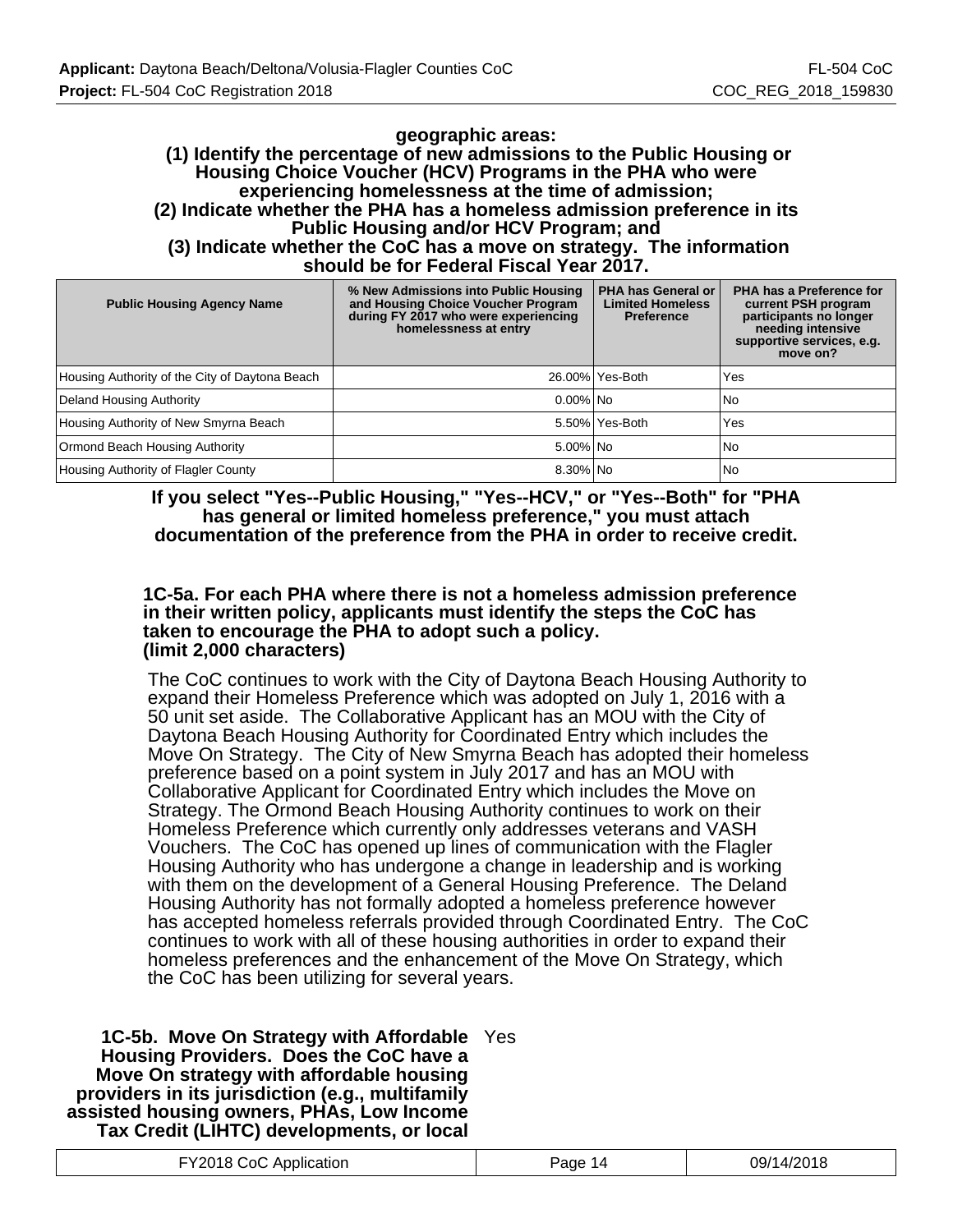## **low-income housing programs)?**

#### **Move On strategy description. (limit 2,000 characters)**

The CoC has a long history of working with and using the PHA's HCV programs and Public Housing programs as a move on strategy for transitioning PSH participants who reach the level of self- sufficiency into permanent housing of their own. Several of the PHA's have entered into MOU's with the CoC and direct service/housing agencies in order to assist with the transition of PSH participants into PHA units provided they have a demonstrated level of self sufficiency in addition to those that qualify for the homeless preference. The Coordinated Entry APR report for 2016-17, 2017-18 identifies 4 participants were transitioned from PSH to available PHA HCV and PH units. In addition, the Coordinated Entry System Navigator for the CoC reports that there are currently 4 clients in CoC PSH units who have been approved for Housing by the City Of Daytona Beach Housing Authority and are working on locating apartments. The City of Daytona Beach and the City of New Smyrna Beach Housing Authorities have placed 25 individuals who were referred through Coordinated Entry into their housing programs from October 1, 2017 to August 31, 2018.

The CoC partners with the Neighborhood Center of West Volusia for referrals into their Community Housing Development Organization (CHDO) permanent housing which was developed using HOME and NSP funding from the County of Volusia. They have 10 units that can be used to transition individuals and families who are in PSH units who have reached the level of self- sufficiency move on into permanent housing of their own. These are single and family units that total 30 available permanent housing beds. the development of hosing. This demonstrates that the move on strategy, which has been in place for several years, is effective in placing PHA clients into housing of their own.

#### **1C-6. Addressing the Needs of Lesbian, Gay, Bisexual, Transgender (LGBT). Applicants must describe the actions the CoC has taken to address the needs of Lesbian, Gay, Bisexual, and Transgender individuals and their families experiencing homelessness. (limit 2,000 characters)**

The CoC has distributed HUD Policies and educational materials related to and including the Final Rule pertaining to LBGTQ to all participating agencies and community partners. The CoC conducts bi-annual LBGT trainings for the participating agencies and the community, facilitated by Chase Therapies, specialist in LBGTQ. The CoC has incorporated cultural competent questions into its assessment process when identifying sensitive/LBGTQ populations and conducts bi-monthly (or as needed) Coordinated Entry (CE) trainings including provisions for engagement, confidential referral and placement of the LBGTQ population. The CoC includes non-discrimination of LBGTQ as part of its grant scoring process, has included adherence to "Equal Access in Accordance with an individual's Gender Identity in Community Planning" as part of its CE policies & Procedures (adopted 8/26/17) and the CoC/ESG Written Standards. The CoC monitors HUD CoC and ESG participating agency's compliance with Equal Access to Housing in HUD Programs Regardless of Sexual Orientation or Gender Identity to include Policies and Procedures related to Gender Identify

| FY2018 CoC Application | Page 15 | 09/14/2018 |
|------------------------|---------|------------|
|------------------------|---------|------------|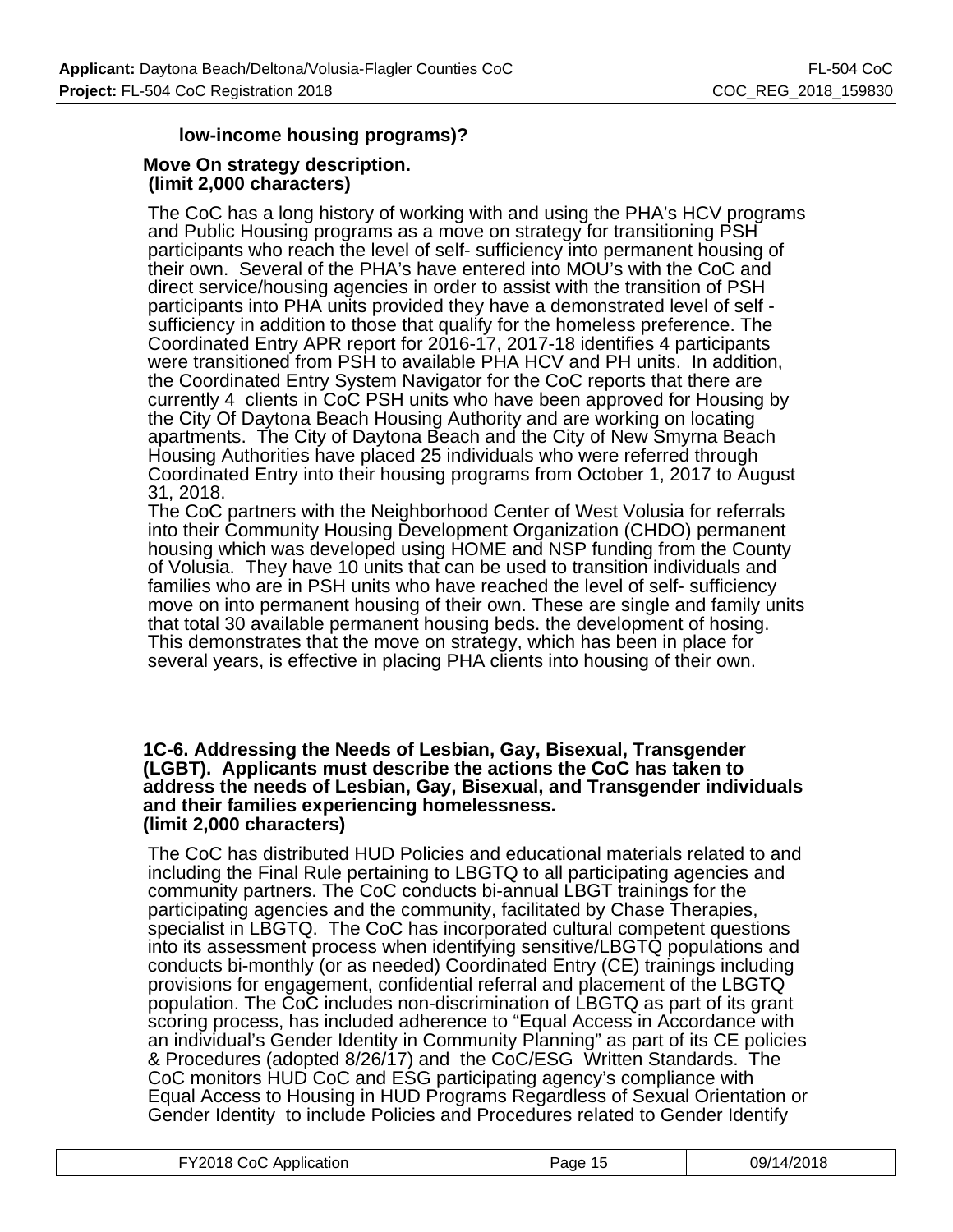Equal Access to Housing, Final Rule; and implementation of an antidiscrimination policy. Non- Compliance results in a corrective action plan which if completed could have negative consequences related to continued funding.

#### **1C-6a. Anti-Discrimination Policy and Training. Applicants must indicate if the CoC implemented a CoC-wide anti-discrimination policy and conducted CoC-wide anti-discrimination training on the Equal Access Final Rule and the Gender Identity Final Rule.**

| 1. Did the CoC implement a CoC-wide anti-discrimination policy that applies to all projects regardless of funding source?                                                                                                        | Yes |
|----------------------------------------------------------------------------------------------------------------------------------------------------------------------------------------------------------------------------------|-----|
| 2. Did the CoC conduct annual CoC-wide training with providers on how to effectively implement the Equal Access to<br>Housing in HUD Programs Regardless of Sexual Orientation or Gender Identity (Equal Access Final Rule)?     | Yes |
| 3. Did the CoC conduct annual CoC-wide training with providers on how to effectively implement Equal Access to Housing   Yes<br>in HUD Programs in Accordance with an Individual's Gender Identity (Gender Identity Final Rule)? |     |

#### **1C-7. Criminalization of Homelessness. Applicants must select the specific strategies the CoC implemented to prevent the criminalization of homelessness in the CoC's geographic area. Select all that apply.**

| Engaged/educated local policymakers:      | $\times$ |
|-------------------------------------------|----------|
| Engaged/educated law enforcement:         | X        |
| Engaged/educated local business leaders:  | X        |
| Implemented communitywide plans:          |          |
| No strategies have been implemented:      |          |
| Other: (limit 50 characters)              |          |
| CoC has adopted a Homeless Bill of Rights | X        |
|                                           |          |
|                                           |          |

**1C-8. Centralized or Coordinated Assessment System. Applicants must: (1) demonstrate the coordinated entry system covers the entire CoC geographic area;**

**(2) demonstrate the coordinated entry system reaches people who are least likely to apply homelessness assistance in the absence of special outreach;**

 **(3) demonstrate the assessment process prioritizes people most in need of assistance and ensures they receive assistance in a timely manner; and (4) attach CoC's standard assessment tool.**

| Y2018 CoC Application | Page 16 | 09/14/2018 |
|-----------------------|---------|------------|
|-----------------------|---------|------------|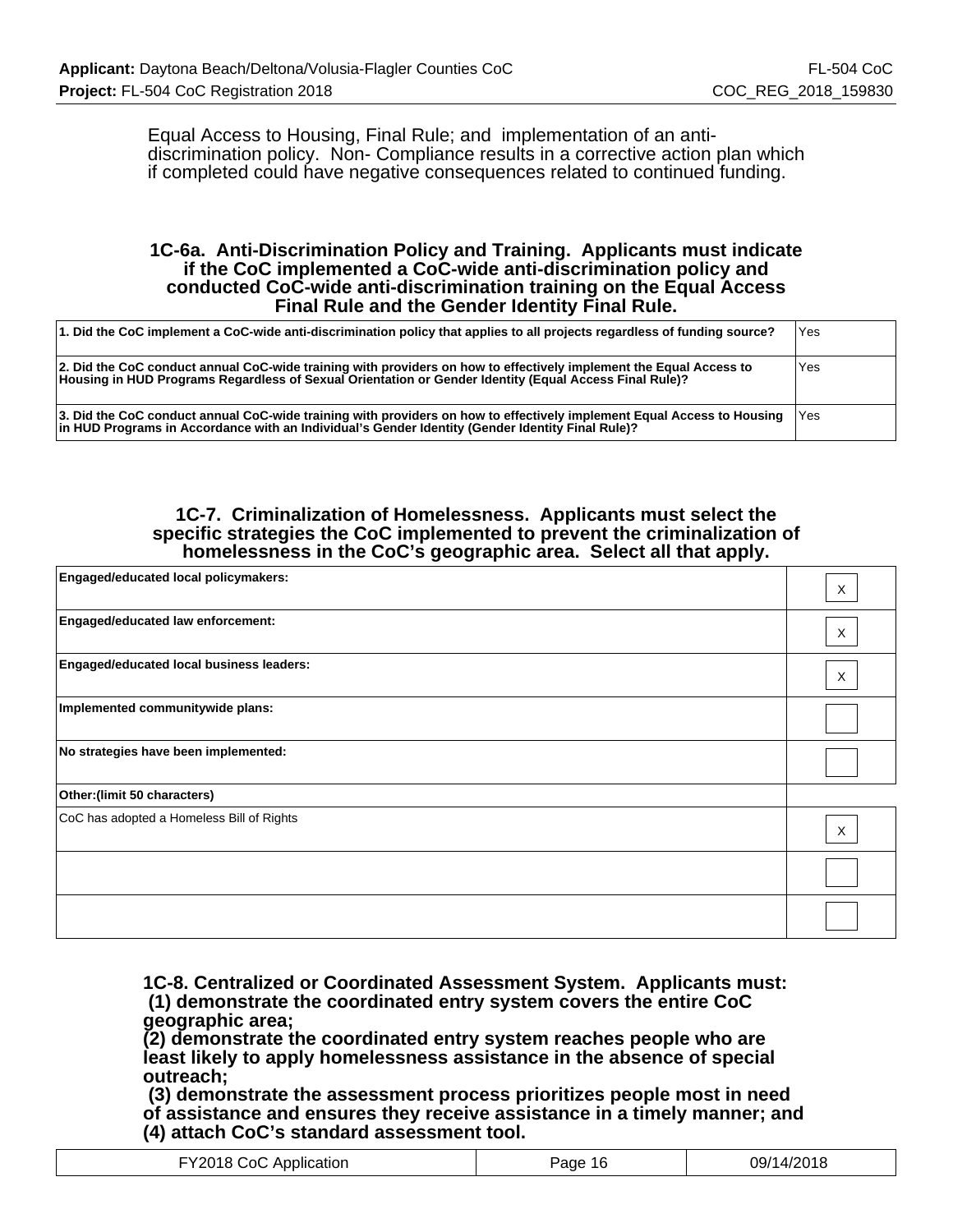## **(limit 2,000 characters)**

1.The full Coordinated Entry (C.E.) system was implemented in August 2016 and covers the entire Volusia/ Flagler CoC geographic area. The CoC uses HMIS as the single point of entry. The CoC has partnered with fourteen HMIS participating agencies throughout Volusia and Flagler counties who act as access or satellite coordinated entry points for intakes into HMIS and coordinated entry. The CoC has also developed an interdisciplinary outreach team made up of outreach programs from SMA PATH, VA SSVF, Volusia Flagler Coalition for the Homeless and the Veterans Administration that go out and canvas all areas for engagement and entry of homeless individuals and families into the coordinated entry system.

2.The CoC utilizes a 211 emergency assistance call line whereby the individuals calling for homeless or other assistance can be linked to an agency that provides HMIS coverage who can serve as the HMIS single point of entry into Coordinated Entry.

3.The CoC utilizes the Service Prioritization Decision Assistance Tool (SPDAT) to identify and prioritize participants according to acuity of their needs and issues. The SPDAT is completed in HMIS and assists the Coordinated Entry Systems Navigator with the development of the By Name List which is used for referral of the most vulnerable adults to into available housing solutions in as little time as possible with the goal being within 30 days of identification. The overarching goal is to provide coordinated entry by leveraging existing resources and aligning mainstream resources and existing systems so that everyone in the geographic area has access and can be evaluated and prioritized for entry into housing. .

| FY2018 CoC Application | ane | 09/1 |
|------------------------|-----|------|
|------------------------|-----|------|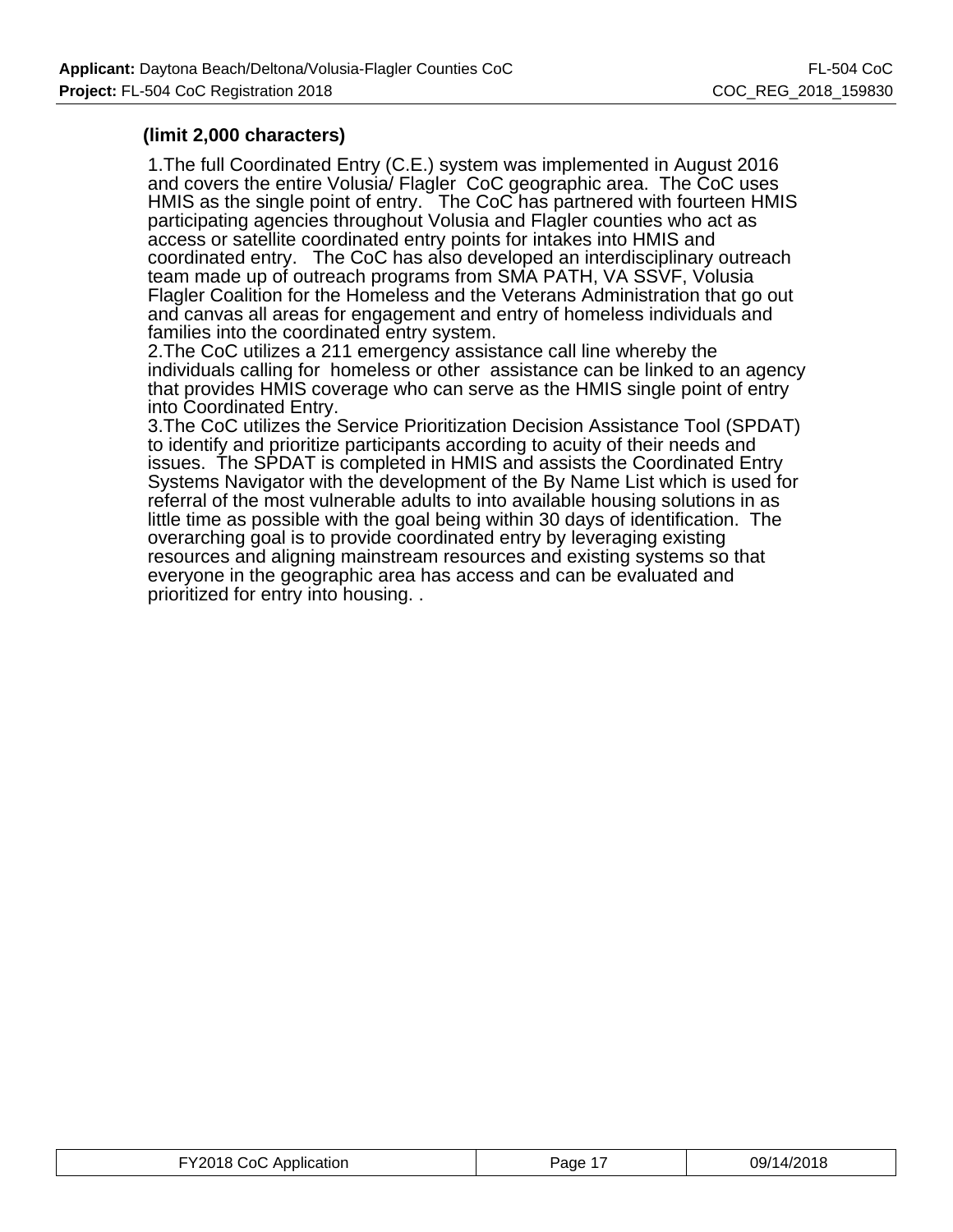# **1D. Continuum of Care (CoC) Discharge Planning**

#### **Instructions:**

For guidance on completing this application, please reference the FY 2018 CoC Application Detailed Instructions and the FY 2018 CoC Program Competition NOFA. Please submit technical questions to the HUD Exchange Ask A Question.

**1D-1. Discharge Planning–State and Local. Applicants must indicate whether the CoC has a discharge policy to ensure persons discharged from the systems of care listed are not discharged directly to the streets, emergency shelters, or other homeless assistance programs. Check all that apply (note that when "None:" is selected no other system of care should be selected).**

| Foster Care:                    | X |
|---------------------------------|---|
| Health Care:                    | X |
| Mental Health Care:             | X |
| <b>Correctional Facilities:</b> |   |
| None:                           |   |

**1D-2. Discharge Planning Coordination. Applicants must indicate whether the CoC actively coordinates with the systems of care listed to ensure persons who have resided in them longer than 90 days are not discharged directly to the streets, emergency shelters, or other homeless assistance programs. Check all that apply (note that when "None:" is selected no other system of care should be selected).**

| Foster Care:                    | X |
|---------------------------------|---|
| Health Care:                    | X |
| Mental Health Care:             | X |
| <b>Correctional Facilities:</b> | X |
| None:                           |   |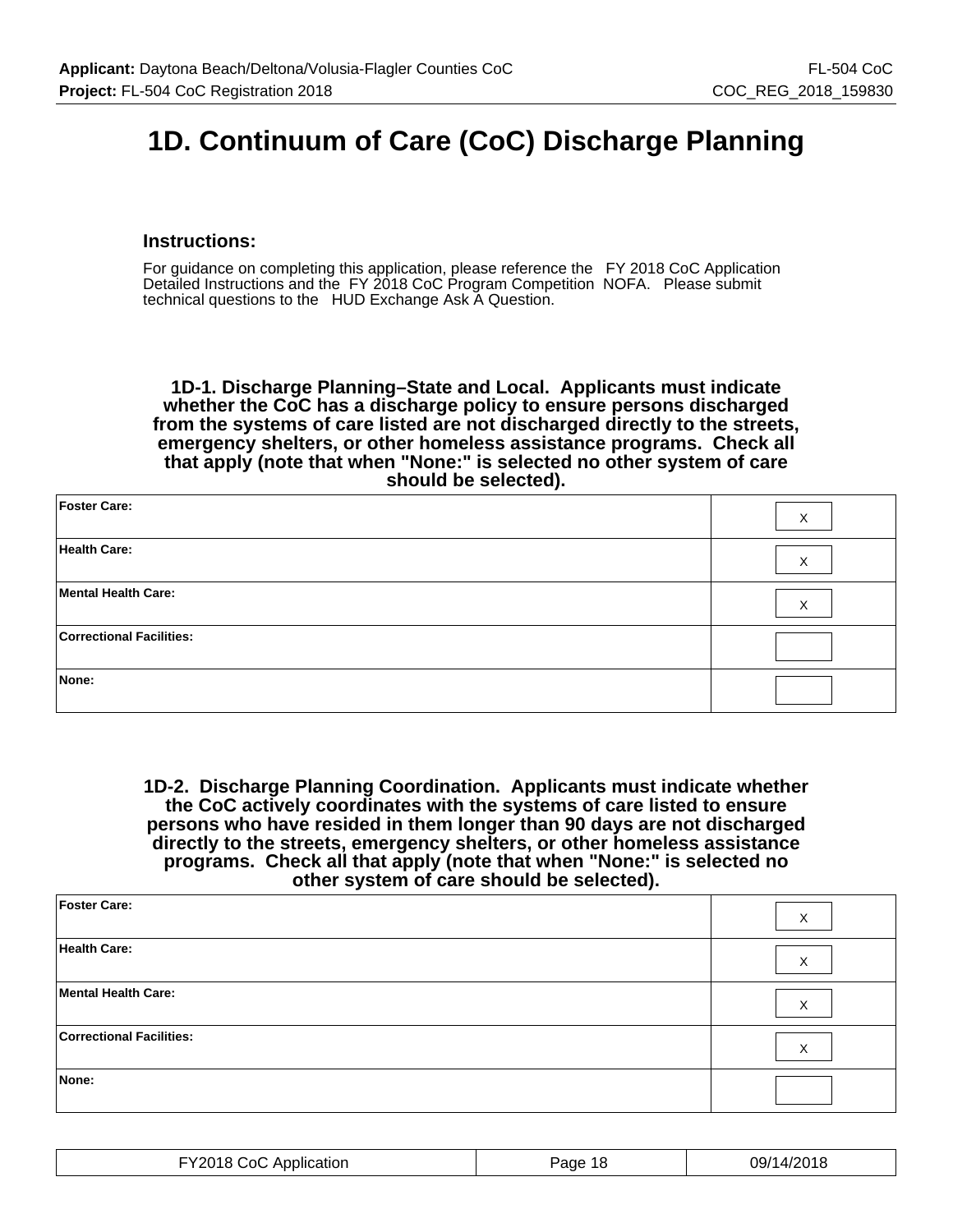## **1E. Continuum of Care (CoC) Project Review, Ranking, and Selection**

## **Instructions**

For guidance on completing this application, please reference the FY 2018 CoC Application Detailed Instructions and the FY 2018 CoC Program Competition NOFA. Please submit technical questions to the HUD Exchange Ask A Question.

## **1E-1. Project Ranking and Selection. Applicants must indicate whether the CoC used the following to rank and select project applications for the FY 2018 CoC Program Competition:**

#### **(1) objective criteria;**

#### **(2) at least one factor related to achieving positive housing outcomes; (3) a specific method for evaluating projects submitted by victim services providers; and**

## **(4) attach evidence that supports the process selected.**

| Used Objective Criteria for Review, Rating, Ranking and Section                          | l Yes |
|------------------------------------------------------------------------------------------|-------|
| Included at least one factor related to achieving positive housing outcomes              | l Yes |
| Included a specific method for evaluating projects submitted by victim service providers | l Yes |

**1E-2. Severity of Needs and Vulnerabilities. Applicants must describe: (1) the specific severity of needs and vulnerabilities the CoC considered when reviewing, ranking, and rating projects; and (2) how the CoC takes severity of needs and vulnerabilities into account during the review, rating, and ranking process.**

#### **(limit 2,000 characters)**

1.The CoC prioritizes programs that are dedicated to chronically homeless individuals and families, longest length of homelessness and other factors contributing to vulnerability such as severe and persistent mental health, HIV population, substance abuse issues, LBGTQ, DV issues including trafficking, other behavioral health/ healthcare issues, criminal history, and income constraints. The CoC is focused on directing its resources to the most vulnerable populations and the areas of the community where gaps in services are identified.

2.The scoring criteria used takes into account programs that are implementing Housing First, lowering barriers to entry and meeting the clients where they are at. The Applications Committee gives maximum points to Housing First implementation, compliance with Coordinated Entry and prioritization based on acuity of needs such as chronically homeless with severity of services needs to include: severe and persistent mental illness, physical disabilities, DV issues, LBGTQ, substance abuse, systematically decreasing available points within the context of the extent of vulnerability of the population being served. The CoC has a very detailed oriented local application which provides ample opportunity

| FY2018 CoC Application | Page 19 | 09/14/2018 |
|------------------------|---------|------------|
|------------------------|---------|------------|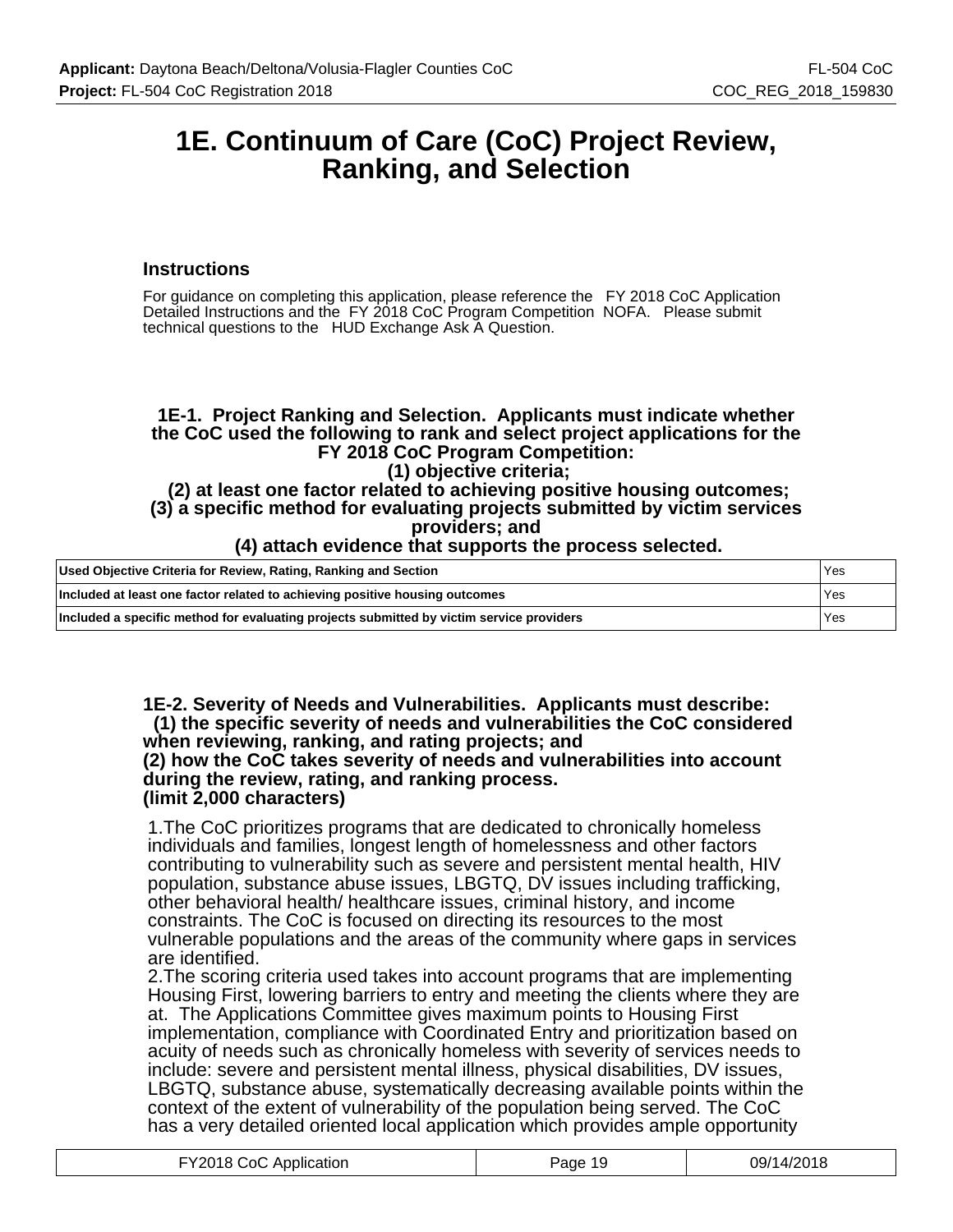to describe and substantiate the need for populations being served in accordance with "Opening Doors". The CoC looks at the community needs, the programs

## **1E-3. Public Postings. Applicants must indicate how the CoC made public:**

 **(1) objective ranking and selection process the CoC used for all projects (new and renewal);**

 **(2) CoC Consolidated Application–including the CoC Application, Priority Listings, and all projects accepted and ranked or rejected, which HUD required CoCs to post to their websites, or partners websites, at least 2 days before the CoC Program Competition application submission deadline; and**

 **(3) attach documentation demonstrating the objective ranking, rating, and selections process and the final version of the completed CoC Consolidated Application, including the CoC Application with attachments, Priority Listing with reallocation forms and all project applications that were accepted and ranked, or rejected (new and renewal) was made publicly available, that legibly displays the date the CoC publicly posted the documents.**

| <b>Public Posting of Objective Ranking and Selection Process</b> |        | <b>Public Posting of CoC Consolidated Application including:</b><br>CoC Application, Priority Listings, Project Listings |  |
|------------------------------------------------------------------|--------|--------------------------------------------------------------------------------------------------------------------------|--|
| <b>CoC or other Website</b>                                      | □      | <b>CoC or other Website</b>                                                                                              |  |
| Email                                                            | ┑      | Email                                                                                                                    |  |
| Mail                                                             | ⊡      | Mail                                                                                                                     |  |
| Advertising in Local Newspaper(s)                                | $\Box$ | Advertising in Local Newspaper(s)                                                                                        |  |
| Advertising on Radio or Television                               | $\Box$ | Advertising on Radio or Television                                                                                       |  |
| Social Media (Twitter, Facebook, etc.)                           | ▁      | Social Media (Twitter, Facebook, etc.)                                                                                   |  |

#### **1E-4. Reallocation. Applicants must indicate whether the CoC has cumulatively reallocated at least 20 percent of the CoC's ARD between the FY 2014 and FY 2018 CoC Program Competitions.**

**Reallocation:** Yes

**1E-5. Local CoC Competition. Applicants must indicate whether the CoC: (1) established a deadline for project applications that was no later than 30 days before the FY 2018 CoC Program Competition Application deadline–attachment required;**

 **(2) rejected or reduced project application(s)–attachment required; and (3) notify applicants that their project application(s) were being rejected or reduced, in writing, outside of e-snaps, at least 15 days before FY 2018 CoC Program Competition Application deadline–attachment required. :**

**(1) Did the CoC establish a deadline for project applications that was no later than 30 days before the FY 2018 CoC Program Competition Application deadline? Attachment required.** Yes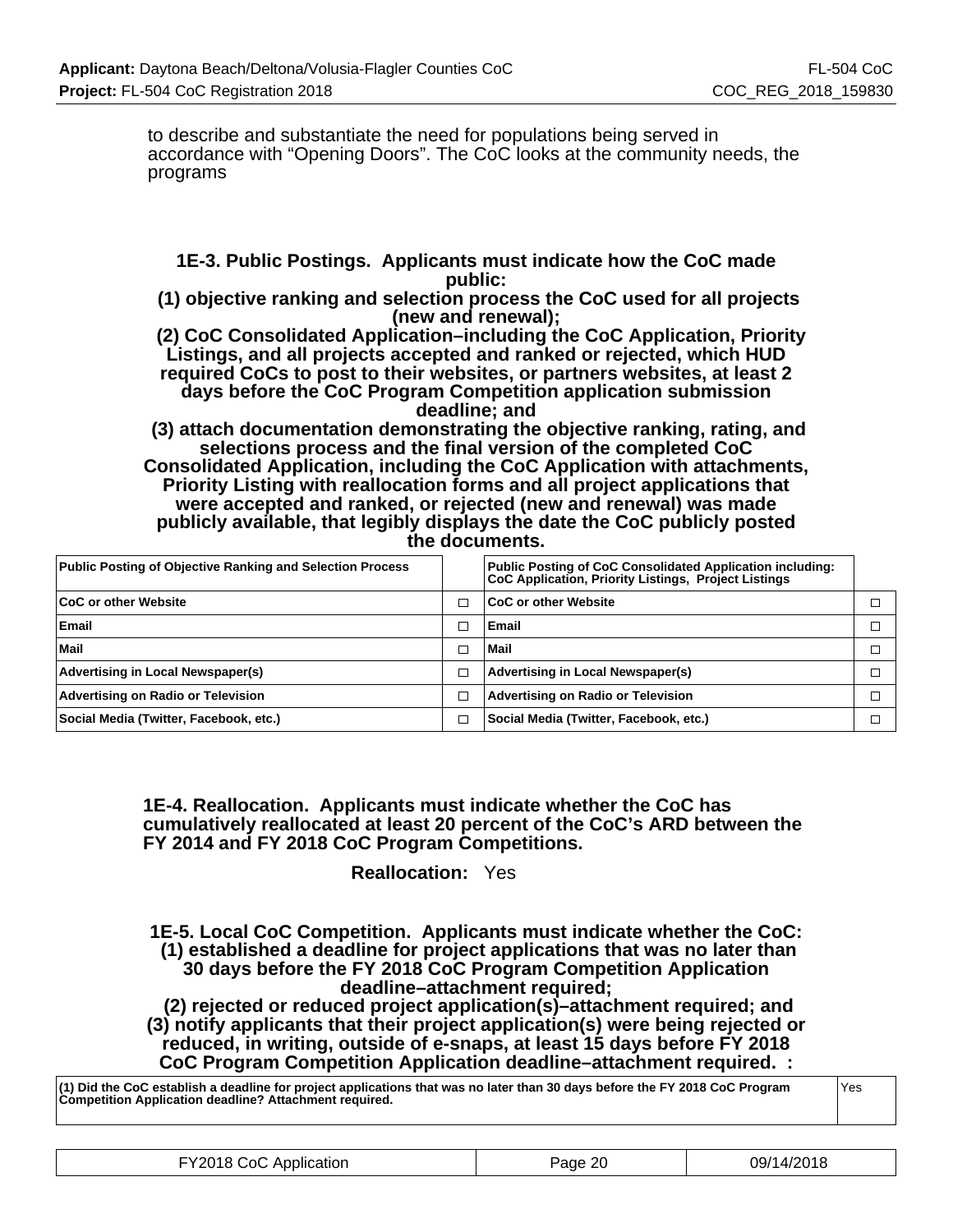| $ 2\rangle$ If the CoC rejected or reduced project application(s), did the CoC notify applicants that their project application(s) were being<br>rejected or reduced, in writing, outside of e-snaps, at least 15 days before FY 2018 CoC Program Competition Application<br>deadline? Attachment required. | 'Yes |
|-------------------------------------------------------------------------------------------------------------------------------------------------------------------------------------------------------------------------------------------------------------------------------------------------------------|------|
| $(3)$ Did the CoC notify applicants that their applications were accepted and ranked on the Priority Listing in writing outside of e-<br>snaps, at least 15 before days of the FY 2018 CoC Program Competition Application deadline?                                                                        | 'Yes |

| .പി<br>Application<br>____________<br>. | '2age' | 14/204<br>79/<br>. |
|-----------------------------------------|--------|--------------------|
|-----------------------------------------|--------|--------------------|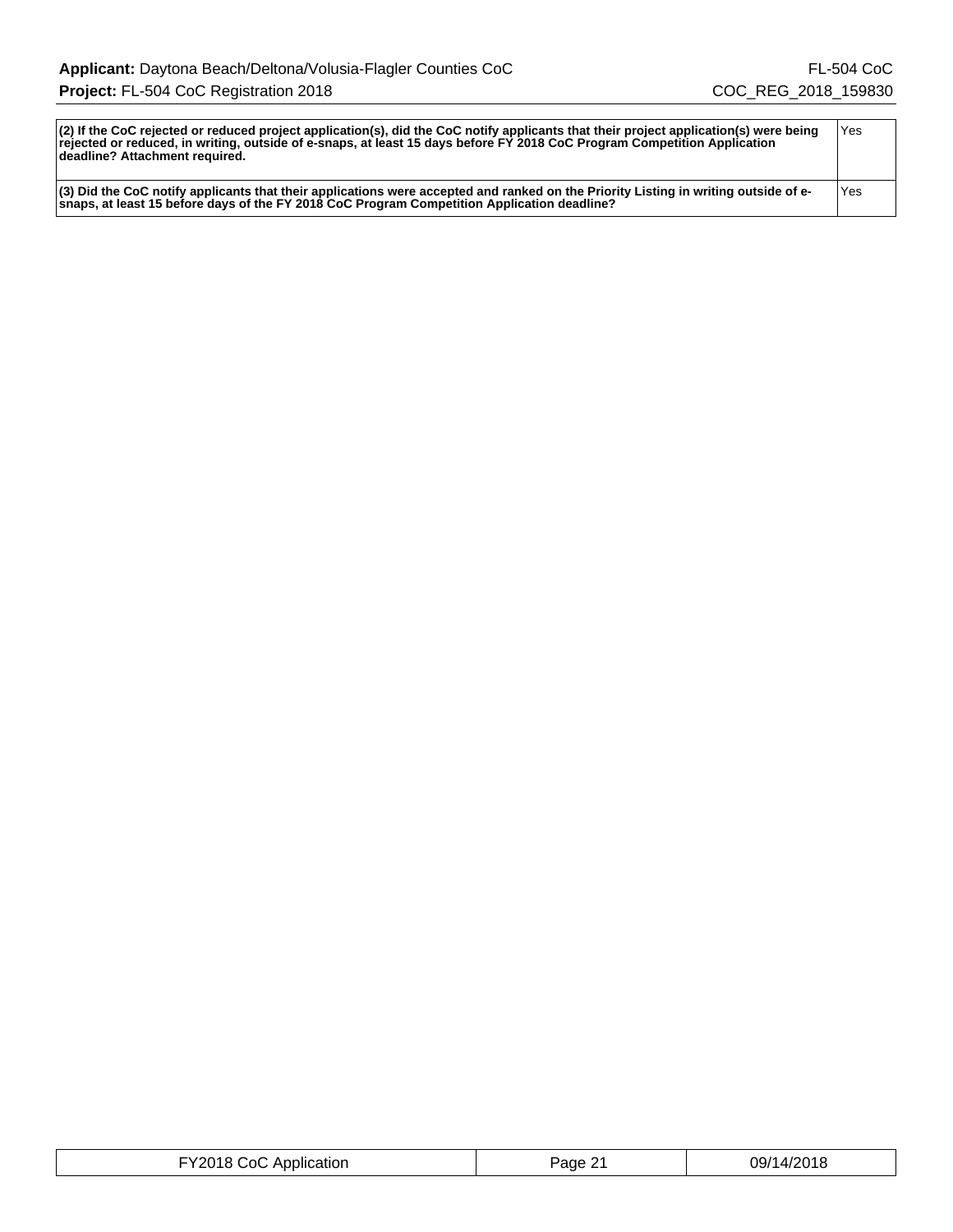## **2A. Homeless Management Information System (HMIS) Implementation**

#### **Intructions:**

For guidance on completing this application, please reference the FY 2018 CoC Application Detailed Instructions and the FY 2018 CoC Program Competition NOFA. Please submit technical questions to the HUD Exchange Ask A Question.

| <b>2A-1. Roles and Responsibilities of the CoC</b> Yes                                                                        |
|-------------------------------------------------------------------------------------------------------------------------------|
| Collaborative App Gov Chtr - P's 3,4,11,12;<br>HMIS Gov Chtr- P's 2,3,4; Collaborative App<br>MOU-P's 1,2,3; HMIS MOU-P's 3,4 |
| 2A-2. HMIS Policy and Procedures Manual.<br>Yes                                                                               |
| <b>2A-3. HMIS Vender, What is the name of the</b> Mediware / Bowman                                                           |
| Single CoC                                                                                                                    |
|                                                                                                                               |

**2A-5. Bed Coverage Rate. Using 2018 HIC and HMIS data, applicants must report by project type: (1) total number of beds in 2018 HIC; (2) total beds dedicated for DV in the 2018 HIC; and**

| $\mathbf{a}$ and $\mathbf{a}$ are assumed to the contract of the contract of the contract of the contract of the contract of the contract of the contract of the contract of the contract of the contract of the contract of the cont<br>FY2018<br>CoC.<br>C Application<br>. <del>. .</del> | $\sim$<br>Page . | 09/14/201ዖ<br>VIG. |
|----------------------------------------------------------------------------------------------------------------------------------------------------------------------------------------------------------------------------------------------------------------------------------------------|------------------|--------------------|
|----------------------------------------------------------------------------------------------------------------------------------------------------------------------------------------------------------------------------------------------------------------------------------------------|------------------|--------------------|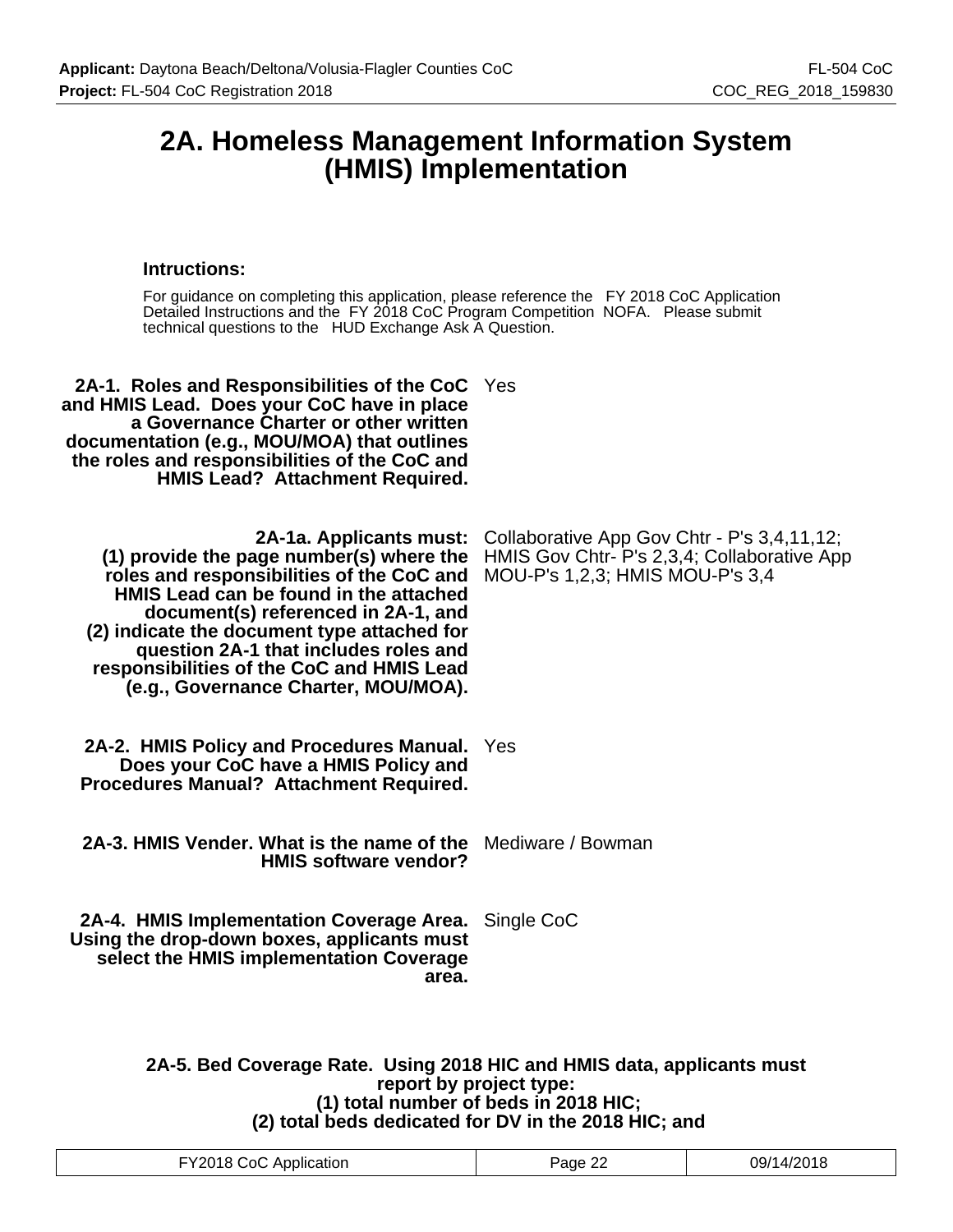| <b>Project Type</b>                            | <b>Total Beds</b><br>in 2018 HIC | <b>Total Beds in HIC</b><br><b>Dedicated for DV</b> | <b>Total Beds</b><br>in HMIS | <b>HMIS Bed</b><br><b>Coverage Rate</b> |
|------------------------------------------------|----------------------------------|-----------------------------------------------------|------------------------------|-----------------------------------------|
| <b>Emergency Shelter (ES) beds</b>             | 136                              | 78                                                  | 58                           | 100.00%                                 |
| Safe Haven (SH) beds                           | 0                                |                                                     |                              |                                         |
| <b>Transitional Housing (TH) beds</b>          | 279                              |                                                     | 274                          | 98.21%                                  |
| Rapid Re-Housing (RRH) beds                    | 94                               |                                                     | 94                           | 100.00%                                 |
| <b>Permanent Supportive Housing (PSH) beds</b> | 117                              |                                                     | 117                          | 100.00%                                 |
| Other Permanent Housing (OPH) beds             | 56                               |                                                     | 56                           | 100.00%                                 |

## **(3) total number of beds in HMIS.**

**2A-5a. To receive partial credit, if the bed coverage rate is 84.99 percent or lower for any of the project types in question 2A-5., applicants must provide clear steps on how the CoC intends to increase this percentage for each project type over the next 12 months. (limit 2,000 characters)**

VA VASH were removed from the PSH Count as they do not enter into HMIS. the total number of vASH beds totaled 284.

## **2A-6. AHAR Shells Submission: How many** 12 **2017 Annual Housing Assessment Report (AHAR) tables shells did HUD accept?**

**2A-7. CoC Data Submission in HDX.** 04/29/2018 **Applicants must enter the date the CoC submitted the 2018 Housing Inventory Count (HIC) data into the Homelessness Data Exchange (HDX). (mm/dd/yyyy)**

| FY2018 CoC Application | Page 23 | 09/14/2018 |
|------------------------|---------|------------|
|------------------------|---------|------------|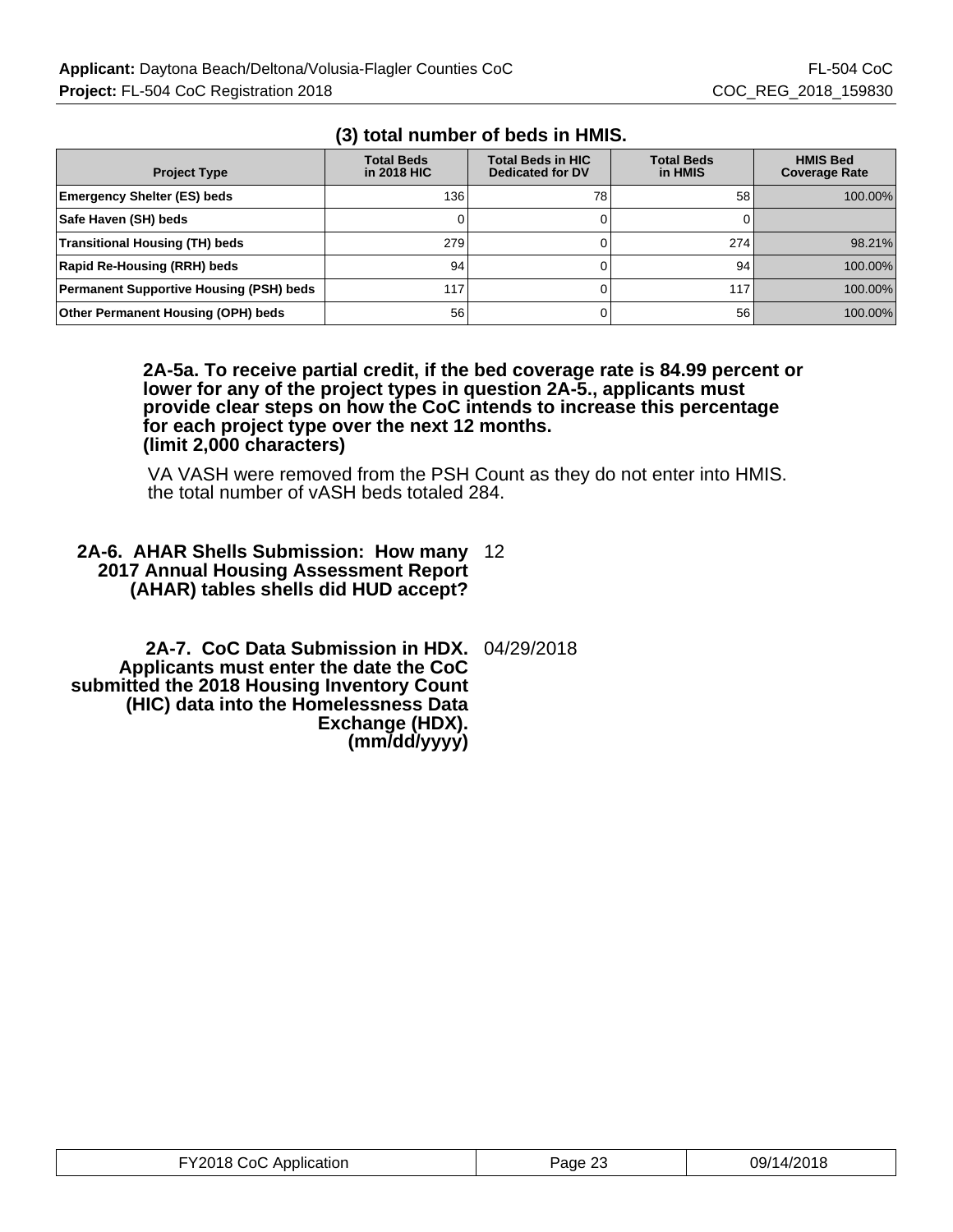# **2B. Continuum of Care (CoC) Point-in-Time Count**

#### **Instructions:**

For guidance on completing this application, please reference the FY 2018 CoC Application Detailed Instructions and the FY 2018 CoC Program Competition NOFA. Please submit technical questions to the HUD Exchange Ask A Question.

#### **2B-1. PIT Count Date. Applicants must enter** 01/23/2018 **the date the CoC conducted its 2018 PIT count (mm/dd/yyyy).**

#### **2B-2. HDX Submission Date. Applicants** 04/29/2018 **must enter the date the CoC submitted its PIT count data in HDX (mm/dd/yyyy).**

| FY2018 CoC Application | Page 24 | 09/14/2018 |
|------------------------|---------|------------|
|------------------------|---------|------------|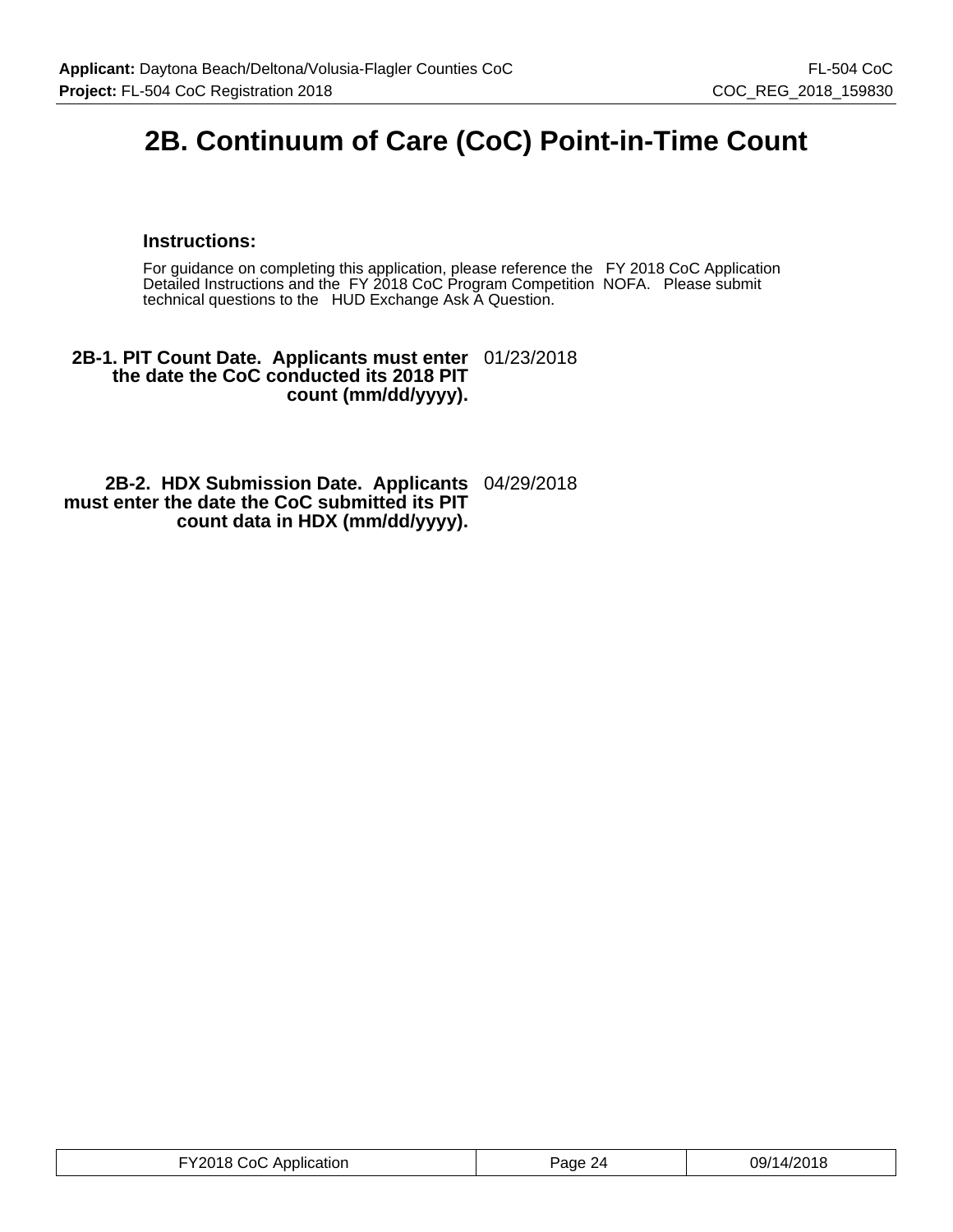## **2C. Continuum of Care (CoC) Point-in-Time (PIT) Count: Methodologies**

#### **Instructions:**

For guidance on completing this application, please reference the FY 2018 CoC Application Detailed Instructions and the FY 2018 CoC Program Competition NOFA. Please submit technical questions to the HUD Exchange Ask A Question.

**2C-1. Change in Sheltered PIT Count Implementation. Applicants must describe any change in the CoC's sheltered PIT count implementation, including methodology and data quality changes from 2017 to 2018. Specifically, how those changes impacted the CoC's sheltered PIT count results.**

**(limit 2,000 characters)**

Not Applicable

**2C-2. Did your CoC change its provider** Yes **coverage in the 2018 sheltered count?**

#### **2C-2a. If "Yes" was selected in 2C-2, applicants must enter the number of beds that were added or removed in the 2018 sheltered PIT count.**

| Beds Added:   |     |
|---------------|-----|
| Beds Removed: | . – |
| Total:        |     |

**2C-3. Presidentially Declared Disaster** Yes **Changes to Sheltered PIT Count. Did your CoC add or remove emergency shelter, transitional housing, or Safe Haven inventory because of funding specific to a Presidentially declared disaster, resulting in a change to the CoC's 2018 sheltered PIT count?**

#### **2C-3a. If "Yes" was selected for question 2C-3, applicants must enter the number of beds that were added or removed in 2018 because of a Presidentially declared disaster.**

| Beds Added:          |  |
|----------------------|--|
| <b>Beds Removed:</b> |  |
| Total:               |  |

| FY2018 CoC Application<br>. | -25<br>Page | 14/2018<br>09/1 |
|-----------------------------|-------------|-----------------|
|-----------------------------|-------------|-----------------|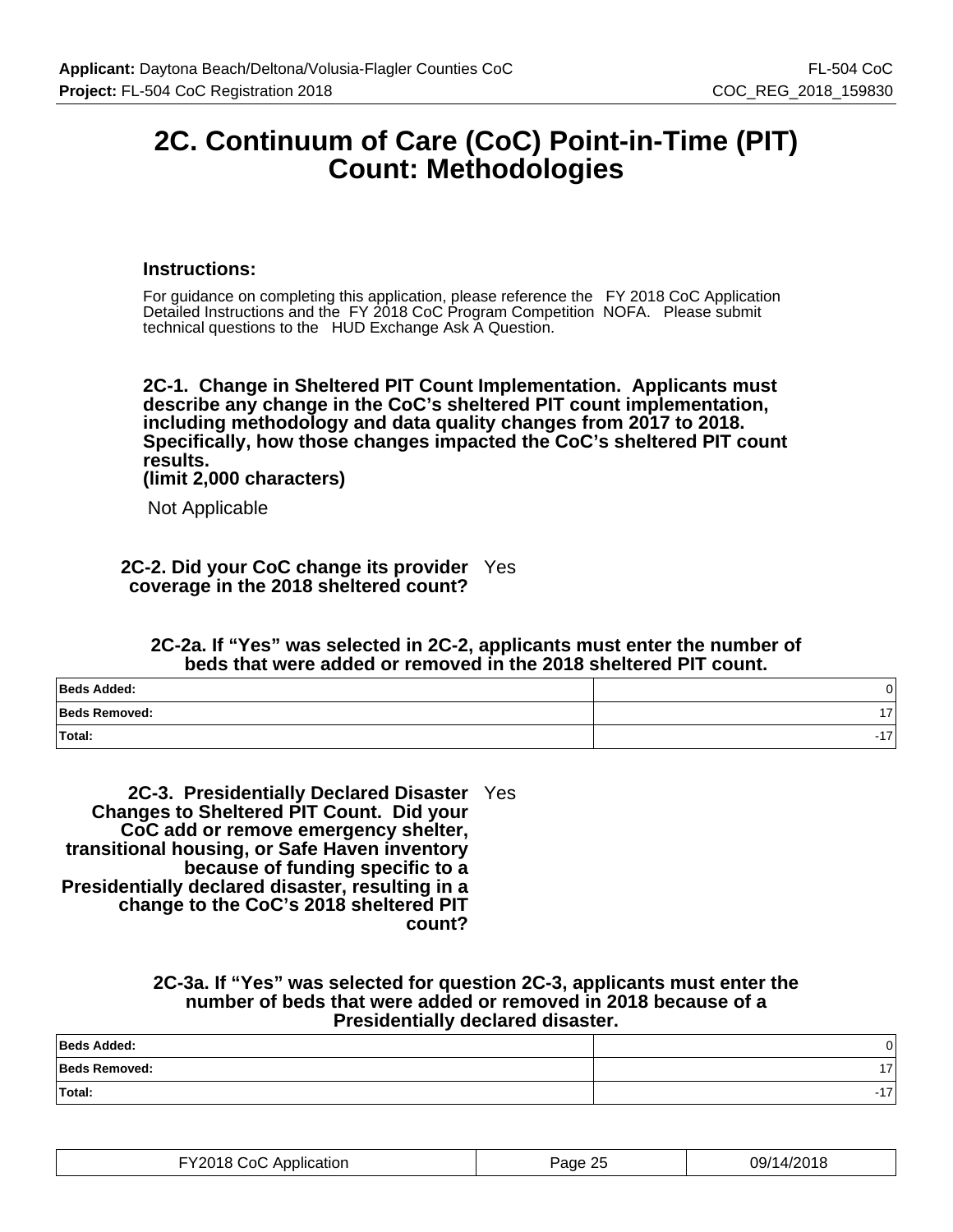**2C-4. Changes in Unsheltered PIT Count** Not Applicable **Implementation. Did your CoC change its unsheltered PIT count implementation, including methodology and data quality changes from 2017 to 2018? If your CoC did not conduct and unsheltered PIT count in 2018, select Not Applicable.**

**2C-5. Identifying Youth Experiencing** Yes **Homelessness in 2018 PIT Count. Did your CoC implement specific measures to identify youth experiencing homelessness in its 2018 PIT count?**

> **2C-5a. If "Yes" was selected for question 2C-5., applicants must describe: (1) how stakeholders serving youth experiencing homelessness were engaged during the planning process;**

 **(2) how the CoC worked with stakeholders to select locations where youth experiencing homelessness are most likely to be identified; and (3) how the CoC involved youth experiencing homelessness in counting during the 2018 PIT count.**

**(limit 2,000 characters)**

1. The CoC conducted six planning and training meetings prior to the count. The CoC reached out to the two CoC providers who facilitate homeless youth projects, faculty/staff and students from Daytona State, Stetson and Bethune Cookman Colleges, the McKinney Vento school liaisons from both counties, and Outreach Providers for their input and expertise with engaging youth during the planning process. The CoC also engaged the Youth Advisory Committee to assist with providing insight into planning for this population in order to identifying areas where the homeless youth congregate, identify volunteers for the survey and training of volunteers for the survey.

2.The CoC PIT committee engages stakeholders who have an interest in serving unaccompanied youth, to assist with mapping the known locations, suspected locations or other areas where homeless youth might congregate. The CoC also engages the Youth Advisory Committee volunteers to solicit input from youth/homeless youth service organizations, students, and formerly homeless unaccompanied youth in order to assist with the planning and mapping process.

3.The CoC engages its Youth Advisory Committee to reach out to reached out to high school and college students who may be homeless, were formerly homeless, and students who expressed a desire to assist with the count to gain insight and information on "hot spots " where homeless students might be found. College students assisted with the count under the leadership of a seasoned outreach worker while targeting sites that were specially identified as homeless youth hotspots.

## **2C-6. 2018 PIT Implementation. Applicants must describe actions the CoC implemented in its 2018 PIT count to better count:**

 **(1) individuals and families experiencing chronic homelessness; (2) families with children experiencing homelessness; and**

| FY2018 CoC Application<br>09/14/2018<br>Page 26 |
|-------------------------------------------------|
|-------------------------------------------------|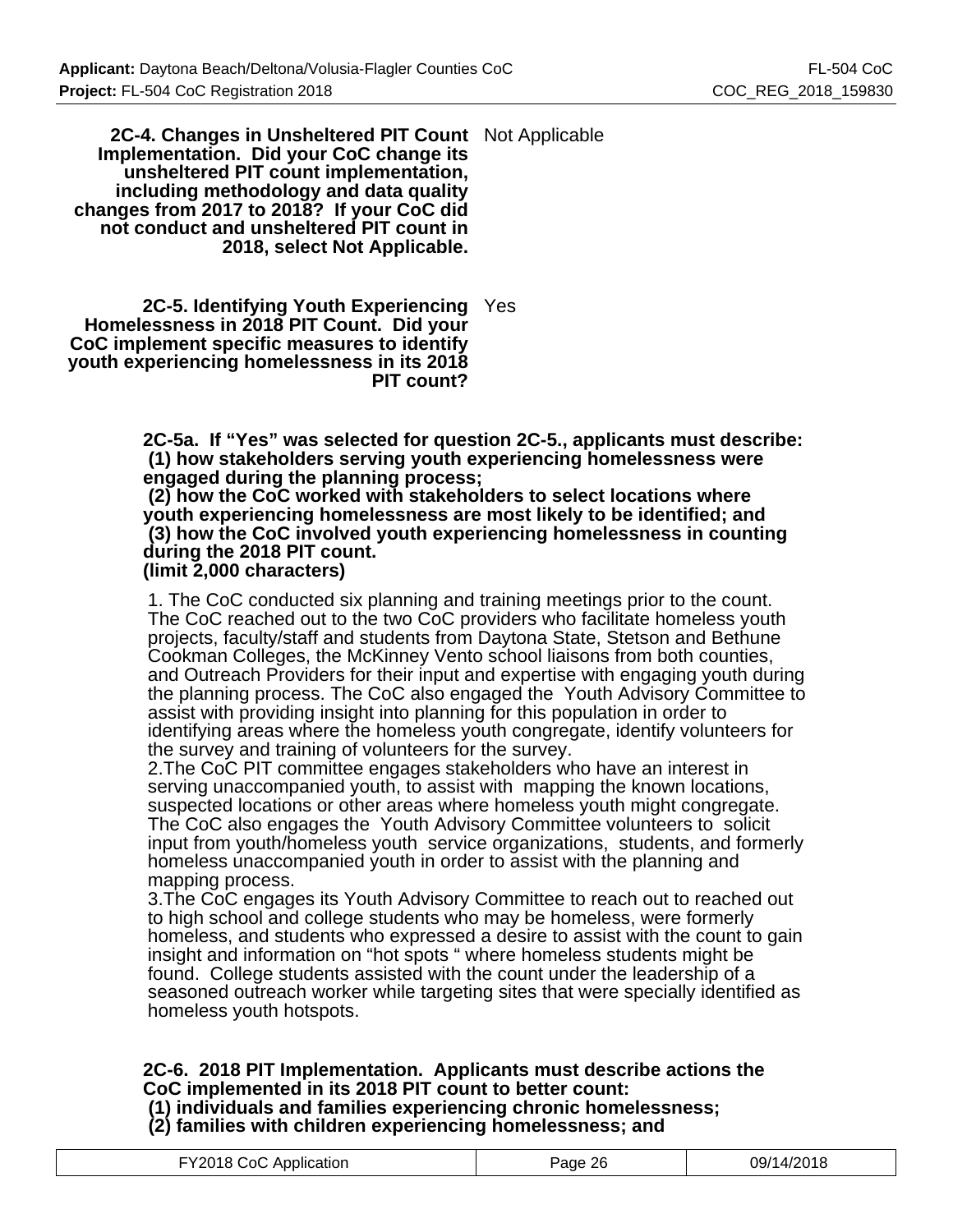## **(3) Veterans experiencing homelessness. (limit 2,000 characters)**

Beginning in September 2017, the CoC conducted six PIT planning meetings to address ways to improve the PIT, revisions to the survey and break out of special focus groups,

The meetings resulted in partnering with the Counties of Volusia and Flagler, law enforcement in all sectors, experienced outreach teams (PATH, SSVF, VA, and Healthy Start) and formerly homeless and/or sheltered volunteers to identify areas and develop GIS mapping of know/probable locations of: 1.Chronically homeless individuals & chronically homeless families; Volunteers from organizations that conduct street outreach were identified as team leaders who worked in partnership with other team leads that were in charge of volunteers at large when targeting the known areas where chronically homeless families and individuals were identified.

2.Families with children experiencing homelessness: Volunteers from organizations that deal primarily with families and children were identified as team leaders who worked in partnership with other team leads with different areas of expertise that in charge of volunteers at large when targeting the known hot spots for families with children or when encountering families with children.

3.Veterans: The VA provided volunteers who served as team leads for those groups going out to the identified hotspots for veterans and also worked together with other team leads and volunteers at large offering their expertise in identifying and surveying veterans

The PIT Planning committee revised the survey to clearly separate out populations and facilitated four intensive training for all surveyors participating in the count to allow for a more comprehensive approach to identification and surveying of chronically homeless individuals, veterans, families with children and UHY.

| FY2018 CoC Application | Page 27 | 09/14/2018 |
|------------------------|---------|------------|
|------------------------|---------|------------|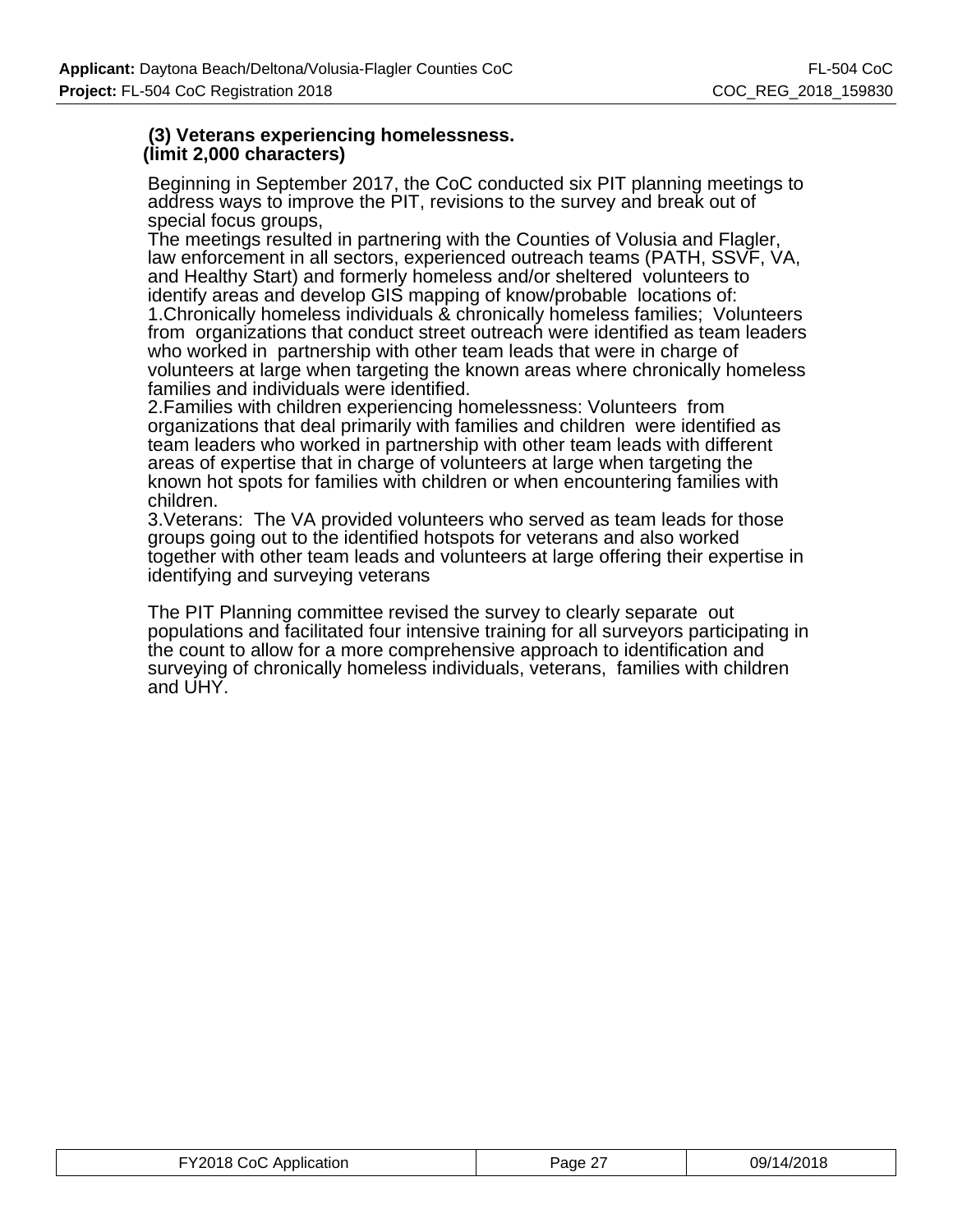## **3A. Continuum of Care (CoC) System Performance**

#### **Instructions**

For guidance on completing this application, please reference the FY 2018 CoC Application Detailed Instructions and the FY 2018 CoC Program Competition NOFA. Please submit technical questions to the HUD Exchange Ask A Question.

#### **3A-1. First Time Homeless as Reported in HDX. In the box below, applicants must report the number of first-time homeless as reported in HDX.**

**Number of First Time Homeless as Reported in HDX.** 1,373

## **3A-1a. Applicants must:**

 **(1) describe how the CoC determined which risk factors the CoC uses to identify persons becoming homeless for the first time;**

**(2) describe the CoC's strategy to address individuals and families at risk of becoming homeless; and**

**(3) provide the name of the organization or position title that is responsible for overseeing the CoC's strategy to reduce the number of individuals and families experiencing homelessness for the first time. (limit 2,000 characters)**

1.The CoC utilizes the United Way/211 call system to link crisis households to emergency resources thru Coordinated Entry (CE) and uses the SPDAT to identify specific needs: income, employment, education, and rental rates. These factors are identified in the United Way 2017 "ALICE" Report as risk factors linked to 1st time homelessness. The CoC also consults with the Volusia and Flagler County School systems to identify those families with children who are doubling up or living in motels in order to provide them with an assessment (SPDAT) to help identify risk factors and link them to resources through the coordinated Entry system for assistance with preventing these families from becoming homeless.

2.The CoC works with Direct Service agencies, school systems, DV providers & stakeholders on strategies for diversion, increased PH capacity & matching resources thru CE to prevent households from entering homelessness. The CE committee meets monthly and Economic Stability Committee meets quarterly and report back to the CoC Steering committee with recommendations regarding diversion, prevention & appropriate levels of intervention: RRH, PSH, SSVF, ESG programs, and Shelters programs.

3.The Executive Director for the CoC Collaborative Applicant / Volusia Flagler County Coalition for the Homeless in partnership with the Steering Committee Chair oversees the Strategy for Reducing/Ending First Time Homeless. This measure is directly tied to the Coordinated Entry System, which is facilitated by the Coalition for the Homeless and therefore in the position to identify gaps in services whereby at risk of homeless individuals may fall through the cracks. Strategies for identification and engagement of at risk first time homeless are discussed at the Coordinated Entry and Economic Stability Meetings with recommendations brought forth to the Steering committee for consideration and

| FY2018 CoC Application | Page 28 | 09/14/2018 |
|------------------------|---------|------------|
|------------------------|---------|------------|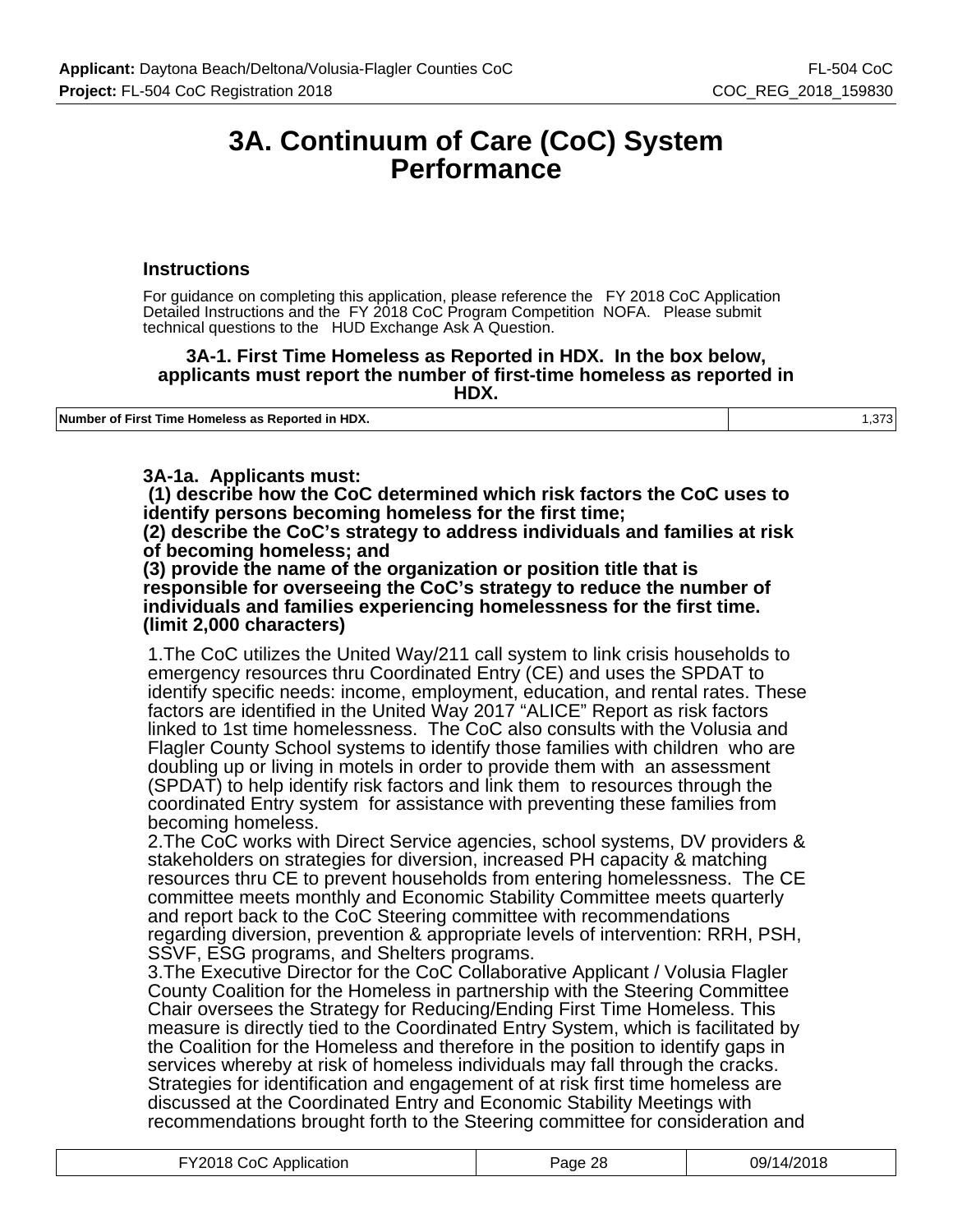**Percentage**

Implementation.

**3A-2. Length-of-Time Homeless as Reported in HDX. Applicants must: (1) provide the average length of time individuals and persons in families remained homeless (i.e., the number);**

 **(2) describe the CoC's strategy to reduce the length-of-time individuals and persons in families remain homeless;**

 **(3) describe how the CoC identifies and houses individuals and persons in families with the longest lengths of time homeless; and**

 **(4) provide the name of the organization or position title that is responsible for overseeing the CoC's strategy to reduce the length of time individuals and families remain homeless. (limit 2,000 characters)**

1.The average LOT Homeless for persons in ES, SH, TH and PH for 2017 was 208.

2.The CoC's utilization of Coordinated Entry (CE), the Housing First model, case management services with a motivational enhancement focus provides the throughput of individuals & families into PH projects which in essence creates more available housing. The CoC has created a supportive housing subcommittee for the purpose of pursuing PSH and other affordable housing funding for our area. The CoC has increased its outreach programs utilizing the "strike team" approach to go out and identify literally homeless individuals and families for engagement and referral into CE with the goal of placement into hosuing within 30 days. The CoC monitors agencies for compliance with coordinated Entry (CE) and identifies areas where programs are experiencing difficulties with identifying, engaging and referring individuals and families through the CE process. Agencies who are non-compliant with CE are at risk of losing funding if Corrective Action is not completed.

3.The CoC utilizes Interdisciplinary Outreach Teams (VFCCH, PATH, SSVF, VA, United Way) to identify, prioritize (SPDAT) & link clients to CE. The CoC contracted with OrgCode to create a prioritization registry in HMIS for various populations with the goal of ease of access to a BY Name List for various populations: chronic homeless, families with children, unaccompanied youth and veterans, moving the most vulnerable into housing within 30 days of identification. Monthly CE meetings allow service providers and stakeholders to discuss strategies, barriers and assist "hard to place participants" into housing to within 30 days in order to reduce length of time homeless.

4.The CoC CE Chair in partnership with the Collaborative Applicants Executive Director share the responsibilities for implementing and monitoring strategies associated with LOT homeless to bring forth to the steering Committee for review and suggested changes.

#### **3A-3. Successful Permanent Housing Placement and Retention as Reported in HDX. Applicants must:**

 **(1) provide the percentage of individuals and persons in families in emergency shelter, safe havens, transitional housing, and rapid rehousing that exit to permanent housing destinations; and**

**(2) provide the percentage of individuals and persons in families in permanent housing projects, other than rapid rehousing, that retain their permanent housing or exit to permanent housing destinations.**

| <b>FY2018 CoC Application</b> | Page 29 | 09/14/2018 |
|-------------------------------|---------|------------|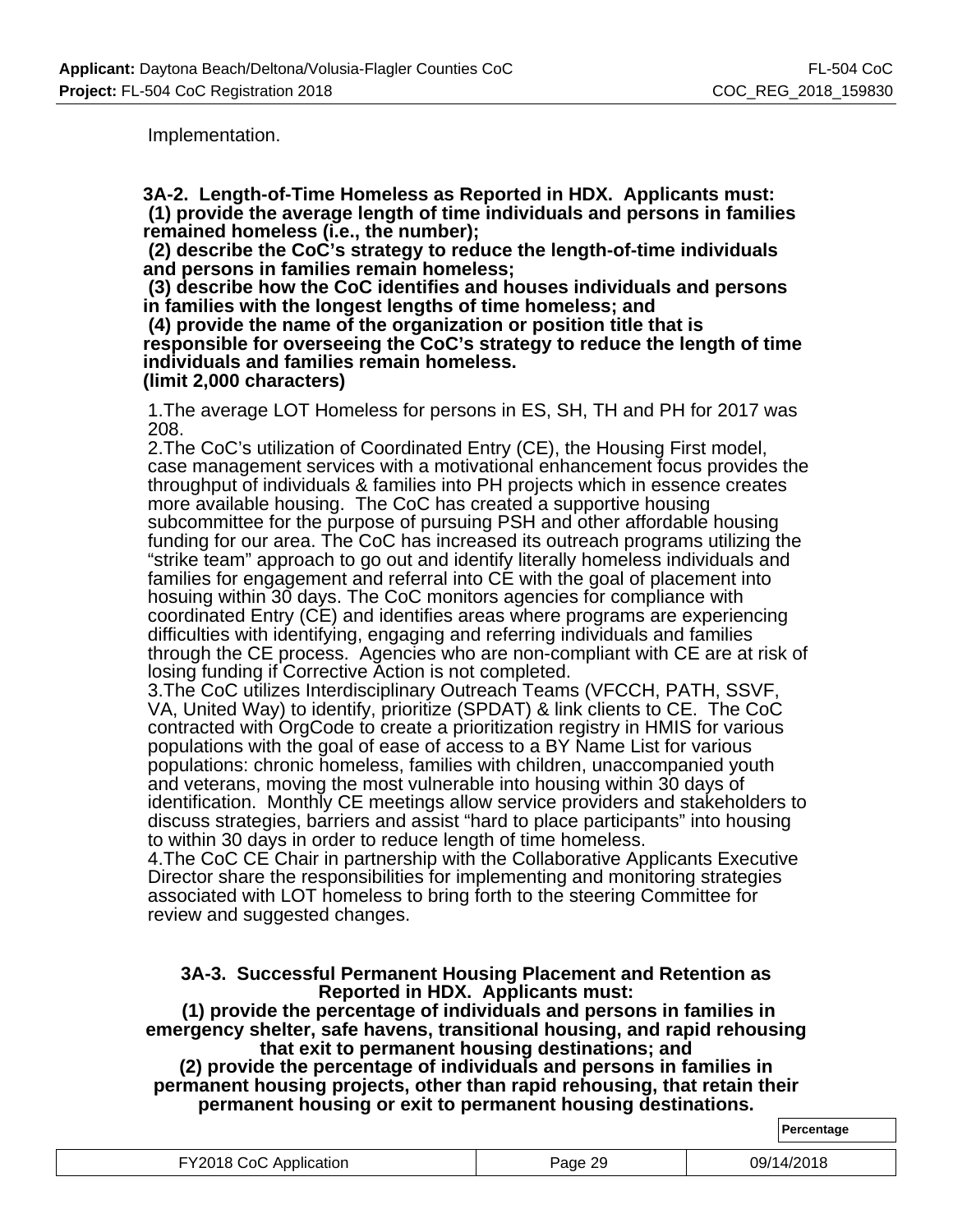| Report the percentage of individuals and persons in families in emergency shelter, safe havens, transitional housing,<br>and rapid re-housing that exit to permanent housing destinations as reported in HDX.                 | 51% |
|-------------------------------------------------------------------------------------------------------------------------------------------------------------------------------------------------------------------------------|-----|
| Report the percentage of individuals and persons in families in permanent housing projects, other than rapid re-housing,<br>that retain their permanent housing or exit to permanent housing destinations as reported in HDX. | 93% |

## **3A-3a. Applicants must:**

 **(1) describe the CoC's strategy to increase the rate at which individuals and persons in families in emergency shelter, safe havens, transitional housing and rapid rehousing exit to permanent housing destinations; and (2) describe the CoC's strategy to increase the rate at which individuals and persons in families in permanent housing projects, other than rapid rehousing, retain their permanent housing or exit to permanent housing destinations.**

#### **(limit 2,000 characters)**

1. The CoC has strategized for increased capacity and to assist with the throughput into permanent housing thru: United Way funding; PHA "Homeless Preference" beds; Lutheran Services -SAMHSA grants for PSH vouchers; SMA Behavioral Care/CoC partnership in a SAMHSA GBHI grants. The CoC provides training on effective implementation of RRH with shorter lengths, empower participants to quickly assume full responsibility; freeing up housing for newly identified participants.

2. The CoC has brought in the Florida Housing Coalition & OrgCode, to assist & conducted "Housing First", Trauma Informed Care & "Motivational Interviewing" workshops to educate and strategize on rapid placement and retention to include: Full SPDAT, SOAR, Case management, employment counseling, behavioral health advocacy & crisis intervention. The CoC provides technical assistance to provider agencies to identify areas where case management is falling short in assisting persons with marinating housing and exiting to other permanent housing solutions

3. The CoC Lead Agency Executive Director works in partnership with the Coordinated Entry and HMIS committee chairs to identify areas of concern in exiting persons from ES, SH, TH and RRH into permanent housing destinations. The strategy is to identify gaps in data entry, case management and other areas of services that are necessary in proving linkage to coordinated entry and flow persons through the system into permanent housing.

4. he CoC Lead Agency Executive Director works with the Coordinated Entry and HMIS committee chairs to identify successes and failures of participants. The strategy is to identify successful programs and strategies for replication as well as gaps in case management and other areas of services that are necessary providing housing stability. Data is brought for the to the steering committee for review and implementation of new strategies which will improve outcomes and stability.

#### **3A-4. Returns to Homelessness as Reported in HDX. Applicants must report the percentage of individuals and persons in families returning to homelessness over a 6- and 12-month period as reported in HDX.**

|                                                                                                                                            | <b>Percentage</b> |
|--------------------------------------------------------------------------------------------------------------------------------------------|-------------------|
| Report the percentage of individuals and persons in families returning to homelessness over a 6- and 12-month period<br>as reported in HDX | 2%                |

| FY2018 CoC Application | Page 30 | 09/14/2018 |
|------------------------|---------|------------|
|------------------------|---------|------------|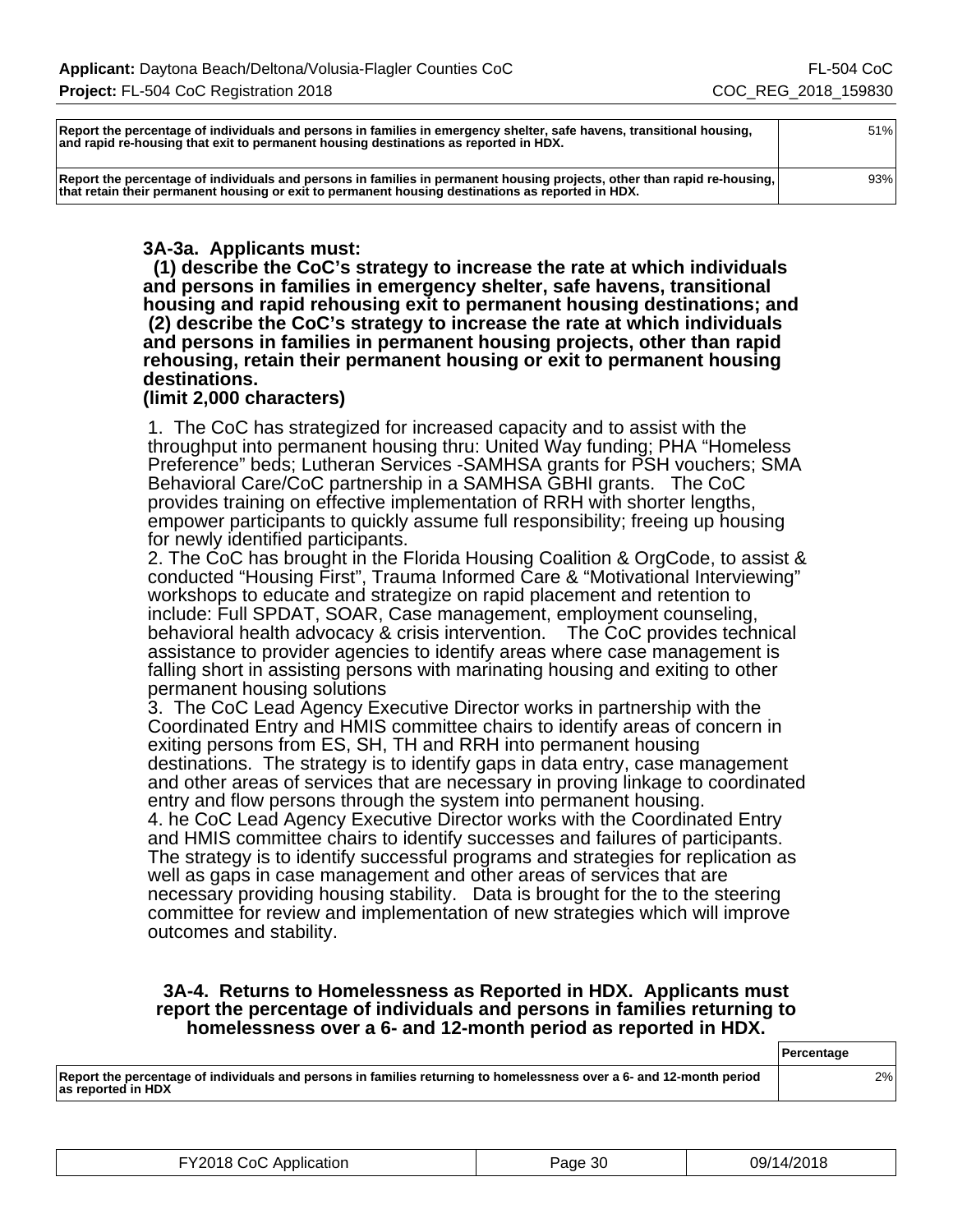## **3A-4a. Applicants must:**

 **(1) describe how the CoC identifies common factors of individuals and persons in families who return to homelessness;**

**(2) describe the CoC's strategy to reduce the rate of additional returns to homelessness; and**

**(3) provide the name of the organization or position title that is responsible for overseeing the CoC's strategy to reduce the rate individuals and persons in families returns to homelessness. (limit 2,000 characters)**

1.The CoC engaged OrgCode to create an HMIS report in addition to the "By Name List" which identifies those who return to homelessness which includes the reasons for discharge. The CoC Lead agency's outreach team facilitates by-weekly interagency outreach meetings with an agenda item for the review returns to homelessness at the top of the By name List to identify reasons impacting the returns and possible reengagement strategies to assist them with transitioning back into permanent housing. The CoC communicates recurring factors to the coordinated Entry Committee and participating agencies to the CoC in detecting problematic areas that might lead a person back into homelessness.

2.The CoC provides strategic trainings on Housing First provided by experts in the field (USICH Regional Coordinator, Florida Housing Coalition, Lutheran Services of Florida) to the area housing providers and community members in order to provide education on adherence to Housing First, slow response of chronically homeless and homeless at large to intervention, the need for continued engagement and re-engagement of clients over time in order for them to respond and continued low barrier engagement. Agencies that have been quick to discharge a clients are realizing the need to continue to work with these clients and provide the critical case management services necessary for participants to be successful over time.

3.The CoH Chair in partnership with the CoC Lead Agency Executive Director facilitates, plans and implements trainings for the local area housing providers and community at large.

**3A-5. Job and Income Growth. Applicants must:**

 **(1) describe the CoC's strategy to increase access to employment and non-employment cash sources;**

**(2) describe how the CoC works with mainstream employment organizations to help individuals and families increase their cash income; and**

**(3) provide the organization name or position title that is responsible for overseeing the CoC's strategy to increase job and income growth from employment.**

## **(limit 2,000 characters)**

1. The CoC realizes the need and created the Economic Advisory Committee. This committee strategically assists with bringing more stakeholders to the table, bring affordable care provider to the table, engage SOAR providers, create new avenues of job opportunities for the homeless, create new collaborations between mainstream employment agencies. The CoC is enhancing the SOAR Network through partnerships between agencies who have SOAR programs with those who do not and by employment of a SOAR train the trainer program thru LSF. The CoC encourages local agencies to get all of their housing case managers SOAR Certified: currently all CoC and ESG

| FY2018 CoC Application | Page 31 | 09/14/2018 |
|------------------------|---------|------------|
|------------------------|---------|------------|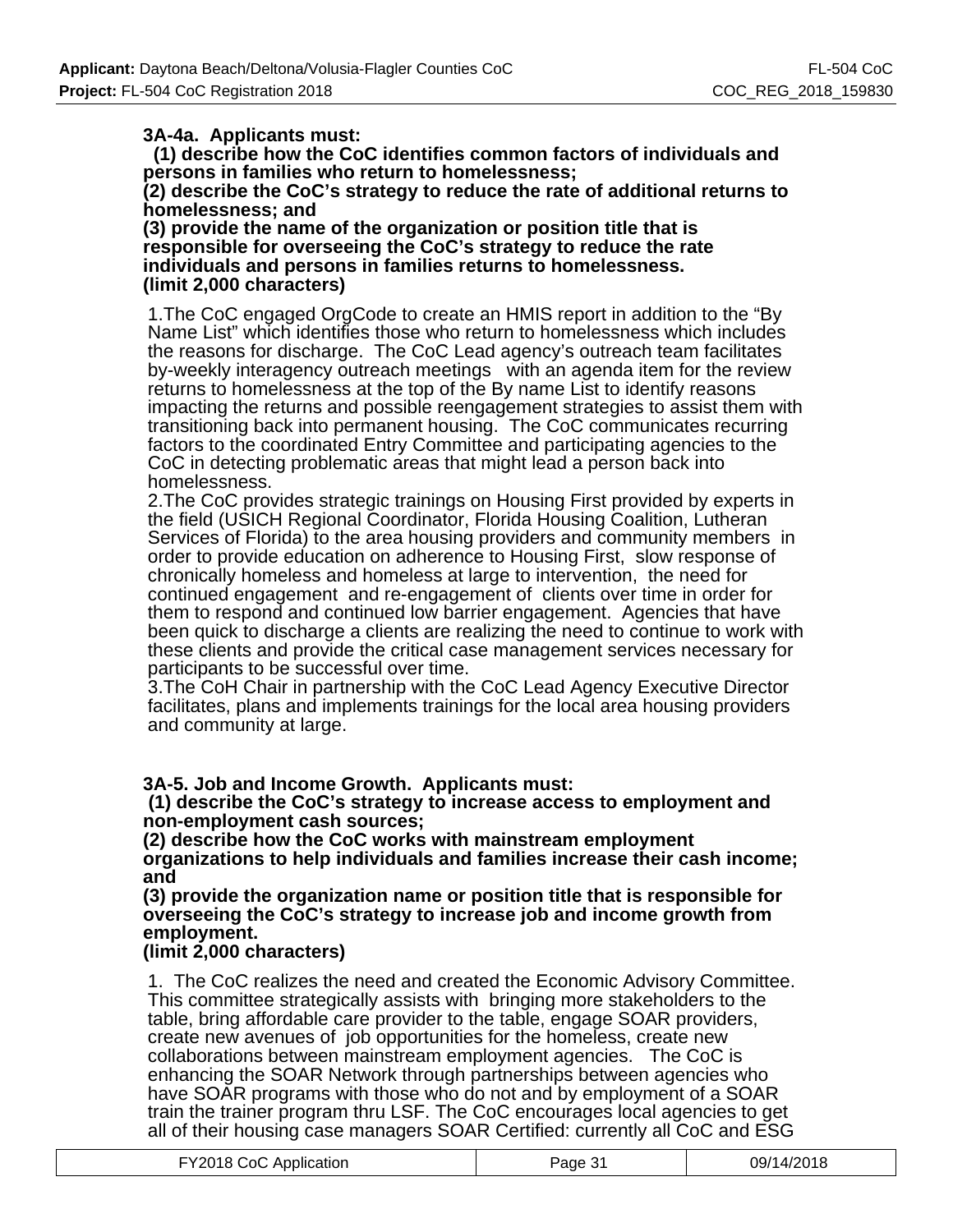housing providers have at least one SOAR certified Case manager. 2. The CoC has collaborations and MOU's with : CareerSource, Goodwill Industries, Voc Rehab, Daytona State College-Fresh Start Program, Early Learning Coalition, Center for Business Excellence and County Veterans Services and CoC participating agencies in order to increase resources and link clients to employment programs & opportunities

3. The Chair of the Economic Stability Committee in partnership with the CoC Lead Agency's CoC Coordinator share responsibility for oversight and tracking of the progress towards increasing opportunities and employment. Successes and failures are brought for the to the CoC Steering committee for review and recommendations.

**3A-6. System Performance Measures Data** 05/29/2018 **Submission in HDX. Applicants must enter the date the CoC submitted the System Performance Measures data in HDX, which included the data quality section for FY 2017 (mm/dd/yyyy)**

| FY2018 CoC Application | Page 32 | 09/14/2018 |
|------------------------|---------|------------|
|------------------------|---------|------------|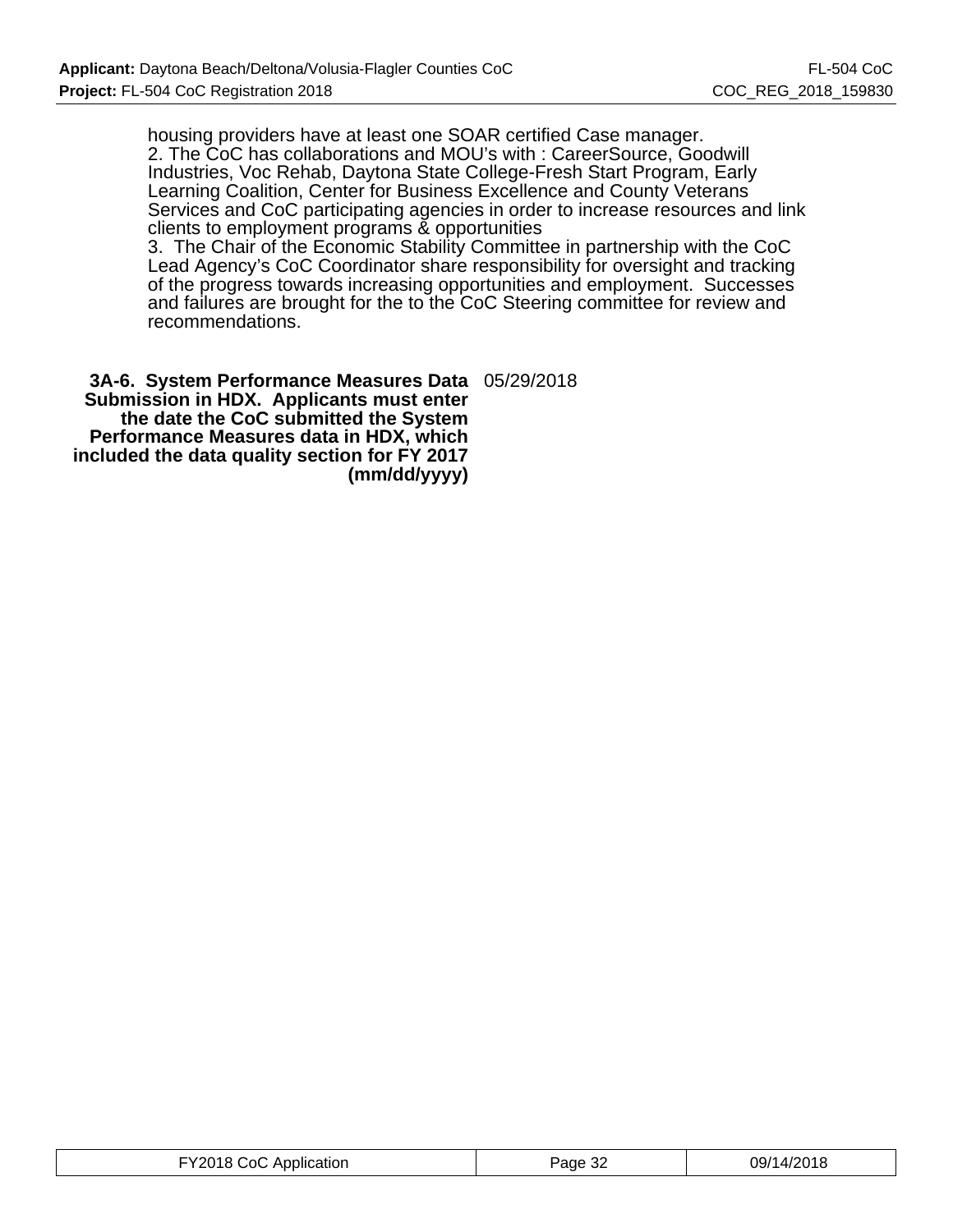## **3B. Continuum of Care (CoC) Performance and Strategic Planning Objectives**

#### **Instructions**

For guidance on completing this application, please reference the FY 2018 CoC Application Detailed Instructions and the FY 2018 CoC Program Competition NOFA. Please submit technical questions to the HUD Exchange Ask A Question.

## **3B-1. DedicatedPLUS and Chronically Homeless Beds. In the boxes below, applicants must enter:**

 **(1) total number of beds in the Project Application(s) that are designated as DedicatedPLUS beds; and**

**(2) total number of beds in the Project Application(s) that are designated for the chronically homeless, which does not include those that were identified in (1) above as DedicatedPLUS Beds.**

| Total number of beds dedicated as DedicatedPLUS                                              |     |
|----------------------------------------------------------------------------------------------|-----|
| Total number of beds dedicated to individuals and families experiencing chronic homelessness | 121 |
| ˈTotal                                                                                       | 121 |

**3B-2. Orders of Priority. Did the CoC adopt** Yes **the Orders of Priority into their written standards for all CoC Program-funded PSH projects as described in Notice CPD-16-11: Prioritizing Persons Experiencing Chronic Homelessness and Other Vulnerable Homeless Persons in Permanent Supportive Housing? Attachment Required.**

#### **3B-2.1. Prioritizing Households with Children. Using the following chart, applicants must check all that apply to indicate the factor(s) the CoC currently uses to prioritize households with children during FY 2018.**

| History of or Vulnerability to Victimization (e.g. domestic violence, sexual assault, childhood abuse) | X            |
|--------------------------------------------------------------------------------------------------------|--------------|
| Number of previous homeless episodes                                                                   | х            |
| <b>Unsheltered homelessness</b>                                                                        | Χ            |
| <b>Criminal History</b>                                                                                | Χ            |
| <b>Bad credit or rental history</b>                                                                    | Χ            |
| <b>Head of Household with Mental/Physical Disability</b>                                               | $\checkmark$ |

| FY2018 CoC Application | Page 33 | 09/14/2018 |
|------------------------|---------|------------|
|------------------------|---------|------------|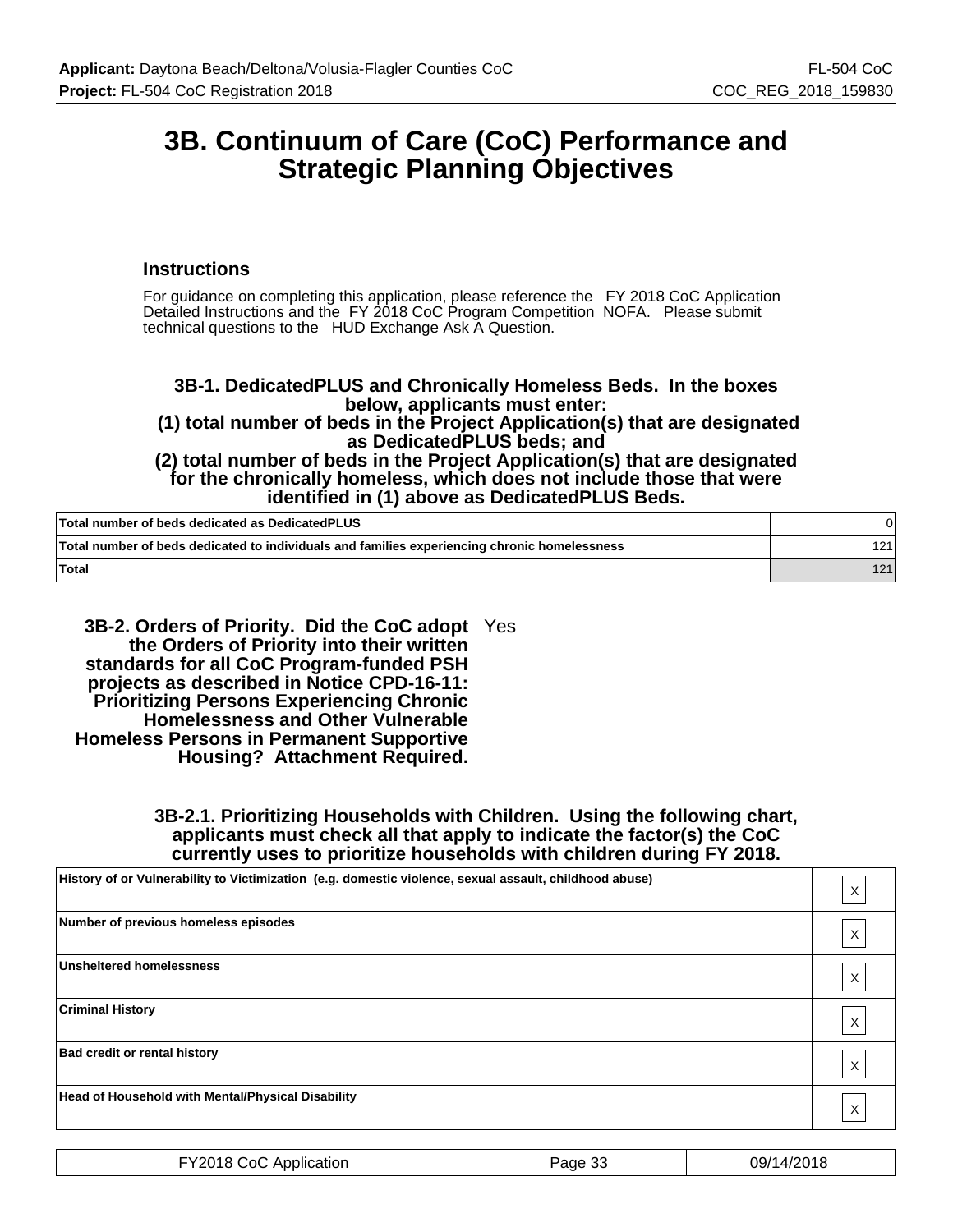#### **3B-2.2. Applicants must:**

 **(1) describe the CoC's current strategy to rapidly rehouse every household of families with children within 30 days of becoming homeless; (2) describe how the CoC addresses both housing and service needs to ensure families successfully maintain their housing once assistance ends; and**

**(3) provide the organization name or position title responsible for overseeing the CoCs strategy to rapidly rehouse families with children within 30 days of becoming homeless. (limit 2,000 characters)**

1.The CoC is utilizing its Coordinated Entry process to identify, prioritize and link homeless families with children to existing RRH resources under the housing first model. This includes centralizing eligibility paperwork in HMIS, creating a registry of families and formal communications procedures with school districts for prioritization of homeless families. The CoC has strategically applied for and been granted \$739,00 in RRH and homeless assistance funding to assist with the case management, housing and service needs necessary to ensure that episodes of homelessness are rare, brief and families can maintain housing stability. The CoC has strategized with RRH providers to create a participant "throughput" into permanent housing of their own utilizing RRH with shorter lengths of stay and increased case management as the vehicle. The CoC collaborates with TH and bridge family housing providers in order to facilitate a flow through into Coordinated Entry and linkage to RRH within 30 day of entry into their programs.

2.The ESG, State Challenge Grant Homeless Assistance funding, County of Volusia Homeless Basic Needs and Homeless assistance and other state homeless funding supports case management services necessary to assist participants move towards self-sufficiency. The CoC requires participating agencies to engage participants no less than monthly and to follow up with participants for no less than six months following the end of the financial assistance. The CoC monitors agencies for compliance with Housing Service Plans and requires corrective action when issues are identified. 3.The Coordinated Entry Committee Chair in partnership with the Coordinated

Entry System Navigator facilitate quarterly reports, identify areas of concern and provide strategic feedback to the CoC Steering Committee and participating agencies in order to address issues related to effective utilization of RRH programs.

**3B-2.3. Antidiscrimination Policies. Applicants must check all that apply that describe actions the CoC is taking to ensure providers (including emergency shelter, transitional housing, and permanent supportive housing (PSH and RRH) within the CoC adhere to antidiscrimination policies by not denying admission to or separating any family members from other members of their family or caregivers based on age, sex, gender, LGBT status, marital status, or disability when entering a shelter or housing.**

| CoC conducts mandatory training for all CoC and ESG funded service providers on these topics.                                                                                                                                        |  |
|--------------------------------------------------------------------------------------------------------------------------------------------------------------------------------------------------------------------------------------|--|
| CoC conducts optional training for all CoC and ESG funded service providers on these topics.                                                                                                                                         |  |
| CoC has worked with ESG recipient(s) to adopt uniform anti-discrimination policies for all subrecipients.                                                                                                                            |  |
| CoC has worked with ESG recipient(s) to identify both CoC and ESG funded facilities within the CoC geographic area that may be<br>out of compliance, and taken steps to work directly with those facilities to come into compliance. |  |

| FY2018 CoC Application | Page 34 | 09/14/2018 |
|------------------------|---------|------------|
|------------------------|---------|------------|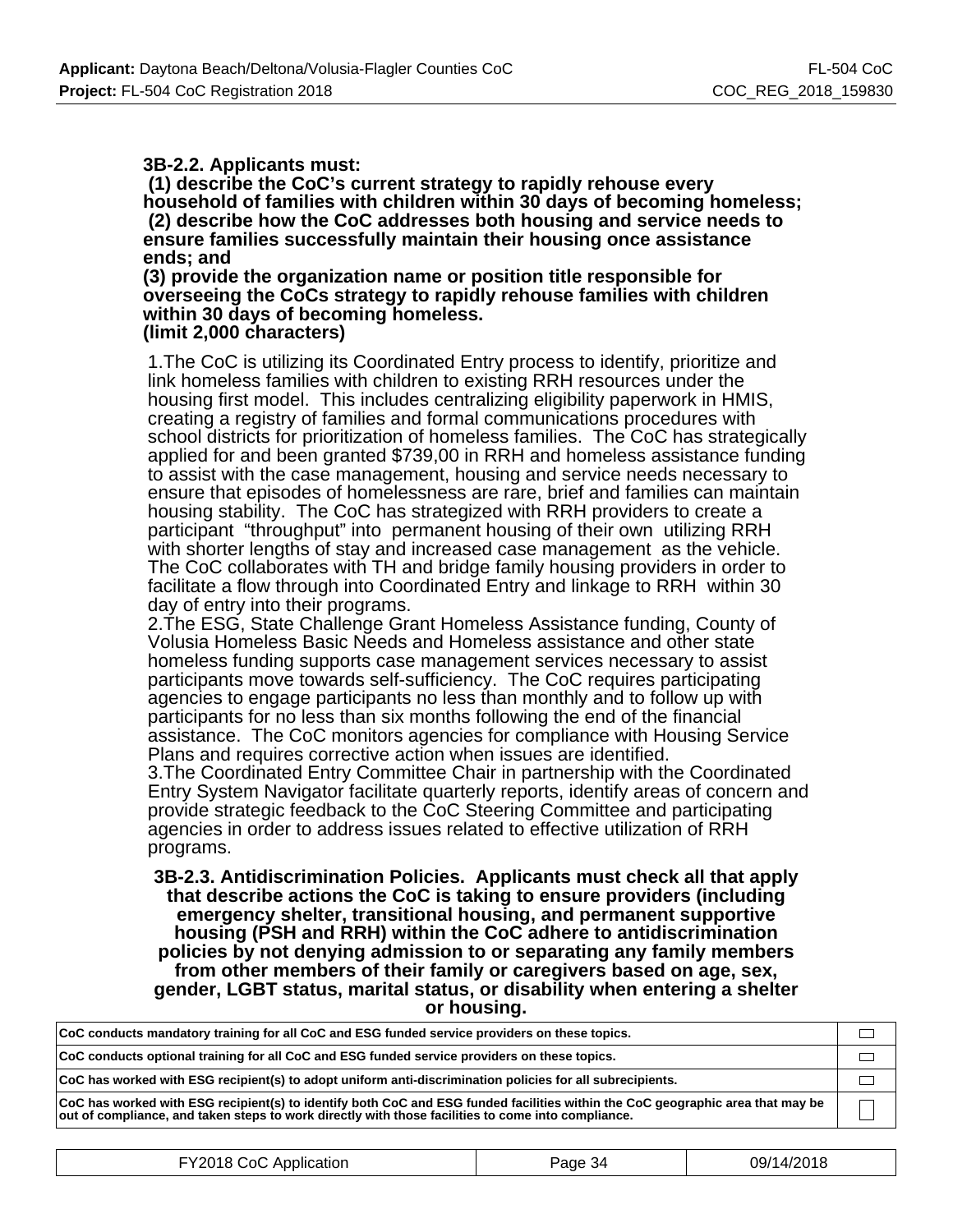$\qquad \qquad \Box$ 

**CoC has sought assistance from HUD through submitting AAQs or requesting TA to resolve non-compliance of service providers.**

#### **3B-2.4. Strategy for Addressing Needs of Unaccompanied Youth Experiencing Homelessness. Applicants must indicate whether the CoC's strategy to address the unique needs of unaccompanied homeless youth includes the following:**

| Human trafficking and other forms of exploitation                                                                                            | 'Yes  |
|----------------------------------------------------------------------------------------------------------------------------------------------|-------|
| <b>LGBT youth homelessness</b>                                                                                                               | Yes   |
| <b>Exits from foster care into homelessness</b>                                                                                              | Yes   |
| <b>Family reunification and community engagement</b>                                                                                         | Yes   |
| Positive Youth Development, Trauma Informed Care, and the use of Risk and Protective Factors in assessing<br>youth housing and service needs | l Yes |

#### **3B-2.5. Prioritizing Unaccompanied Youth Experiencing Homelessness Based on Needs. Applicants must check all that apply from the list below that describes the CoC's current strategy to prioritize unaccompanied youth based on their needs.**

| History or Vulnerability to Victimization (e.g., domestic violence, sexual assault, childhood abuse) |  |
|------------------------------------------------------------------------------------------------------|--|
| Number of Previous Homeless Episodes                                                                 |  |
| Unsheltered Homelessness                                                                             |  |
| <b>Criminal History</b>                                                                              |  |
| <b>Bad Credit or Rental History</b>                                                                  |  |

**3B-2.6. Applicants must describe the CoC's strategy to increase: (1) housing and services for all youth experiencing homelessness by providing new resources or more effectively using existing resources, including securing additional funding; and (2) availability of housing and services for youth experiencing unsheltered homelessness by providing new resources or more effectively using existing resources.**

#### **(limit 3,000 characters)**

1.The Coc applied for the 2018 HUD YHDP grant and although not awarded, the process provided a framework and for a separate planning process for unaccompanied homeless youth. The CoC 2017- 2022 CoC Strategic Plan includes Goal 3: End Unaccompanied Youth Homelessness (UHY) by 2019 which includes objectives to increase capacity through RRH, Permanent Housing, and transitional housing specific to UHY. The Coc has been proactive in increasing capacity through partnering with the County of Volusia who provided \$400,000 in funding to Halifax Urban Ministries for a 32 beds wing for Unaccompanied Homeless Youth. The CoC has partnered with SMA Behavioral healthcare who has been awarded an 11 bed RHY program.

The CoC Coordinated Entry (CE) Policies and Procedures outlines the

| 12018<br><br>$\sim$ $\sim$<br>Y2018 (<br>09/14/:<br>Page 3:<br>ാറി<br>Application<br>. |
|----------------------------------------------------------------------------------------|
|----------------------------------------------------------------------------------------|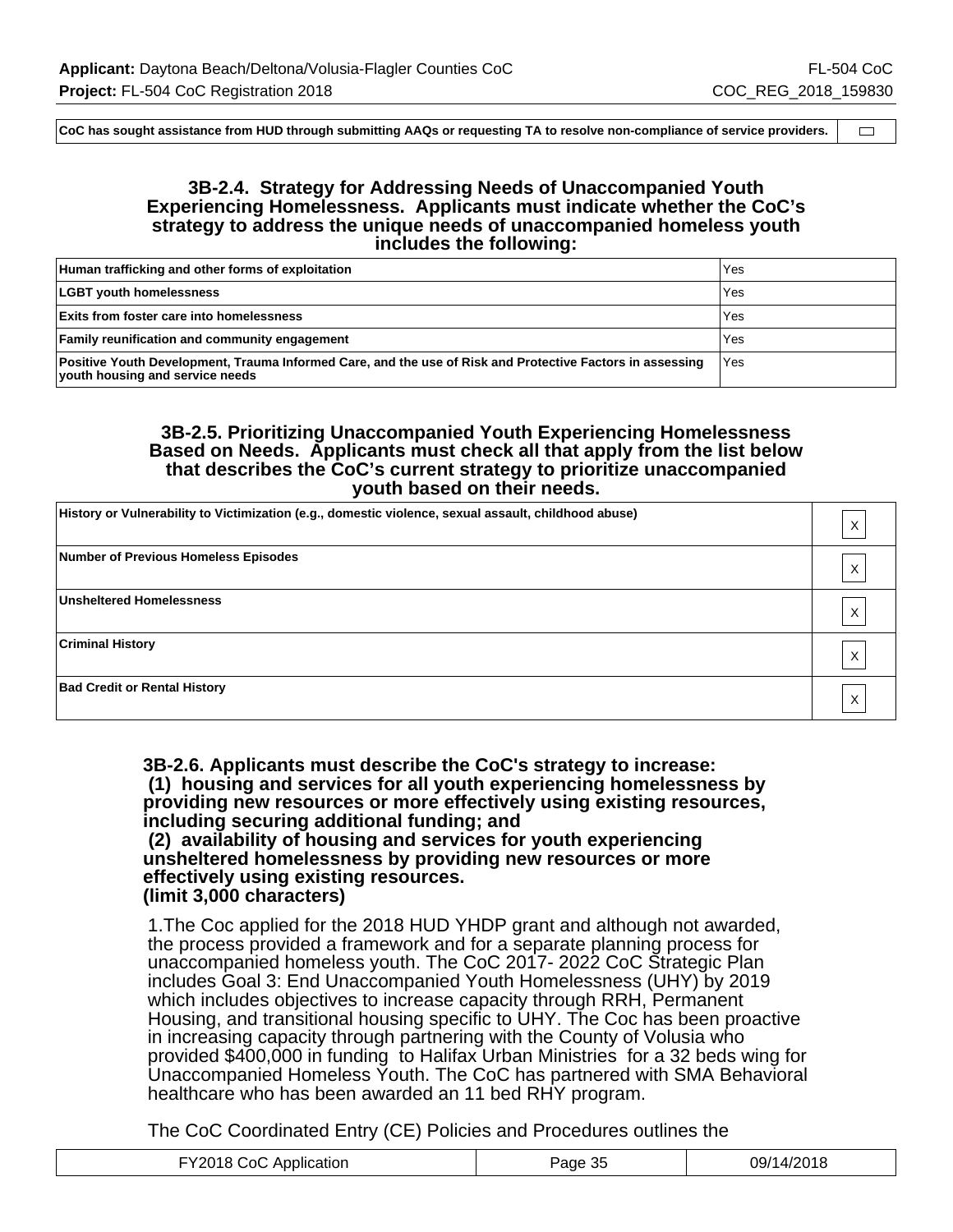prioritization of UHY and provides guidance for referring to appropriate resources specializing in youth services such as behavioral healthcare, Substance Abuse and sexual assault/trafficking. Coordinated Entry staff is working to create an avenue to place UHY with the Florida United Methodist Children's Home who provides programs that offer housing for homeless youth, and those exiting from foster care. The CoC also works with "Cudas Unhooked" and & "Hope House", privately owned and operated transitional housing facilities for homeless youth.

The CoC has established a Youth Advisory Committee made up of UHY & providers to strategize and engage UHY agencies in CE & increase capacity. The CoC continues to engage philanthropic organizations to access funding associated with UHY as well as outreach to new agencies in order to encourage them to apply for CoC funding for housing and homeless services for unaccompanied homeless youth. The CoC has entered into discussions with Daytona state college and Ability Housing, a local Housing developer in order to strategize about the development of housing opportunities for UHY who are attending college.

2.The CoC has two agencies who have been awarded funding for UHY to include: NCWV began a 9 bed PSH project on 12/1/16 for chronic UHY and HUM implemented the 2016 RRH Bonus Grant (\$86,499) for UHY. HUM's RRH program incorporates a shared housing philosophy whereby two unaccompanied youth can share a two bedroom apartment with intensive case management supporting the household. The goal of both of these programs is effective and efficient case management to assist these youths in reaching a level of self-sufficiency in as little time as possible and flow through this housing in order to open up these beds for newly homeless unaccompanied youth. The CoC has partnered with the City of Deland which has been instrumental in providing the Neighborhood center 1 million dollars for the addition of s shelter freeing up existing facility which will be prioritized 10 emergency shelter and 12 transitional housing beds for UHY.

**3B-2.6a. Applicants must:**

 **(1) provide evidence the CoC uses to measure both strategies in question 3B-2.6. to increase the availability of housing and services for youth experiencing homelessness;**

 **(2) describe the measure(s) the CoC uses to calculate the effectiveness of the strategies; and**

**(3) describe why the CoC believes the measure it uses is an appropriate way to determine the effectiveness of the CoC's strategies. (limit 3,000 characters)**

1. The CoC established baselines for housing and homeless services in its application for the 2018 YHDP grant in the form of a Stakeholders Chart which currently consists of 32 area stakeholders who have committed to participating in the collaborative effort of ending youth homelessness. A Resource Capacity Chart was also created which lists resources provided by nine agencies related to unaccompanied homeless youth to include: Outreach, Engagement, Assessment, Case Management, housing location, PSH, RRH, shelter, rent/utility assistance, food assistance, mental health services, health services, LBGTQ specialized needs and services, education and transportation. The CoC is working to expand the number of agencies and stakeholders who are

| FY2018 CoC Application | Page 36 | 09/14/2018 |
|------------------------|---------|------------|
|------------------------|---------|------------|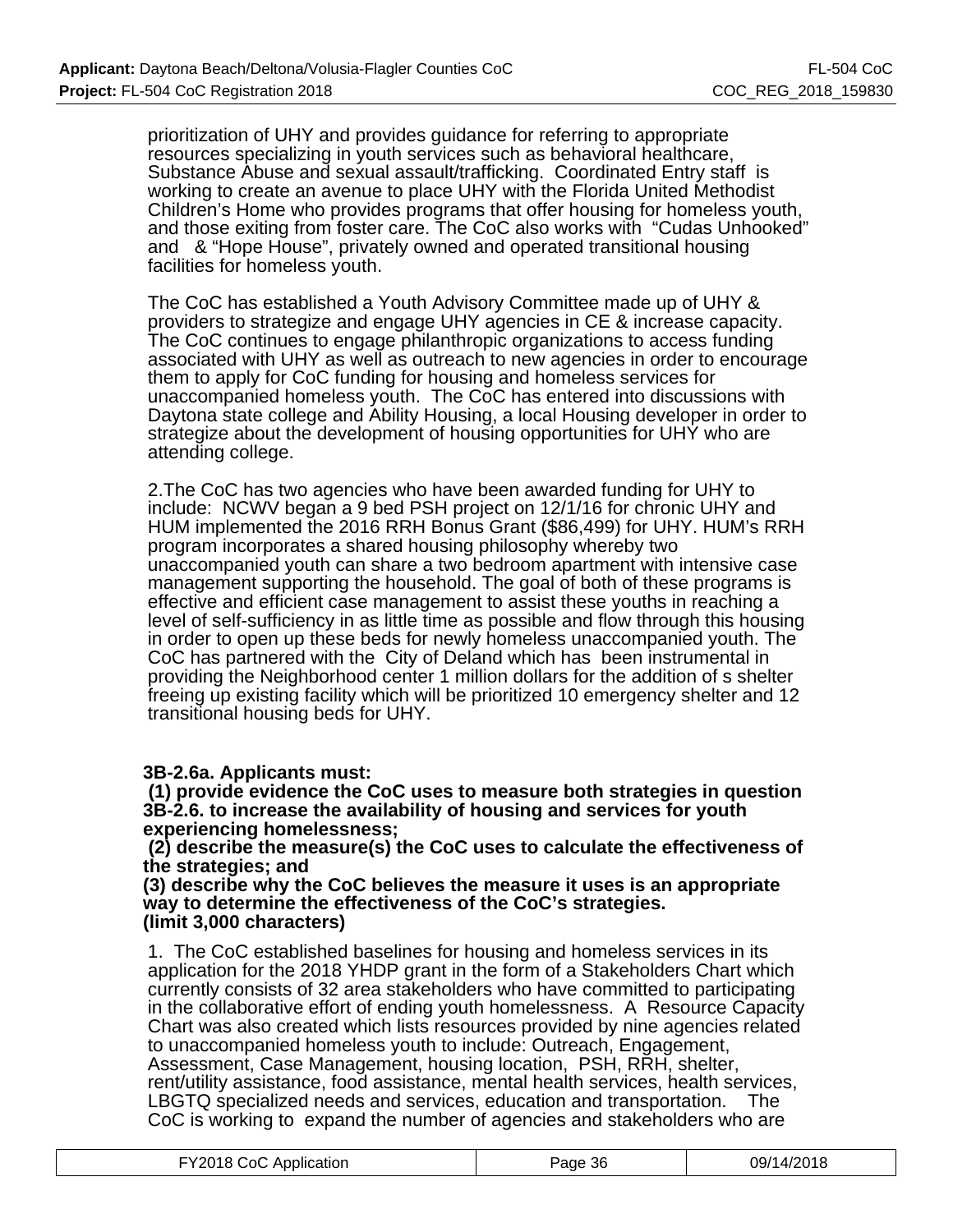entering into HMIS and tracking data related to this population. The CoC can track the addition of stakeholders, agencies and resources that enter into HMIS in order to assess where the needs are being met and where there are gaps in services.

2. The number of youth being provided services within the CoC participating agencies can be tracked through HMIs. An increase in the number of agencies that are participating in HMIS will result in the increased accuracy of data related to this unsheltered homeless youth population. The CoC tracks the number of programs participating in HMIS compared to previous years. The CoC tracks the homeless youth numbers through HMIS and the PIT count for unsheltered youth and looks for trends compared to the increase or decrease in the number of providers affording services to this population from year to year. .

3. The Coc utilizes data through readily available resources to include the HIC, PIT and housing resources chart matrices. This data indicates that there has been an increase in beds from 5 bed in 2015 to 53 in 2018 that are dedicated solely to unaccompanied homeless youth. The CoC monitors unaccompanied homeless youth through the Point in Time count. From 2016-17, the UHY PIT count decreased from 28 to 20 and from 2017-18 the UHY number decreased from 20 to 17. The Coc utilizes the Florida Dept of Education annual count of homeless students 2015-16 Homeless Student Count showed only a slight increase from 2780 to 2868 an increase of 88. HMIS reported the # of UHY served increased from 343 to 406, demonstrating the CoC is serving more & lessening the # of UHY.

#### **3B-2.7. Collaboration–Education Services. Applicants must describe how the CoC collaborates with:**

 **(1) youth education providers;**

 **(2) McKinney-Vento State Education Agency (SEA) and Local Education Agency (LEA);**

**(3) school districts; and**

**(4) the formal partnerships with (1) through (3) above.**

#### **(limit 2,000 characters)**

1.a. The CoC engages the two school districts of Volusia and Flagler counties for referrals into the Coordinated Entry process. The CoC has reached out to the Chiles Academy, who facilitates education for homeless/formerly homeless unaccompanied parenting youth to assist with identification and placement of those transitioning out of foster care or transition aged youth through Coordinated Entry.

b.The Coc has representation from both Volusia and Flagler County School Districts McKinney Vento- Homeless Liaisons. Both are active in the Planning group for the CoC and head up their respective School Homelessness Steering Committees. Both report to the State office and provide the CoC with an updated list of housing program leads.

c.The CoC is active on the Volusia County School Homeless Steering Committee. The CoC had engaged the school districts in the development of the YHDP grant which has developed into a formal committee. The CoH attended the Poverty and Homeless Conference (Stetson University: March 9, 2018) facilitated by Regional Representative from the State of Florida Department of Education

| FY2018 CoC Application | Page 37 | 09/14/2018 |
|------------------------|---------|------------|
|------------------------|---------|------------|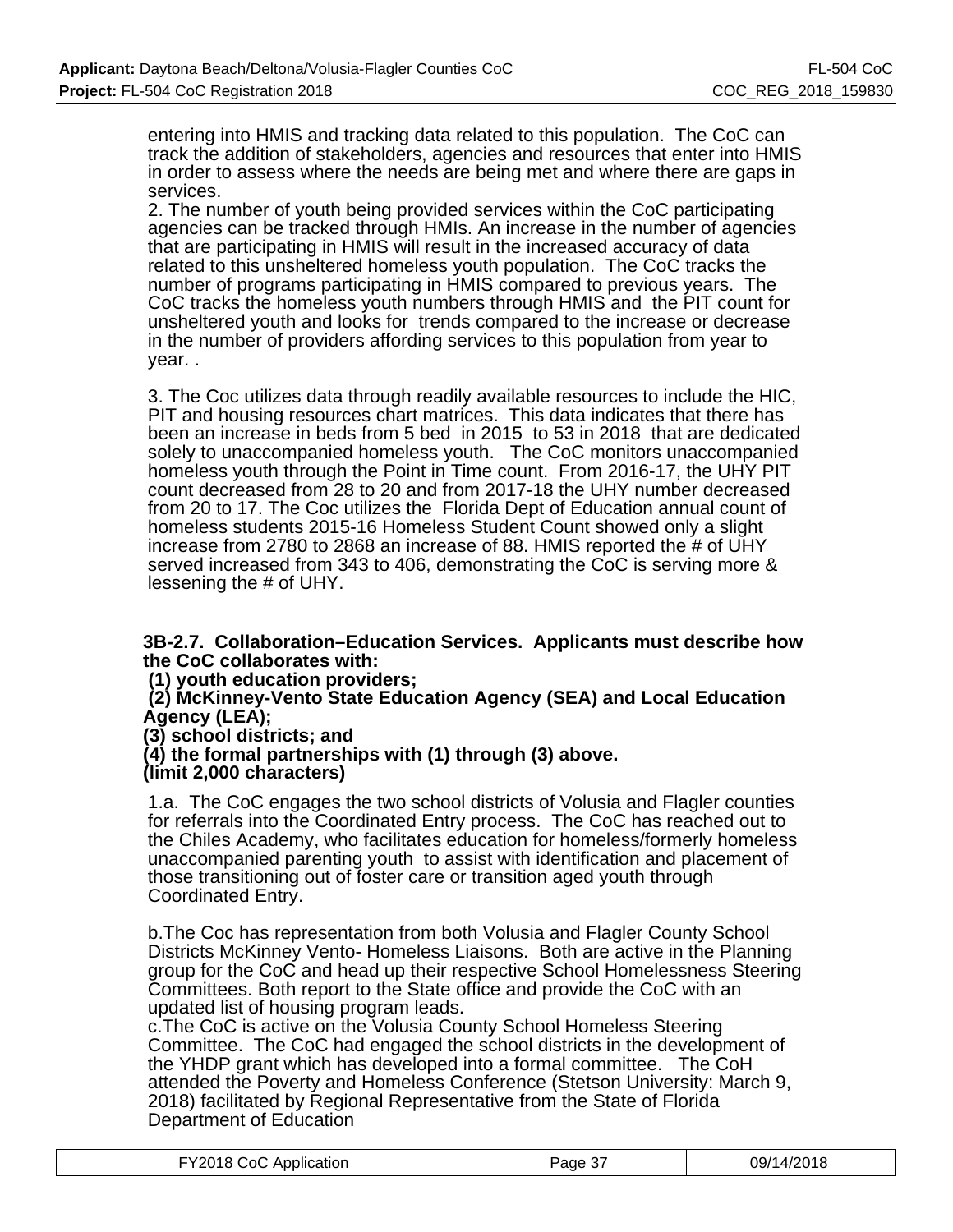2.a. The CoC has accepted referrals into Coordinated entry from school counselors, case managers and teachers from both school districts utilizing CoC outreach to do intakes so that these youths do not fall through the cracks. The CoC has MOU's with The Early Learning Coalition, Boys and Girls Club, Easter Seals, and Halifax Urban Ministries: agencies that have implemented educational services within their programs.

b. The CoC has entered into MOU's with the School districts for engagement in the strategic planning process for unaccompanied homeless youth.

c. The CoC has entered into an Agreement with the Volusia County School District to provide linkage to RRH through Coordinated Entry with funding provided by the school district's Futures Foundation.

#### **3B-2.7a. Applicants must describe the policies and procedures the CoC adopted to inform individuals and families who become homeless of their eligibility for education services. (limit 2,000 characters)**

1.a. The CoC actively engages the two school districts of Volusia and Flagler counties for referrals into the Coordinated Entry process. The CoC has reached out the Florida United Methodist Children's Homes and the Chiles Academy, both of whom facilitate education for homeless/formerly homeless unaccompanied youth and parenting youth to assist with identification and placement of those transitioning out of foster care or transition aged youth through Coordinated Entry.

b.The Coc has representation from both Volusia and Flagler County School Districts McKinney Vento- Homeless Liaisons. Both are active in the Planning group for the CoC and head up their respective School Homelessness Steering Committees. Both report to the State office and provide the CoC with an updated list of housing program leads.

c.The CoC is active on the Volusia County School Homeless Steering Committee. The CoC had engaged the school districts in the development of the YHDP grant which has developed into a formal committee. The CoH attended the Poverty and Homeless Conference (Stetson University: March 9, 2018) facilitated by Regional Representative from the State of Florida Department of Education

2.a. The CoC has accepted referrals into Coordinated entry from school counselors, case managers and teachers from both school districts utilizing CoC outreach to do intakes so that these youths do not fall through the cracks. The CoC has MOU's with The Early Learning Coalition, Boys and Girls Club, Easter Seals, and Halifax Urban Ministries: agencies that have implemented educational services within their programs.

b. The CoC has entered into MOU's with the School districts for engagement in the strategic planning process for unaccompanied homeless youth.

c. The CoC has entered into an Agreement with the Volusia County School District to provide linkage to RRH through Coordinated Entry with funding provided by the school district's Futures Foundation.

**3B-2.8. Does the CoC have written formal agreements, MOU/MOAs or partnerships with one or more providers of early childhood services and supports? Select "Yes" or "No". Applicants must select "Yes" or "No", from the list below, if the CoC has written formal agreements, MOU/MOA's**

| FY2018 CoC Application | Page 38 | 09/14/2018 |
|------------------------|---------|------------|
|                        |         |            |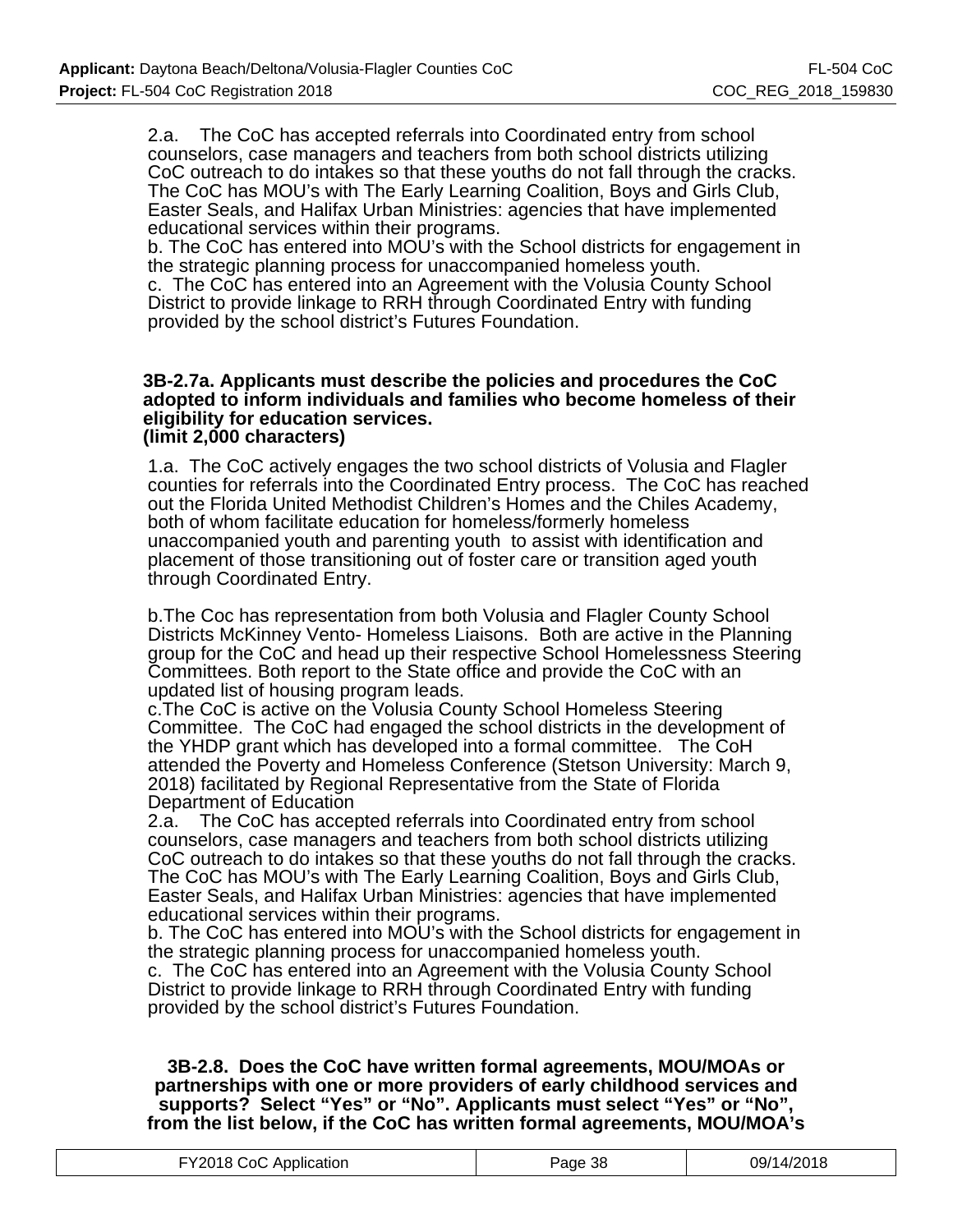## **or partnerships with providers of early childhood services and support.**

|                                        | <b>MOU/MOA</b> | <b>Other Formal Agreement</b> |
|----------------------------------------|----------------|-------------------------------|
| <b>Early Childhood Providers</b>       | Yes            | Yes                           |
| <b>Head Start</b>                      | Yes            | Yes                           |
| <b>Early Head Start</b>                | Yes            | Yes                           |
| <b>Child Care and Development Fund</b> | l No           | <b>No</b>                     |
| <b>Federal Home Visiting Program</b>   | l No           | No                            |
| <b>Healthy Start</b>                   | Yes            | Yes                           |
| <b>Public Pre-K</b>                    | No             | No                            |
| Birth to 3 years                       | No             | No                            |
| <b>Tribal Home Visting Program</b>     | No             | No                            |
| Other: (limit 50 characters)           |                |                               |
|                                        |                |                               |
|                                        |                |                               |

**3B-3.1. Veterans Experiencing Homelessness. Applicants must describe the actions the CoC has taken to identify, assess, and refer Veterans experiencing homelessness, who are eligible for U.S. Department of Veterans Affairs (VA) housing and services, to appropriate resources such as HUD-VASH, Supportive Services for Veterans Families (SSVF) program and Grant and Per Diem (GPD). (limit 2,000 characters)**

1 The CoC utilizes the Interdisciplinary outreach strike teams (VFCCH, SSVF, SMA PATH & VA) to canvas the two county area and identify homeless veterans for RRH, PSH and/or other housing assistance services. Bi-weekly to Monthly team meetings provide for collaboration, scheduling, and mapping for a targeted and intensive STRIKE Team approach. GIS is used to map areas using input from law enforcement, school system, work of mouth (homeless input) and other community resources.

2. The VFCCH, SSVF and VA outreach teams utilize the SPDAT assessment tool to prioritize veterans and refer them into Coordinated Entry (CE) . Outreach works hand in hand with VA to insure eligibility for the various programs and rapid placement. The VA and the CoC HMIS lead have created a registry to track homeless veterans and transition into housing.

3. The CE Staff maintain a "By Name Registry" to track homeless veterans and work with HUD VA VASH, SSVF and VA case managers to refer veterans to available programs based on prioritization & eligibility. Standing monthly SSVF/GPD Community & CE meetings provide updates to any changes in VA standards and facilitate break out group to discuss hard to reach/serve veterans. The CoC is well represented from all areas at these meetings to include the VA which allows for exchange of ideas, planning and actions necessary to maintain Volusia/Flagler's current status of effectively ending veteran homelessness. The VA case managers work diligently with CoC agencies providing education on VASH/GPD & SSVF eligibility and place homeless a veteran in housing within a 30 days. The CoC Coordinated Entry report for 10/1/16-9/30/17 reported that 21 veterans exited with VASH vouchers and 14 exited ton SSVF RRH. Concurrent with having effectively ended

| FY2018 CoC Application | Page 39 | 09/14/2018 |
|------------------------|---------|------------|
|------------------------|---------|------------|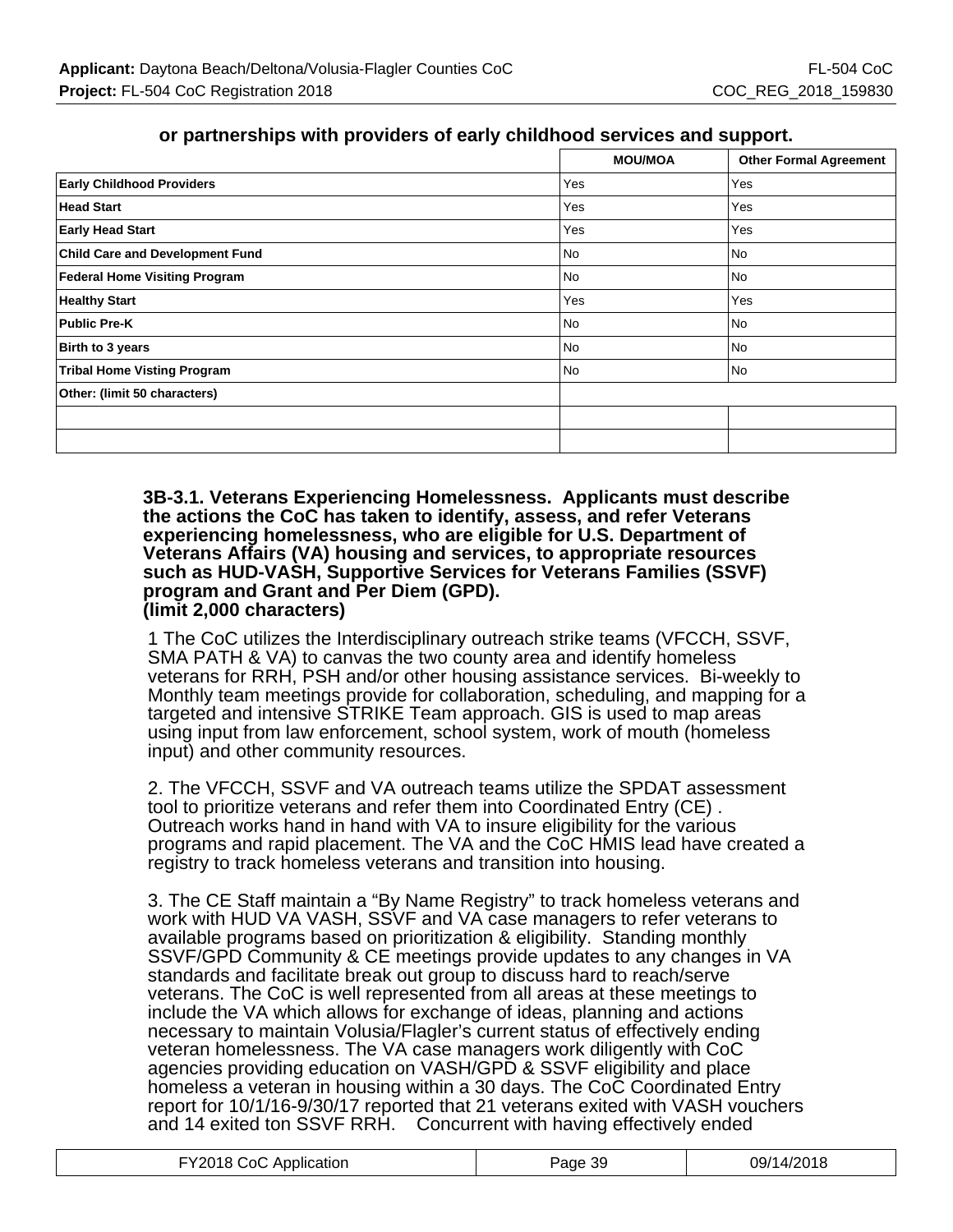homelessness for veterans in 2015, the CoC saw a decrease in the PIT count for veterans by 16% again in 2018 placing veteran in housing within 30 days of identification.

**3B-3.2. Does the CoC use an active list or by** Yes **name list to identify all Veterans experiencing homelessness in the CoC?**

**3B-3.3. Is the CoC actively working with the** Yes **VA and VA-funded programs to achieve the benchmarks and criteria for ending Veteran homelessness?**

**3B-3.4. Does the CoC have sufficient** Yes **resources to ensure each Veteran experiencing homelessness is assisted to quickly move into permanent housing using a Housing First approach?**

**3B-5. Racial Disparity. Applicants must:** Yes  **(1) indicate whether the CoC assessed whether there are racial disparities in the provision or outcome of homeless assistance; (2) if the CoC conducted an assessment, attach a copy of the summary.**

#### **3B-5a. Applicants must select from the options below the results of the CoC's assessment.**

| People of different races or ethnicities are more or less likely to receive homeless assistance.                                   |  |
|------------------------------------------------------------------------------------------------------------------------------------|--|
| People of different races or ethnicities are more or less likely to receive a positive outcome from<br><b>homeless assistance.</b> |  |
| There are no racial disparities in the provision or outcome of homeless assistance.                                                |  |
| The results are inconclusive for racial disparities in the provision or outcome of homeless<br>assistance.                         |  |

#### **3B-5b. Applicants must select from the options below the strategies the CoC is using to address any racial disparities.**

| The CoC's board and decisionmaking bodies are representative of the population served in the CoC.                                             |  |
|-----------------------------------------------------------------------------------------------------------------------------------------------|--|
| The CoC has identified steps it will take to help the CoC board and decisionmaking bodies better reflect the population served in<br>the CoC. |  |
| The CoC is expanding outreach in geographic areas with higher concentrations of underrepresented groups.                                      |  |
| The CoC has communication, such as flyers, websites, or other materials, inclusive of underrepresented groups                                 |  |
|                                                                                                                                               |  |

FY2018 CoC Application **Page 40** Page 40 09/14/2018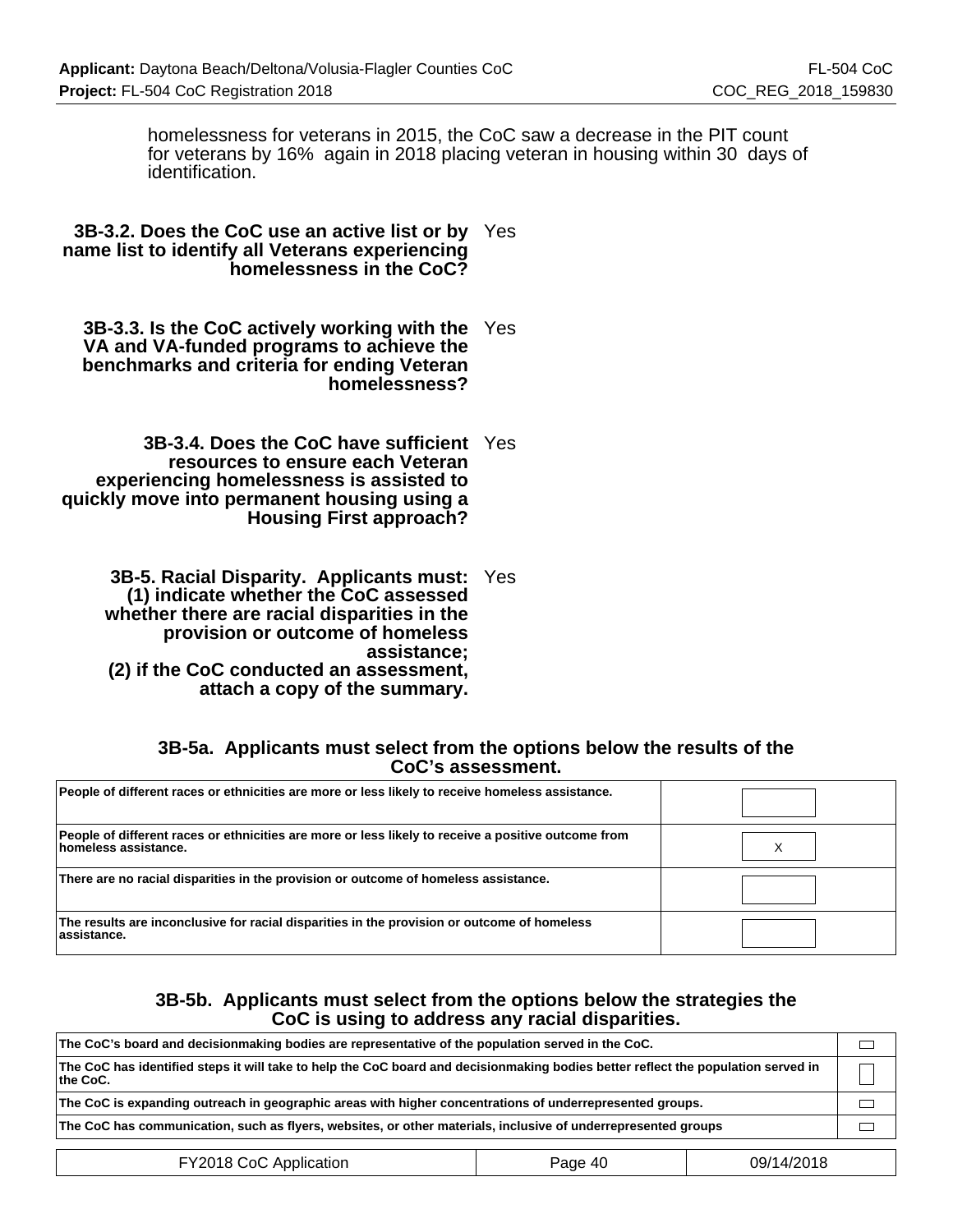| The CoC is training staff working in the homeless services sector to better understand racism and the intersection of racism and<br>homelessness.                                                              |  |
|----------------------------------------------------------------------------------------------------------------------------------------------------------------------------------------------------------------|--|
| The CoC is establishing professional development opportunities to identify and invest in emerging leaders of different races and<br>ethnicities in the homelessness sector.                                    |  |
| The CoC has staff, committees or other resources charged with analyzing and addressing racial disparities related to<br>homelessness.                                                                          |  |
| The CoC is educating organizations, stakeholders, boards of directors for local and national non-profit organizations working on<br>homelessness on the topic of creating greater racial and ethnic diversity. |  |
| The CoC reviewed coordinated entry processes to understand their impact on people of different races and ethnicities<br>experiencing homelessness.                                                             |  |
| The CoC is collecting data to better understand the pattern of program use for people of different races and ethnicities in its<br>homeless services system.                                                   |  |
| The CoC is conducting additional research to understand the scope and needs of different races or ethnicities experiencing<br>homelessness.                                                                    |  |
| Other:                                                                                                                                                                                                         |  |

| FY2018 CoC Application | Page 41 | 09/14/2018 |
|------------------------|---------|------------|
|------------------------|---------|------------|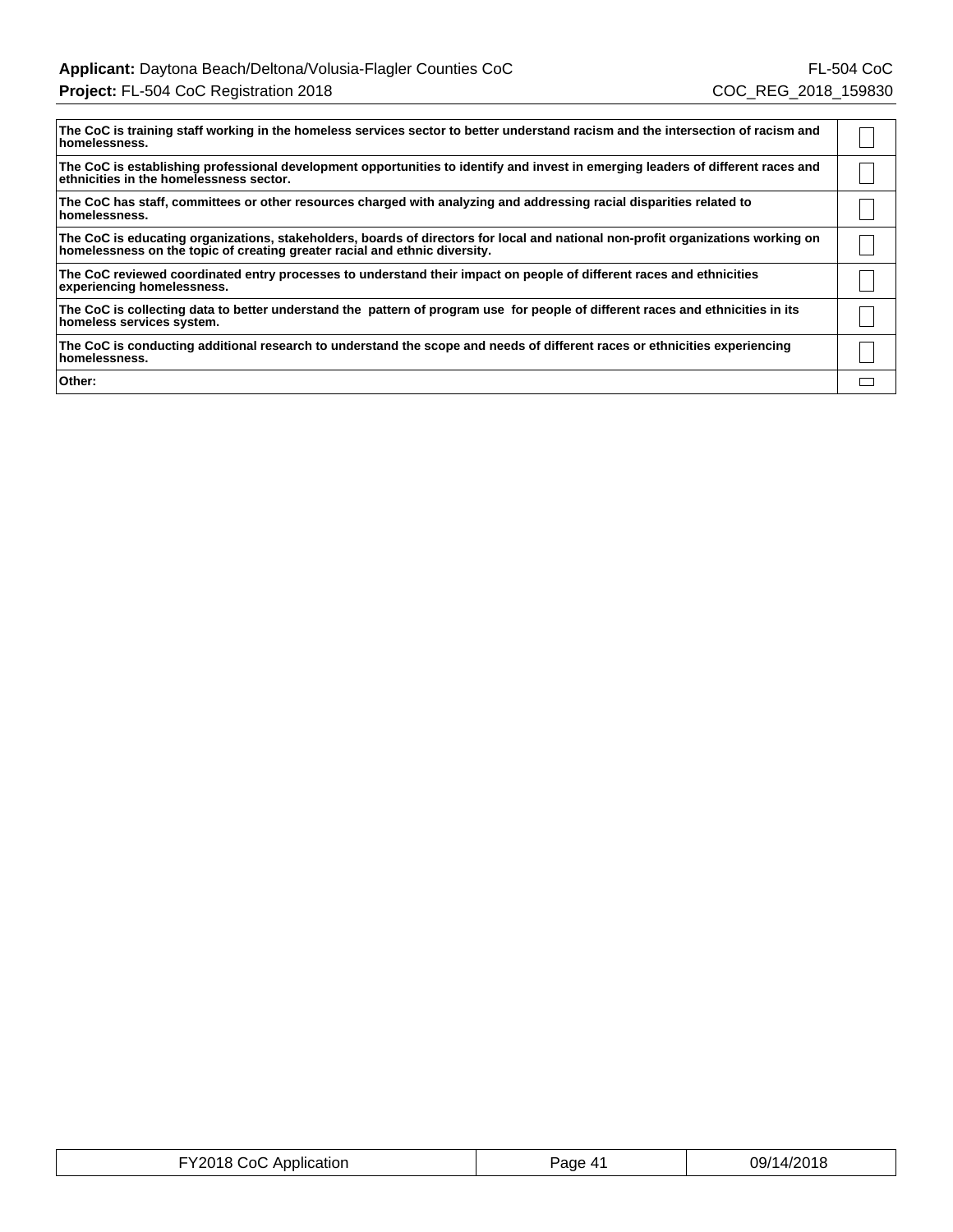## **4A. Continuum of Care (CoC) Accessing Mainstream Benefits and Additional Policies**

#### **Instructions:**

For guidance on completing this application, please reference the FY 2018 CoC Application Detailed Instructions and the FY 2018 CoC Program Competition NOFA. Please submit technical questions to the HUD Exchange Ask A Question.

#### **4A-1. Healthcare. Applicants must indicate, for each type of healthcare listed below, whether the CoC:**

 **(1) assists persons experiencing homelessness with enrolling in health insurance; and**

**(2) assists persons experiencing homelessness with effectively utilizing Medicaid and other benefits.**

| <b>Type of Health Care</b>                                                                   | <b>Assist with</b><br><b>Enrollment</b> | <b>Assist with</b><br>Utilization of<br><b>Benefits?</b> |
|----------------------------------------------------------------------------------------------|-----------------------------------------|----------------------------------------------------------|
| Public Health Care Benefits<br>(State or Federal benefits, Medicaid, Indian Health Services) | Yes                                     | Yes                                                      |
| Private Insurers:                                                                            | Yes                                     | Yes                                                      |
| Non-Profit, Philanthropic:                                                                   | Yes                                     | Yes                                                      |
| Other: (limit 50 characters)                                                                 |                                         |                                                          |
|                                                                                              |                                         |                                                          |

**4A-1a. Mainstream Benefits. Applicants must:**

 **(1) describe how the CoC works with mainstream programs that assist persons experiencing homelessness to apply for and receive mainstream benefits;**

**(2) describe how the CoC systematically keeps program staff up-to-date regarding mainstream resources available for persons experiencing homelessness (e.g., Food Stamps, SSI, TANF, substance abuse programs); and**

**(3) provide the name of the organization or position title that is responsible for overseeing the CoC's strategy for mainstream benefits. (limit 2,000 characters)**

1. The United Way's "Community Impact Model" targeting "financial stability" awarded the CoC Lead (VFCCH) \$100,000 for Street Outreach/Case Management (CM); HUM & NCWV \$50,000 each for services related to Case Management. CoC Lead agency provides \$227,500 in ESG, \$205,500 in State Challenge, \$51,000 in TANF & \$213,000 in County funding to agencies for housing related & Case Management services that are critical in assisting and inking clients to employment, Food Stamps, SSI /SOAR Case management, Coordinated Entry etc. Luthran services of Florida contracts (SAMHSA funding) with Healthy Start, SMA FACT Team & PATH programs to provide funding for increased case management services and housing. The Salvation Army facilitates SSVF/GPD funding for assisting veterans access VA benefits

| FY2018 CoC Application | Page 42 | 09/14/2018 |
|------------------------|---------|------------|
|------------------------|---------|------------|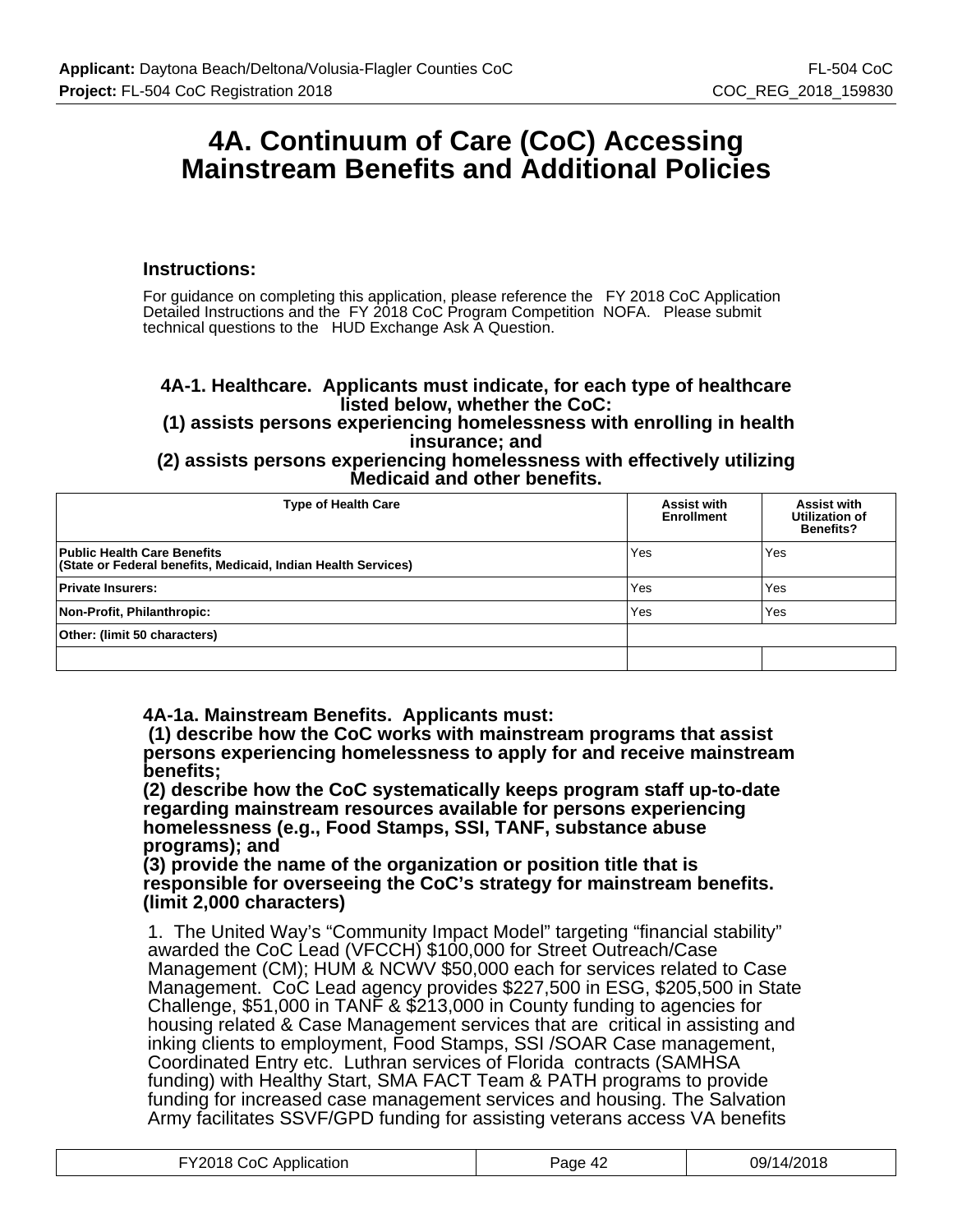#### and housing opportunities.

2. The CoC provides an open forum at its monthly board/steering meetings for agencies to provide education and networking opportunities. The CoC agencies attend forums provides by "One Voice for Volusia" and "Flagler Cares": non profit organizations that provide monthly networking opportunities and educational presentations from all areas of community resources to include accessing food stamps, Medicaid/care, affordable health care, substance abuse treatment, child care, veterans services, legal consult, and homeless and housing assistance and services.

3. Economic Stability Committee directs & oversees strategies for job growth thru CareerSource & Goodwill Industries & that at least one SOAR CM is staffed in each agency. Agencies that engage in Coordinated Entry including agencies' that provide behavioral health/mental health care, substance abuse, unaccompanied homeless youth, Domestic violence providers MH, SA, UHY, DV providers.

#### **4A-2.Housing First: Applicants must report:**

 **(1) total number of new and renewal CoC Program Funded PSH, RRH, SSO non-coordinated entry, Safe-Haven, and Transitional Housing projects the CoC is applying for in FY 2018 CoC Program Competition; and (2) total number of new and renewal CoC Program Funded PSH, RRH, SSO non-coordinated entry, Safe-Haven, and Transitional Housing projects the CoC is applying for in FY 2018 CoC Program Competition that have adopted the Housing First approach–meaning that the project quickly houses clients without preconditions or service participation requirements.**

| Total number of new and renewal CoC Program Funded PSH, RRH, SSO non-coordinated entry, Safe-Haven, and<br>Transitional Housing projects the CoC is applying for in FY 2018 CoC Program Competition.                                                                                                                                                                | 171  |
|---------------------------------------------------------------------------------------------------------------------------------------------------------------------------------------------------------------------------------------------------------------------------------------------------------------------------------------------------------------------|------|
| Total number of new and renewal CoC Program Funded PSH, RRH, SSO non-coordinated entry, Safe-Haven, and<br>Transitional Housing projects the CoC is applying for in FY 2018 CoC Program Competition that have adopted the<br>Housing First approach–meaning that the project quickly houses clients without preconditions or service participation<br>requirements. | 171  |
| Percentage of new and renewal PSH, RRH, Safe-Haven, SSO non-Coordinated Entry projects in the FY 2018 CoC<br><b>Program Competition that will be designated as Housing First.</b>                                                                                                                                                                                   | 100% |

**4A-3. Street Outreach. Applicants must:**

 **(1) describe the CoC's outreach;**

**(2) state whether the CoC's Street Outreach covers 100 percent of the CoC's geographic area;**

 **(3) describe how often the CoC conducts street outreach; and (4) describe how the CoC tailored its street outreach to persons experiencing homelessness who are least likely to request assistance. (limit 2,000 characters)**

Through United Way funding, the CoC lead (VFCCH) has employed 3 Coordinated Entry Street Outreach Staff who lead a multi-agency outreach team to include: SMA Behavioral Healthcare PATH program, Salvation Army's SSVF outreach program, Healthy Start, SMA Unaccompanied Youth outreach program and VA Outreach for Volusia and Flagler counties. Biweekly team meetings provide for collaboration, scheduling, and mapping for a targeted and intensive STRIKE Team approach. GIS is used to map areas using input from law enforcement, school system, work of mouth (homeless input) and other

| FY2018 CoC Application | Page 43 | 09/14/2018 |
|------------------------|---------|------------|
|------------------------|---------|------------|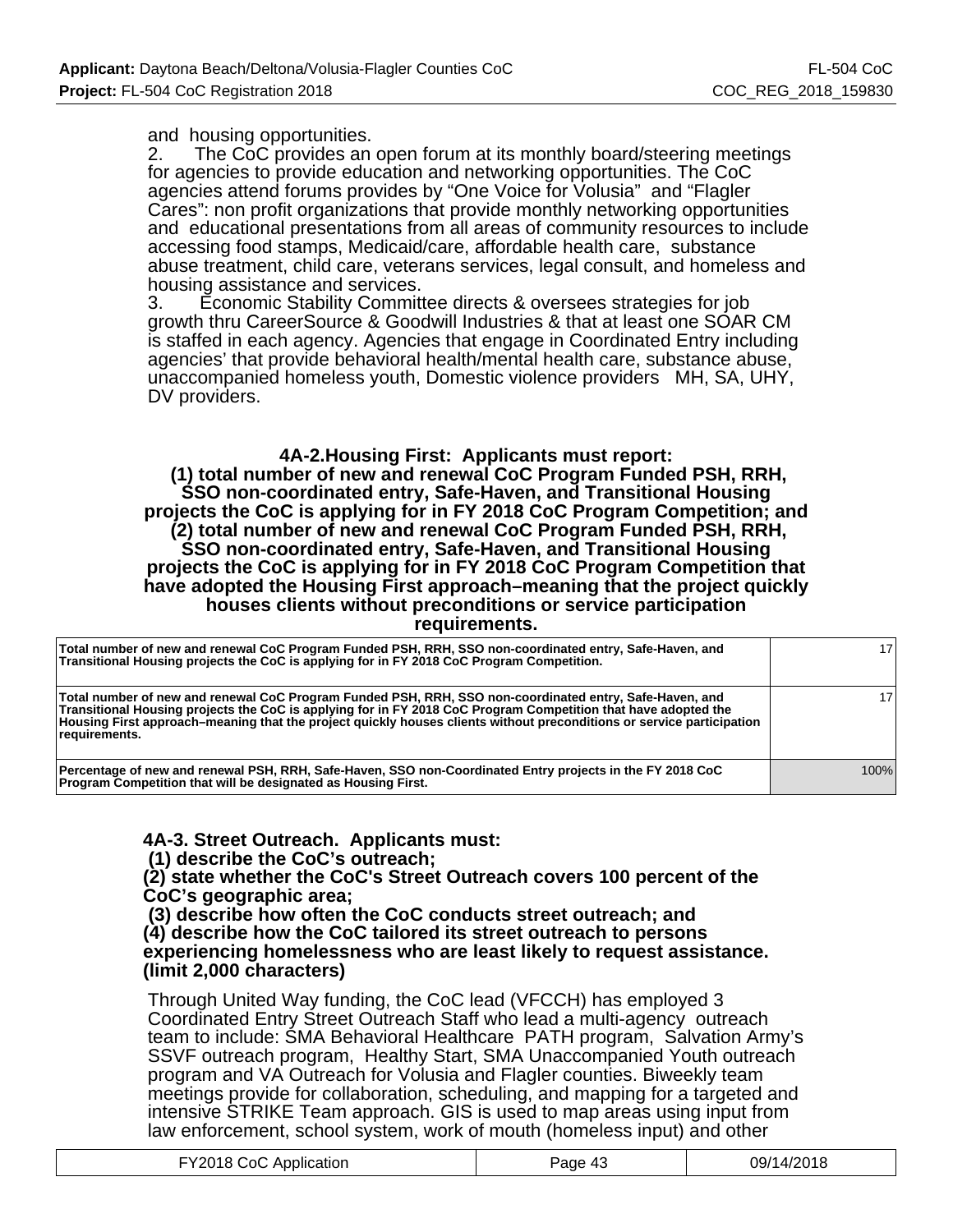community resources. The Outreach teams also respond to concerns about people experiencing homelessness in the area from police, other social service providers, business owners, and residents.

2. Outreach targets 100% of the areas throughout the CoC. Mapping and scheduling of outreach to the different sectors is planned, strategic, and organized so that all of the geographic areas are systematically covered. 3. Street Outreach is conducted daily. Scheduling of the different locations throughout both counties is done so that Outreach is conducted to every sector area on no less than a quarterly basis with the more intensive areas being visited much more frequently- weekly to monthly.

4. Staff are trained annually through by DCF on Deaf & Hard of Hearing. Outreach staff have tablets with language apps for translation and Spanish versions of the SPDAT/intake forms and is partnering with the Embry Riddle University for translations to other languages. Outreach staff network with direct service agencies: CPC, DCF, Family Builders, ESP Solutions for linkage to services for those with disabilities or have high barriers that might not otherwise engage or seek out services. Outreach has established pilot programs with the local jails and hospitals in order to engage those individuals who are being discharged from the county jail or ER's in order to link them I to coordinated Entry.

**4A-4. Affirmative Outreach. Applicants must describe:**

 **(1) the specific strategy the CoC implemented that furthers fair housing as detailed in 24 CFR 578.93(c) used to market housing and supportive services to eligible persons regardless of race, color, national origin, religion, sex, gender identify, sexual orientation, age, familial status or disability; and**

#### **(2) how the CoC communicated effectively with persons with disabilities and limited English proficiency fair housing strategy in (1) above. (limit 2,000 characters)**

1.The CoC Lead Agency monitors all CoC/ESG funded agencies' for compliance with 24 CFR 578.93: Non Discrimination and equal opportunity, and Affirmative Marketing their housing and supportive services to eligible persons regardless of race, color, national origin, religion, sex, age, familial status, or handicap who are least likely to apply in the absence of special outreach, and maintain records of those marketing activities.. Agencies will communicate the equal housing opportunity message, /logotype, or slogan, when outreach is conducted with the general community as well as display it at facilities and rental office and insert it into all written outreach tools, brochures, advertisements, direct mail solicitations, social media, and related advertising. The CoC requires agencies to get feedback in the way of surveys from homeless or formerly homeless clients in order to identify areas where outreach and marketing are lacking and provide input into the area Con Plan(s). Agencies found to be in non-compliance are required to implement a corrective action plan within 30 days of issuance of findings.

2.The FL 504 CoC has also adopted a homeless "Bill of Rights" and ensures accessibility and compliance with ADA for all projects and policies and prohibition against involuntary separation. CoC requires that all participating agencies are trained through DCF on Deaf & Hard of Hearing and has a designated ADA/504 coordinator. The CoC has Spanish versions of the SPDAT/intake forms and is partnering with the Embry Riddle University to translate into other languages & encourages use of language Apps specific to

| FY2018 CoC Application | Page 44 | 09/14/2018 |
|------------------------|---------|------------|
|------------------------|---------|------------|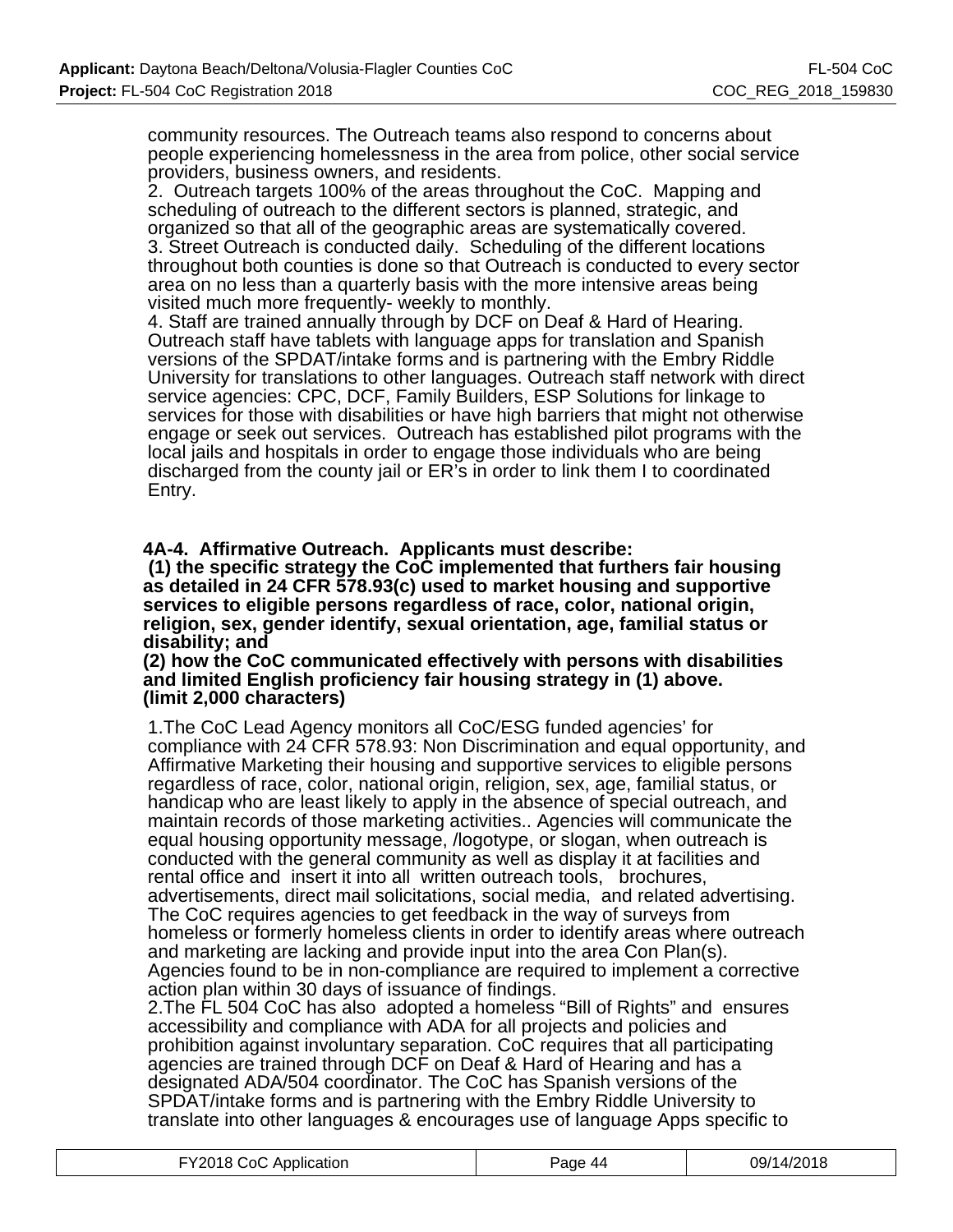need. CoC Outreach and the local United Way 211 system provides contact & referrals to Florida Division of Blind services & Conklin Center for the Blind & multi disabled. Outreach provides Coordinated Entry Flyers/ materials (including Spanish), throughout the homeless/community at large.

#### **4A-5. RRH Beds as Reported in the HIC. Applicants must report the total number of rapid rehousing beds available to serve all household types as reported in the Housing Inventory Count (HIC) for 2017 and 2018.**

|                                                        | 2017 | 2018 | <b>Difference</b> |
|--------------------------------------------------------|------|------|-------------------|
| RRH beds available to serve all populations in the HIC | 12   | 94   | 10<br>- 10        |

**4A-6. Rehabilitation or New Construction** No **Costs. Are new proposed project applications requesting \$200,000 or more in funding for housing rehabilitation or new construction?**

**4A-7. Homeless under Other Federal Statutes.** No **Is the CoC requesting to designate one or more of its SSO or TH projects to serve families with children or youth defined as homeless under other Federal statutes?**

| FY2018 CoC Application | 09/14/2018 |
|------------------------|------------|
| Page 45                | .          |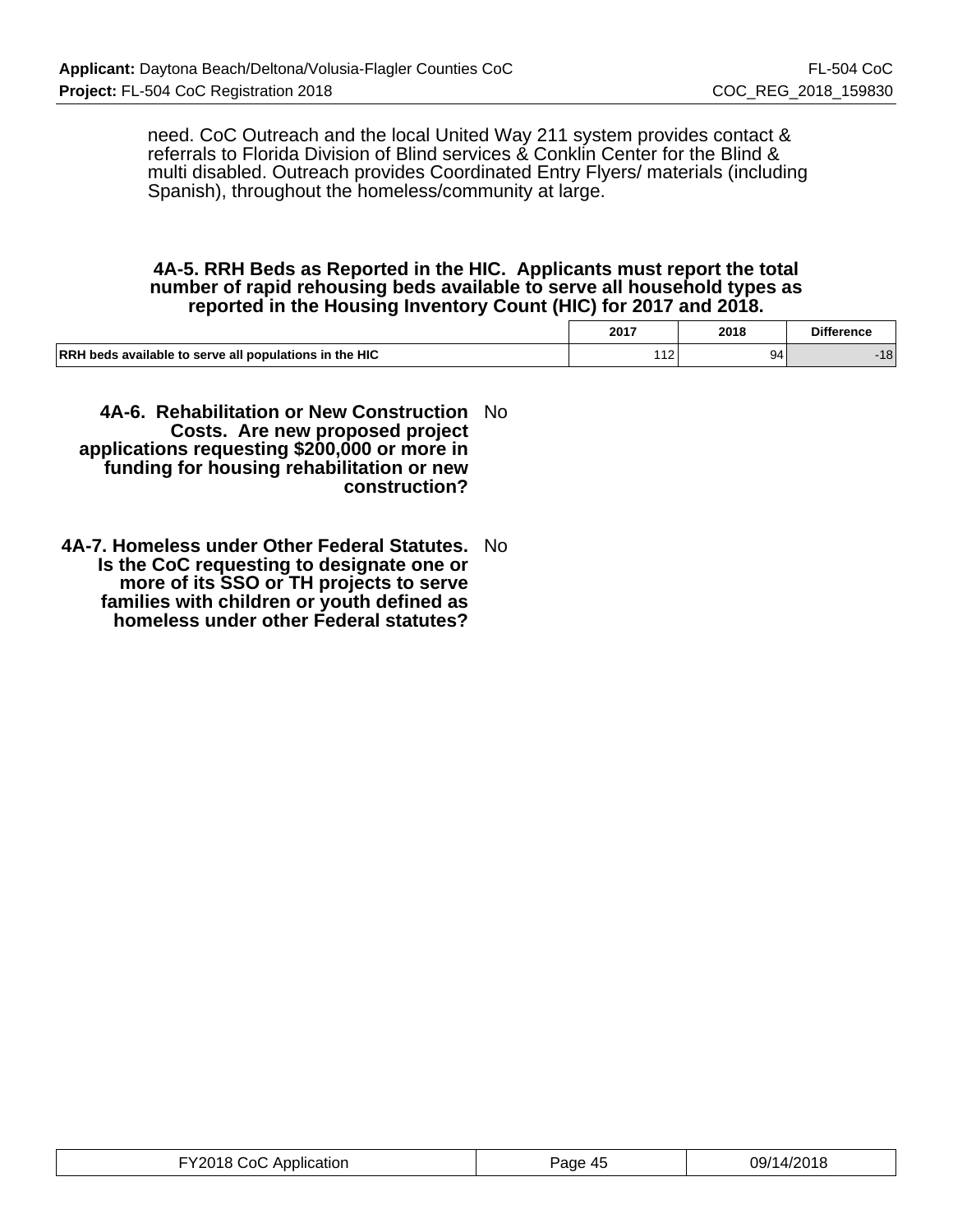# **4B. Attachments**

#### **Instructions:**

Multiple files may be attached as a single .zip file. For instructions on how to use .zip files, a reference document is available on the e-snaps training site: https://www.hudexchange.info/resource/3118/creating-a-zip-file-and-capturing-a-screenshotresource

| <b>Document Type</b>                                                                                      | <b>Required?</b> | <b>Document Description</b> | <b>Date Attached</b> |
|-----------------------------------------------------------------------------------------------------------|------------------|-----------------------------|----------------------|
| 1C-5. PHA Administration<br>Plan-Homeless Preference                                                      | <b>No</b>        | PHA Admin Plan Ho           | 09/02/2018           |
| 1C-5. PHA Administration<br>Plan-Move-on Multifamily<br><b>Assisted Housing Owners'</b><br>Preference     | <b>No</b>        | PHA Move On Strat           | 09/02/2018           |
| 1C-8. Centralized or<br><b>Coordinated Assessment Tool</b>                                                | Yes              | Coordinated Asses           | 09/03/2018           |
| 1E-1. Objective Critiera-Rate,<br>Rank, Review, and Selection<br>Criteria (e.g., scoring tool,<br>matrix) | Yes              | Objective scoring           | 09/13/2018           |
| 1E-3. Public Posting CoC-<br><b>Approved Consolidated</b><br>Application                                  | Yes              | Public Posting Co           | 09/14/2018           |
| 1E-3. Public Posting-Local<br>Competition Rate, Rank,<br>Review, and Selection Criteria<br>(e.g., RFP)    | Yes              | Public Posting, R           | 09/14/2018           |
| 1E-4. CoC's Reallocation<br>Process                                                                       | Yes              | 2018 Applications           | 09/12/2018           |
| 1E-5. Notifications Outside e-<br>snaps-Projects Accepted                                                 | Yes              | Grants approved p           | 09/02/2018           |
| 1E-5. Notifications Outside e-<br>snaps-Projects Rejected or<br>Reduced                                   | Yes              | Grants reduced or           | 09/02/2018           |
| 1E-5. Public Posting-Local<br><b>Competition Deadline</b>                                                 | Yes              | Public Posting Lo           | 09/12/2018           |
| 2A-1. CoC and HMIS Lead<br>Governance (e.g., section of<br>Governance Charter, MOU,<br>MOA)               | Yes              | CA Gov Charter, H           | 09/03/2018           |
| 2A-2. HMIS-Policies and<br><b>Procedures Manual</b>                                                       | Yes              | HMIS P&P manual 2           | 09/02/2018           |
| 3A-6. HDX-2018 Competition<br>Report                                                                      | Yes              | HUD HDX System Pe           | 09/02/2018           |
| 3B-2. Order of Priority-Written<br>Standards                                                              | No               | 2018 Order of Pri           | 09/10/2018           |

|  | FY2018 CoC Application | Page 46 | 09/14/2018 |
|--|------------------------|---------|------------|
|--|------------------------|---------|------------|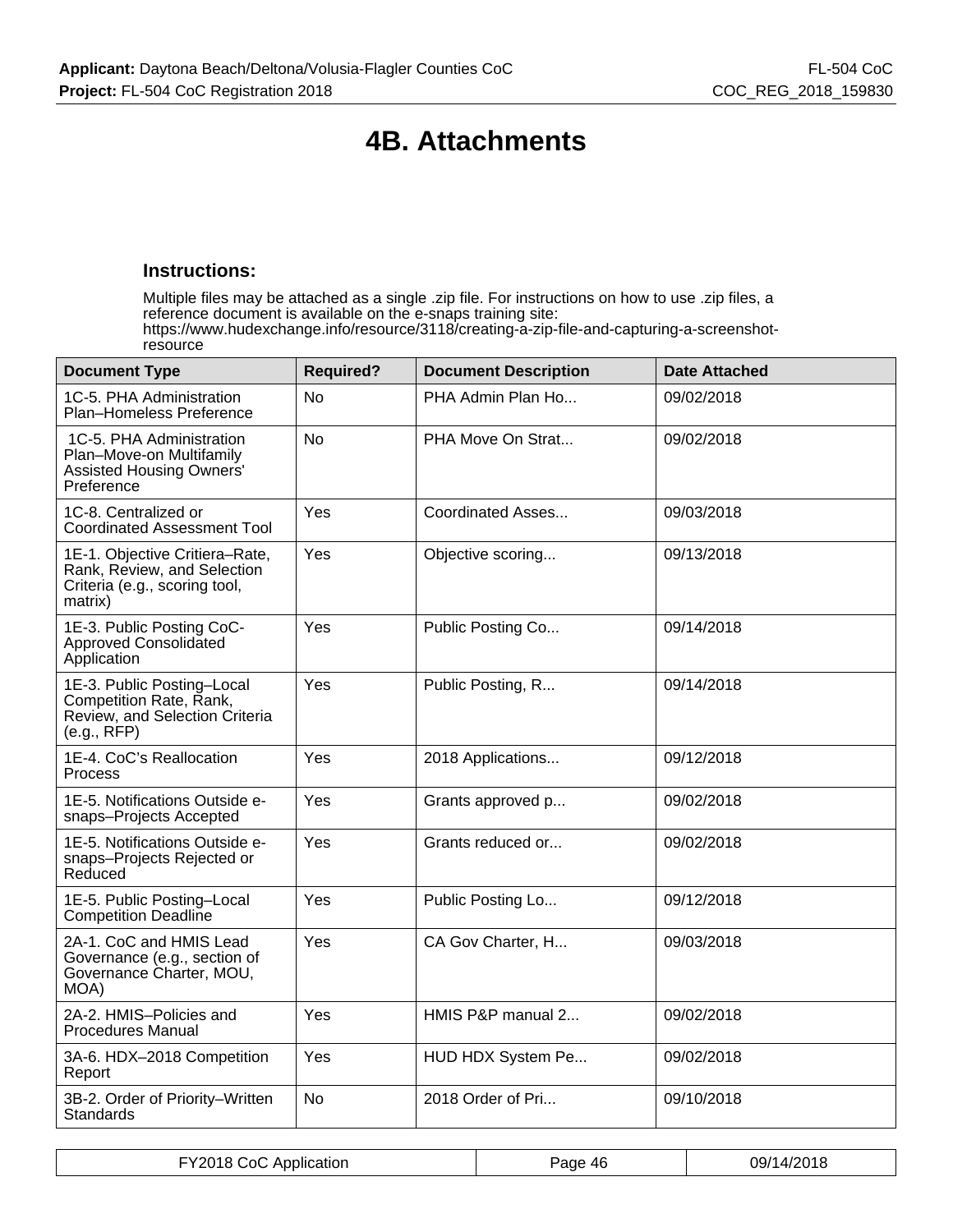| 3B-5. Racial Disparities<br>Summary                                                                    | No | 2018 Racial Dispa | 09/10/2018 |
|--------------------------------------------------------------------------------------------------------|----|-------------------|------------|
| 4A-7.a. Project List-Persons<br>Defined as Homeless under<br>Other Federal Statutes (if<br>applicable) | No |                   |            |
| Other                                                                                                  | No |                   |            |
| Other                                                                                                  | No |                   |            |
| Other                                                                                                  | No |                   |            |

| FY2018 CoC Application | Page 47 | 09/14/2018 |
|------------------------|---------|------------|
|------------------------|---------|------------|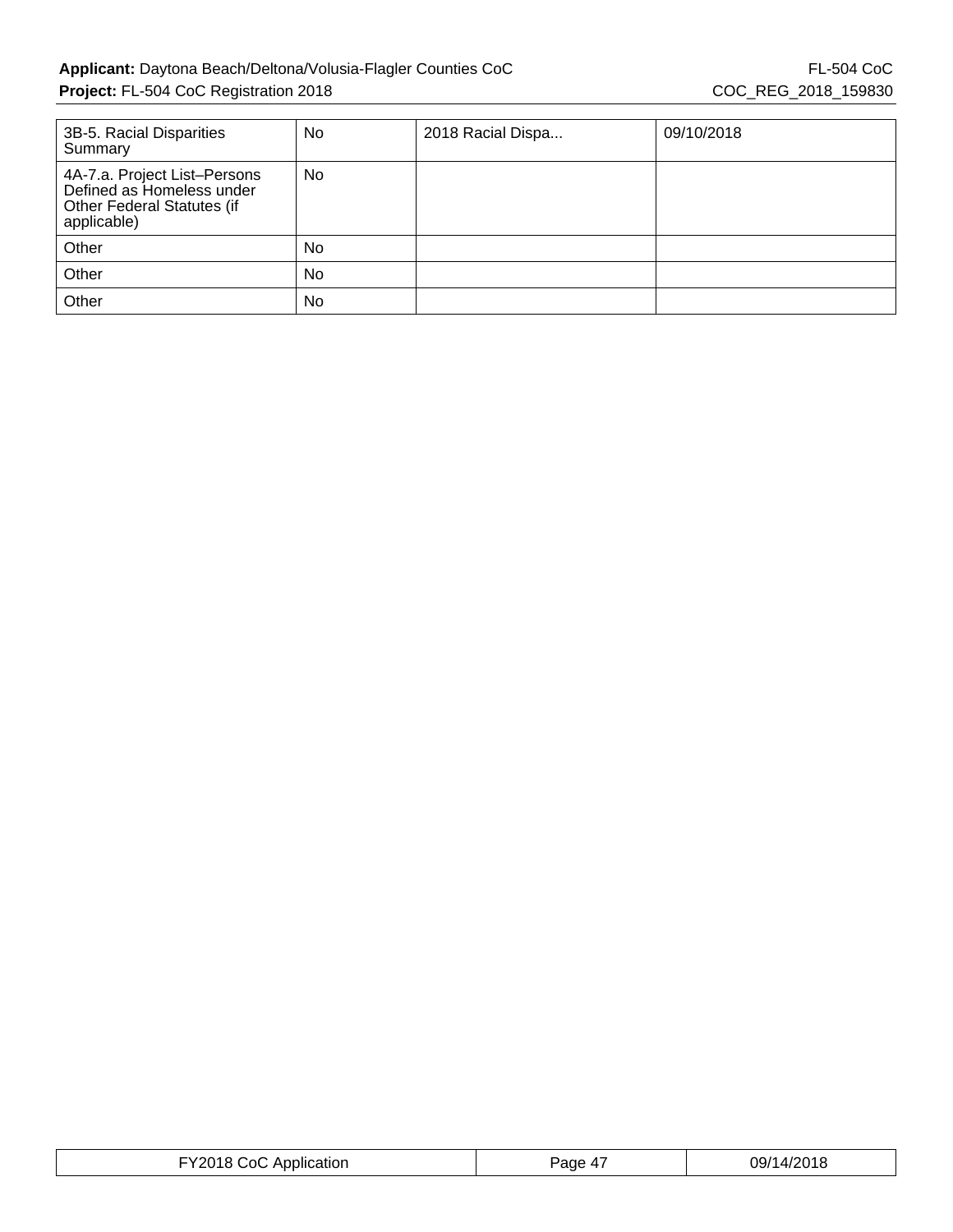# **Attachment Details**

**Document Description:** PHA Admin Plan Homeless Preference

# **Attachment Details**

**Document Description:** PHA Move On Strategy 2018

# **Attachment Details**

**Document Description:** Coordinated Assessment tool (SPDAT)

# **Attachment Details**

**Document Description:** Objective scoring Criteria, Review and ranking docs and matrix

# **Attachment Details**

**Document Description:** Public Posting CoC consolidated applications

# **Attachment Details**

| FY2018 CoC Application | Page 48 | 09/14/2018 |
|------------------------|---------|------------|
|------------------------|---------|------------|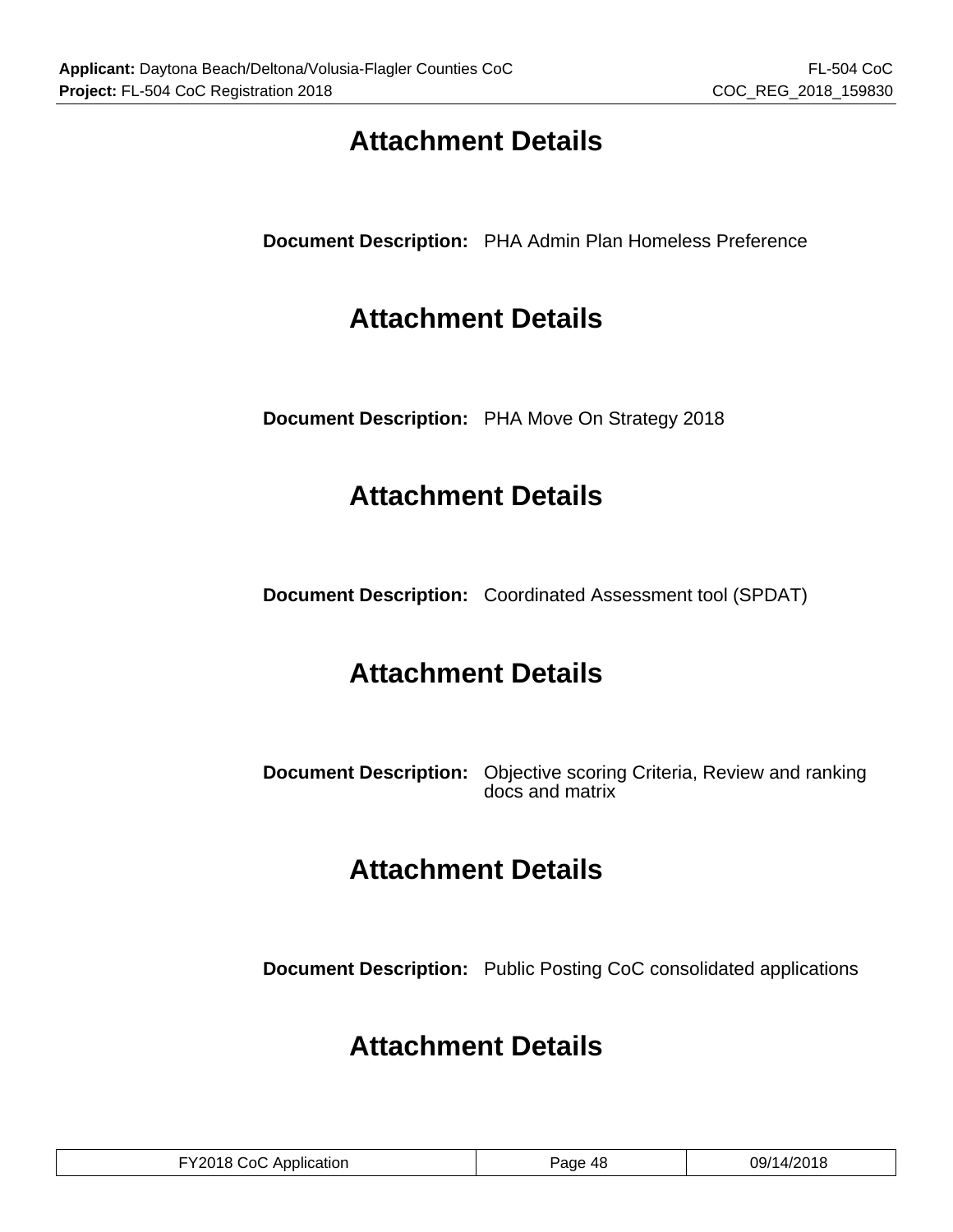**Document Description:** Public Posting, Rate, rank, review and selection criteria 2018

## **Attachment Details**

**Document Description:** 2018 Applications Committee Reallocation P&Ps and supporting documents

## **Attachment Details**

**Document Description:** Grants approved priority Listing

## **Attachment Details**

**Document Description:** Grants reduced or Rejected

# **Attachment Details**

**Document Description:** Public Posting Local application and timeline documents

# **Attachment Details**

**Document Description:** CA Gov Charter, HMIS Gov Charter, CA MOU; HMIS MOU

| FY2018 CoC Application | Page 49 | 09/14/2018 |
|------------------------|---------|------------|
|------------------------|---------|------------|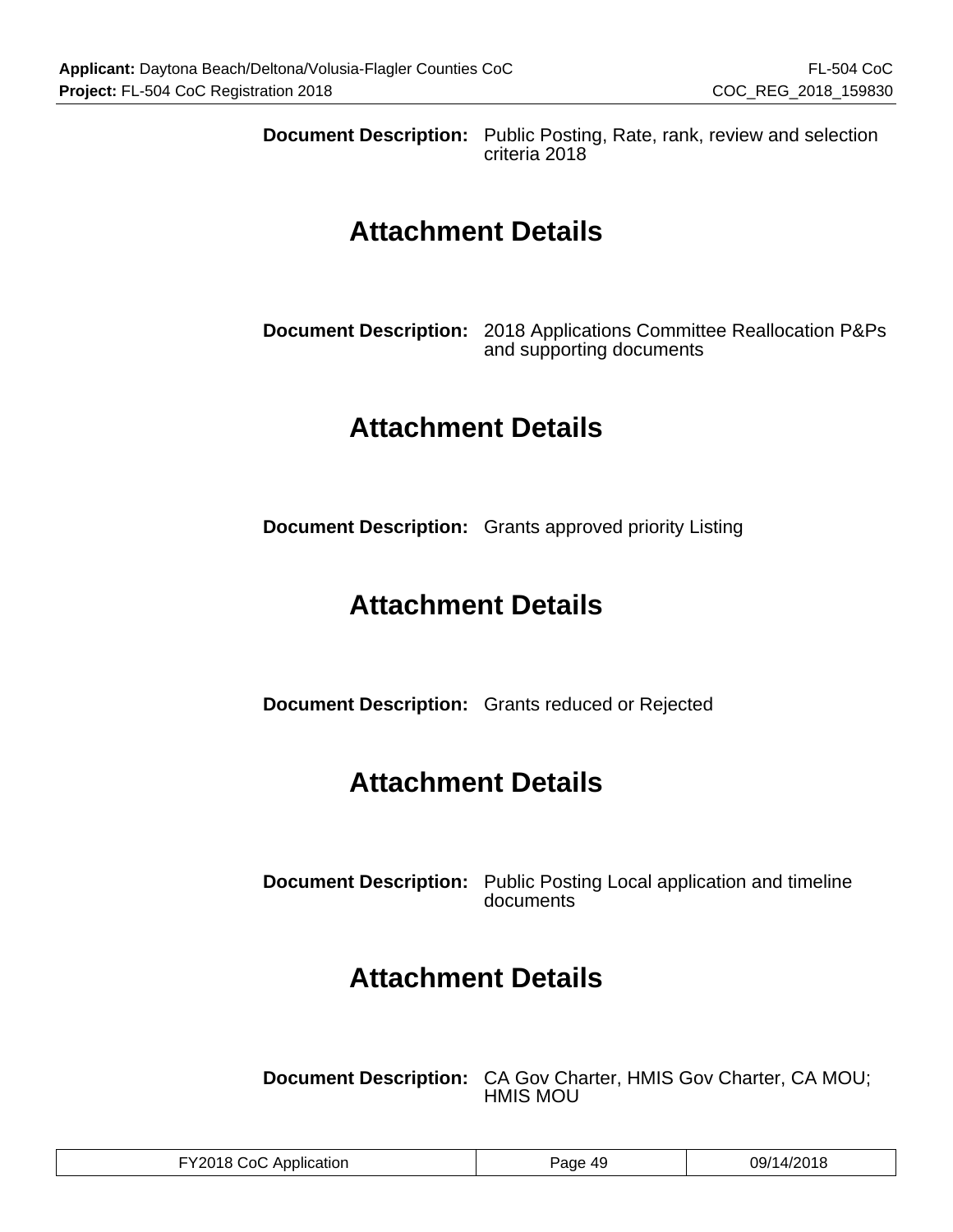# **Attachment Details**

**Document Description:** HMIS P&P manual 2018 rev

# **Attachment Details**

**Document Description:** HUD HDX System Performance Measures

# **Attachment Details**

**Document Description:** 2018 Order of Priority Written standards

# **Attachment Details**

**Document Description:** 2018 Racial Disparities Summary Report

# **Attachment Details**

**Document Description:**

# **Attachment Details**

| FY2018 CoC Application | Page 50 | 09/14/2018 |
|------------------------|---------|------------|
|------------------------|---------|------------|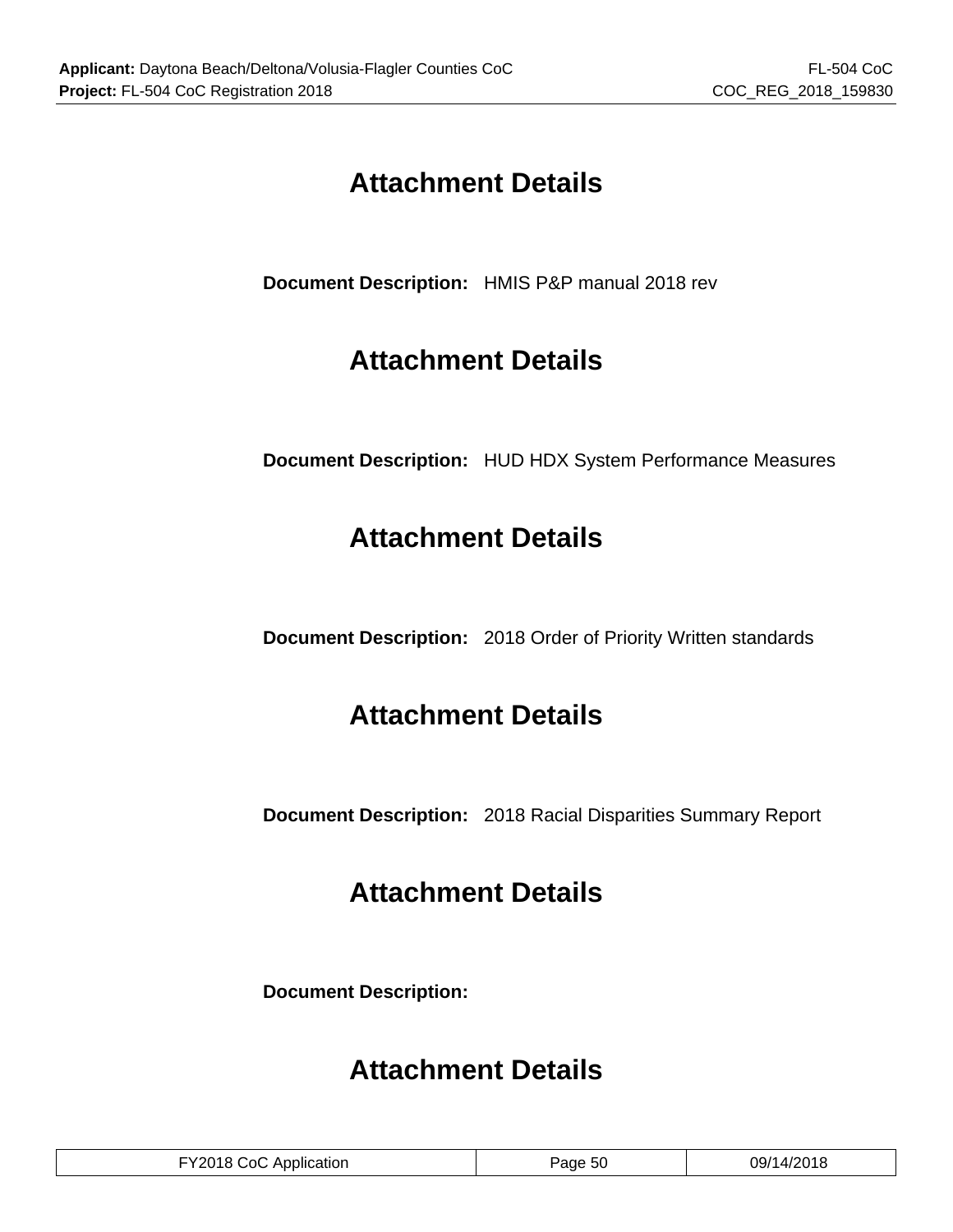**Document Description:**

# **Attachment Details**

**Document Description:**

# **Attachment Details**

**Document Description:**

| FY2018 CoC Application<br>Page 5 | 09/14/2018 |
|----------------------------------|------------|
|----------------------------------|------------|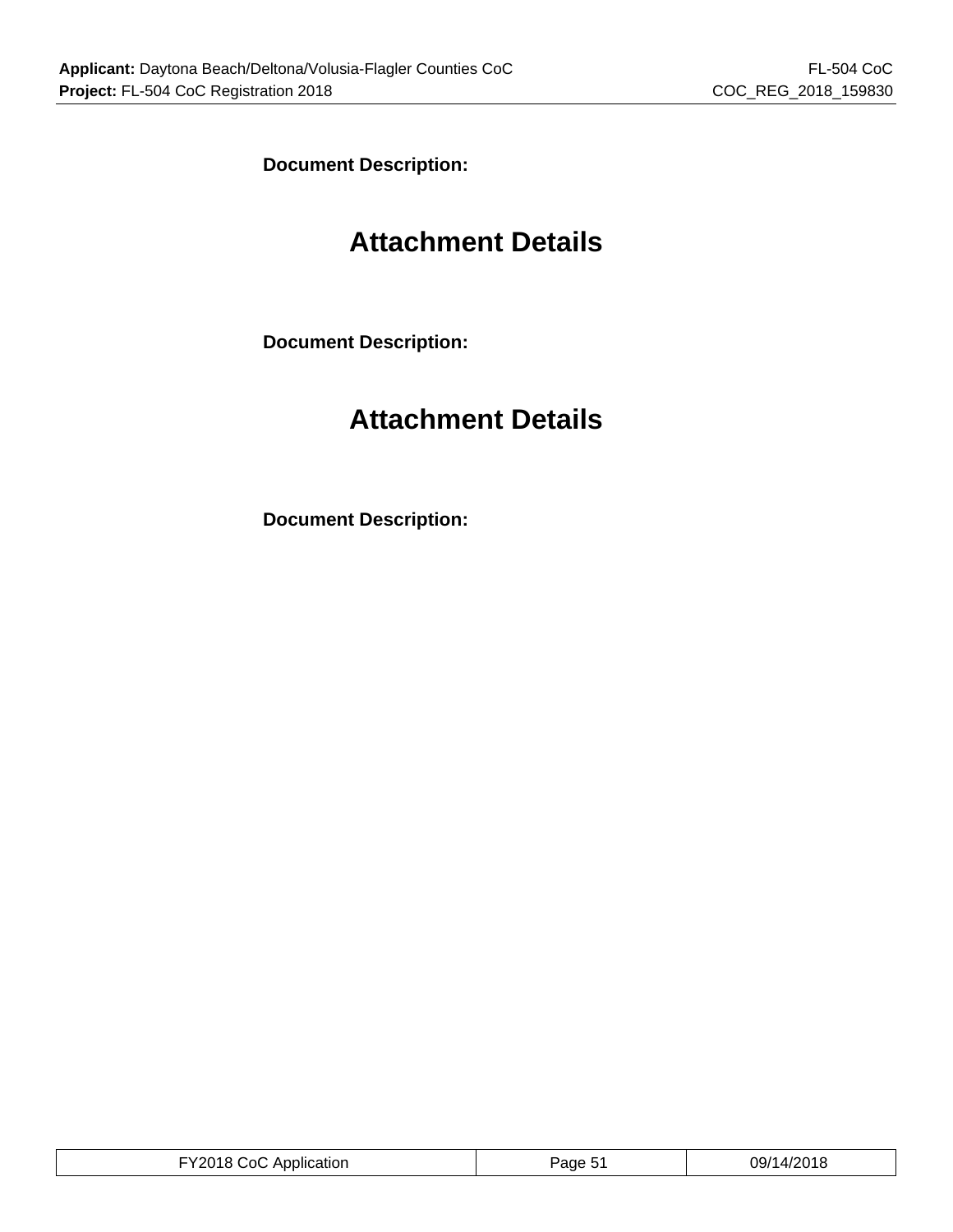# **Submission Summary**

**Ensure that the Project Priority List is complete prior to submitting.**

| Page                                                      | <b>Last Updated</b> |
|-----------------------------------------------------------|---------------------|
|                                                           |                     |
| <b>1A. Identification</b>                                 | 09/12/2018          |
| 1B. Engagement                                            | 09/12/2018          |
| <b>1C. Coordination</b>                                   | 09/12/2018          |
| 1D. Discharge Planning                                    | 09/12/2018          |
| <b>1E. Project Review</b>                                 | 09/12/2018          |
| 2A. HMIS Implementation                                   | 09/12/2018          |
| 2B. PIT Count                                             | 09/12/2018          |
| 2C. Sheltered Data - Methods                              | 09/12/2018          |
| <b>3A. System Performance</b>                             | 09/12/2018          |
| 3B. Performance and Strategic Planning                    | 09/14/2018          |
| 4A. Mainstream Benefits and Additional<br><b>Policies</b> | 09/12/2018          |
| <b>4B. Attachments</b>                                    | 09/14/2018          |

| FY2018 CoC Application | Page 52 | 09/14/2018 |
|------------------------|---------|------------|
|                        |         |            |